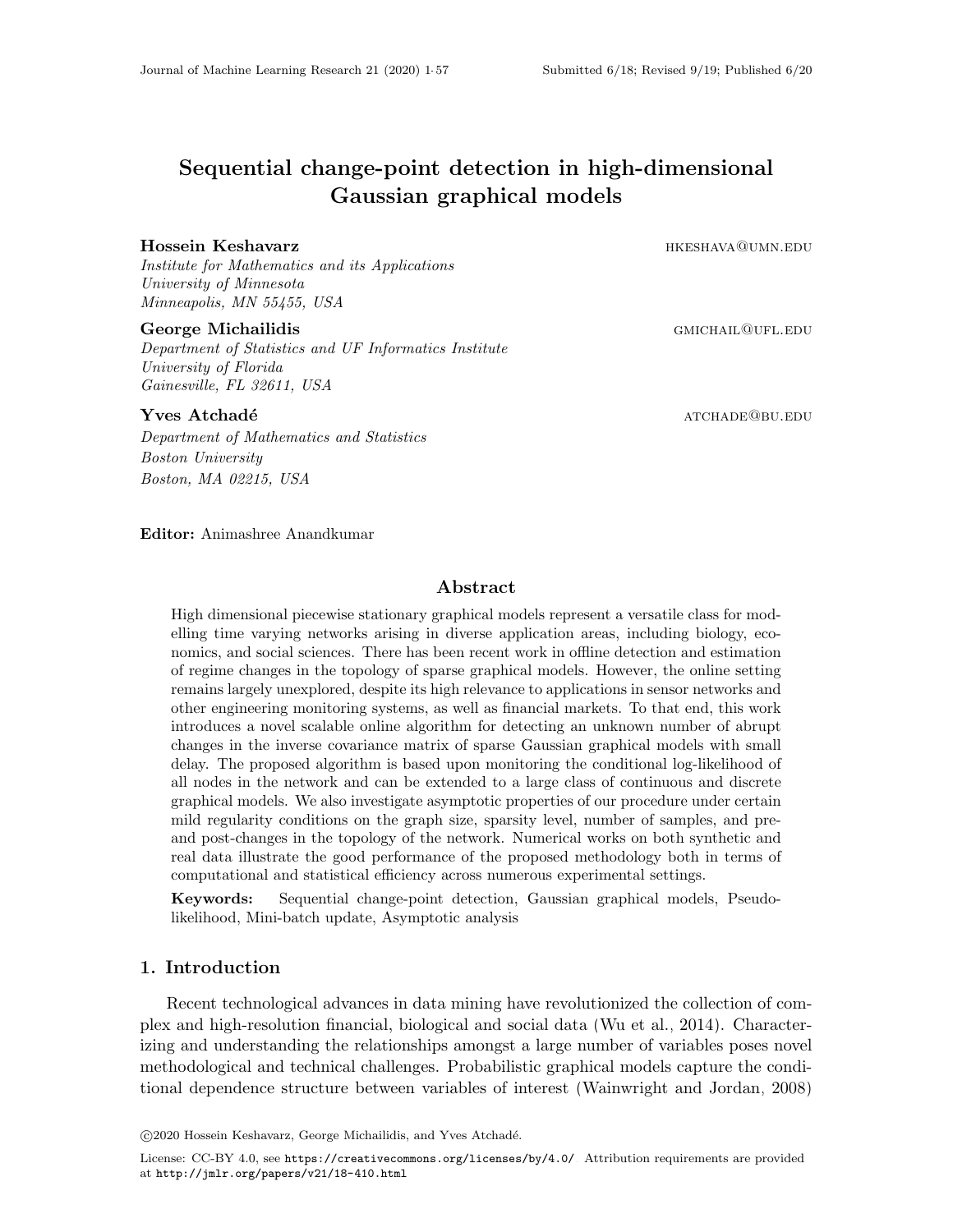and thus have become a standard tool for the aforementioned task. Further, Gaussian processes provide powerful models in many applications, which when combined with the computational advantages of estimating Gaussian Graphical Models (GGM) has rendered them very popular in empirical work (see e.g., [\(Bessler and Yang, 2003;](#page-55-0) [Jones and West,](#page-56-3) [2005\)](#page-56-3)).

An undirected probabilistic graphical model comprises of  $p$  nodes (variables of interest  $\boldsymbol{X} = [X_1, \ldots, X_p]^\top$  { $V_1, \ldots, V_p$ }, whose edges represent conditional dependence relationships amongst them; specifically, there is an edge between  $V_i$  and  $V_j$  if they are conditionally dependent given all other variables (nodes). In GGMs,  $\boldsymbol{X}$  is a zero mean Gaussian random vector with covariance matrix  $\Sigma$  and in the precision matrix  $\Omega := \Sigma^{-1}$ , an edge connects  $V_i$  and  $V_j$  if and only if  $\Omega_{ij} \neq 0$ . In other words, the conditional dependency structure and topology of a GGM can be uniquely encoded by  $\Omega$ . Consequently, a rich literature has been developed around estimating  $\Omega$  in time invariant GGMs given n i.i.d zero mean observations  $X_1, \ldots, X_n \in \mathbb{R}^p$  from the network. When  $n > p$  the Maximum Likelihood estimator of  $\Omega$  corresponds to the inverse of the empirical covariance matrix of  $\Sigma$ , while in the case of  $n < p$  one needs to impose additional structural assumptions, such as sparsity, on the underlying  $\Omega$  (see (Bühlmann and Van De Geer, 2011) and references therein).

Despite voluminous research on estimating stationary graphical models, in various scenarios the underlying dependency structure dynamically evolves over time. Next, we discuss several real-world problems centering around temporally evolving high-dimensional data with underlying network structure.

- (a) Temporal fluctuations in functional connectivity (FC), which is referred to as dynamic-FC, has recently received a lot of attention in resting-state blood-oxygen level-dependent functional magnetic resonance imaging (rs-fMRI) [\(Hutchison et al., 2013;](#page-56-4) [Hindriks](#page-55-2) [et al., 2016\)](#page-55-2). The dynamic-FC is commonly investigated using covariance matrix of FC over consecutive windowed segments.
- (b) The similarity pattern of streaming measurements in a large sensor network can be subject to abrupt changes due to anomalous behaviour of an unknown subset of nodes. For instance, Kalitsis et al. [\(Kallitsis et al., 2016\)](#page-56-5) studied the online detection of false data injection attacks in wide-area smart grid networks.
- (c) Stock return time series occasionally exhibit radical changes associated with stochastic switching between high and low volatility regimes, financial crises or changes in government policy. Despite a rich literature on regime-switching low-dimensional time series models [\(Bai and Perron, 1998,](#page-54-0) [2003\)](#page-55-3), there remains an incomplete understanding of this idea for high dimensional financial network data. Note that there are a few recent studies [\(Atchade and Bybee, 2017;](#page-54-1) [Barnett and Onnela, 2016\)](#page-55-4) on detecting multiple sudden changes in the dependency structure of S&P 500 stocks returns for the period of 1982 − 2000 and 2000 − 2016 as a result of the stock market crash of October 1987 (known as Black Monday), beginning of the great recession on January 2008, and the bankruptcy declaration day of Lehman Brothers Holdings Inc. on September 15, 2008.

Learning temporally evolving dependency structures across a large number of variables requires specification of the mechanism that drives the underlying dynamics. A simple,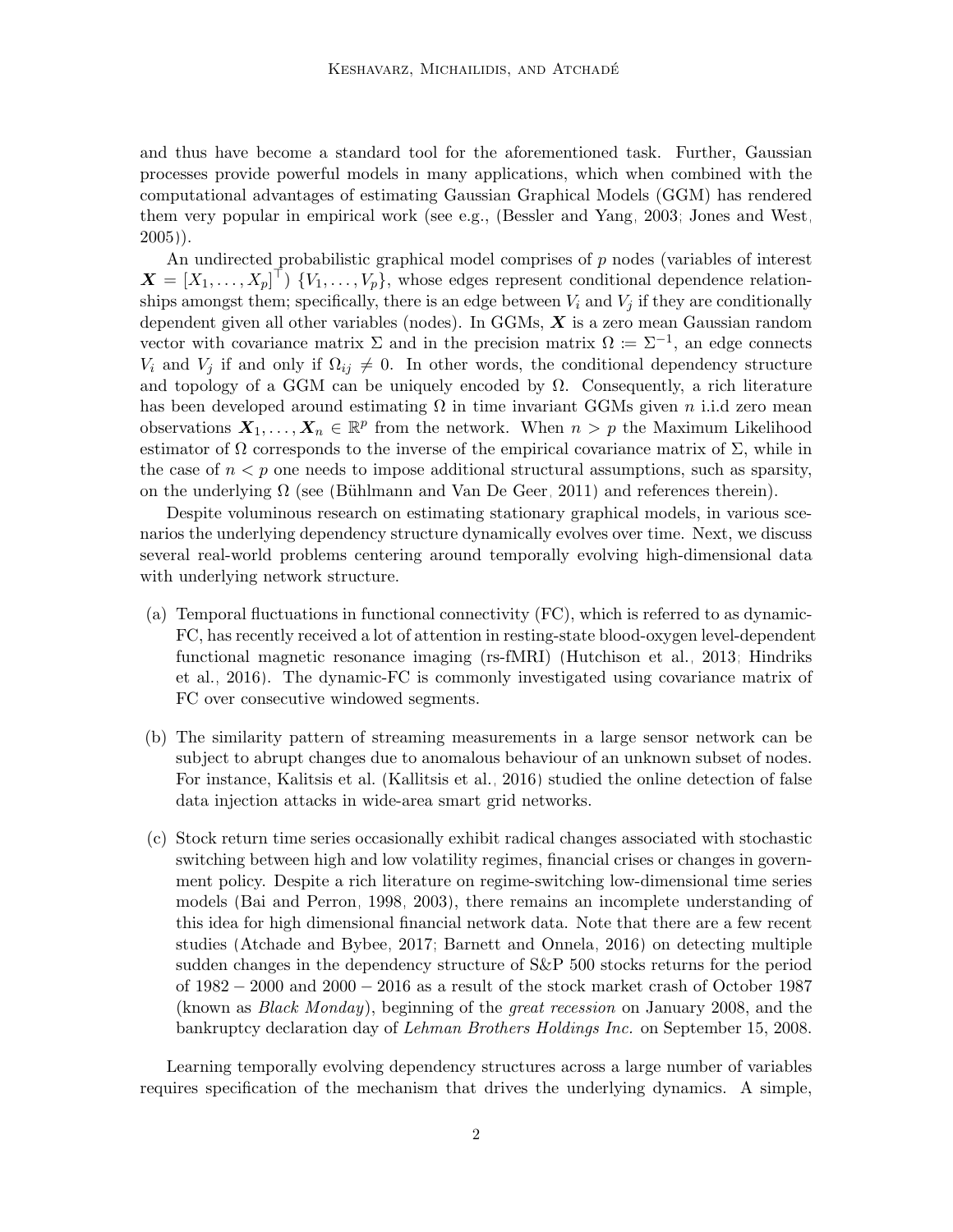analytically tractable and widely applicable mechanism is given by assuming piecewise stationary dynamics subject to unknown break points. This versatile model, which is known as the *change-point* model, has been extensively studied for low dimensional time series during the last few decades; see for example, [\(Basseville and Nikiforov, 1993;](#page-55-5) Horváth and [Rice, 2014;](#page-55-6) [Aue et al., 2009;](#page-54-2) [Keshavarz et al., 2018\)](#page-56-6) and references therein. However, there is significantly less work towards understanding the algorithmic and theoretical aspects of change-point estimation for high-dimensional time series data.

Change-point detection algorithms are classified into two groups: offline and sequential (online). Given the entire data set beforehand, the objective of offline algorithms is to spot the abrupt changes by scanning through the available data. On the other hand, detection and collection of new samples run concurrently in the sequential framework and the goal is to find sudden changes with the smallest delay after they occur. Given independent observations in the high dimensional paradigm, [\(Li and Chen, 2012;](#page-56-7) [Cai et al.,](#page-55-7) [2013\)](#page-55-7) designed offline two sample-tests for identifying a single change-points in the covariance matrix. In [\(Kolar et al., 2010;](#page-56-8) [Kolar and Xing, 2012;](#page-56-9) [Gibberd and Roy, 2020\)](#page-55-8) maximizing a regularized *pseudo-likelihood* with *fused-lasso* penalty has been proposed for estimating multiple structural breaks in the inverse covariance matrix of high dimensional sparse GGMs. Roy et al. [\(Roy et al., 2016\)](#page-56-10) introduced a two-step algorithm for estimating a single abrupt change in the parameters of high dimensional sparse Markov random fields. Given an estimate of sudden change, the parameters before and after the change-point are separately estimated by maximizing an  $\ell_1$  penalized pseudo-likelihood function. A brute force search on a coarse grid is necessary for updating the location of change-point in each step. Solely focusing on GGMs, Atchadé and Bybee [\(Atchade and Bybee, 2017\)](#page-54-1) proposed an approximate majorize-minimize (MM) algorithm for reducing the computational cost of brute force search. Note that the  $\ell_1$  penalized loss maximization algorithms in [\(Roy](#page-56-10) [et al., 2016;](#page-56-10) [Atchade and Bybee, 2017\)](#page-54-1) are capable of estimating a single change-point and extension to the case of multiple jumps requires binary segmentation. Note that despite its relatively low computational cost, the binary segmentation is a greedy procedure that is not guaranteed to maximize the log-likelihood function. Finally, Chen et al. [\(Chen and](#page-55-9) [Zhang, 2015\)](#page-55-9) proposed a non-parametric sequential algorithm for detecting sudden changes in the similarity graph of dependent random variables.

Motivated by applications in sensor networks and financial markets, we propose a novel sequential algorithm for detecting sudden changes in sparse inverse covariance structure of high-dimensional GGMs and investigate its theoretical and numerical properties. To the best of our knowledge, this constitutes the first attempt for addressing the problem of online detection of abrupt changes in high-dimensional and sparse graphical models. The sequential change-point detection in an inverse covariance (precision) matrix inevitably associates with two technical challenges. First, unlike the covariance matrix, the elements (or eigenvalues) of the precision matrix cannot be easily characterized by the data, particularly in the "large p, small n" framework. Another challenge, which is a distinctive feature of high dimensional sequential detection, arises when the main concern is spotting sudden shifts with reasonable delay. In contrast to offline high-dimensional change-point detection, the number of *post-change* observations is considerably smaller than p. Therefore unlike penalized likelihood-based abrupt-change estimators in [\(Atchade and Bybee, 2017;](#page-54-1) [Gibberd](#page-55-8) [and Roy, 2020;](#page-55-8) [Kolar et al., 2010;](#page-56-8) [Kolar and Xing, 2012;](#page-56-9) [Roy et al., 2016\)](#page-56-10), the detection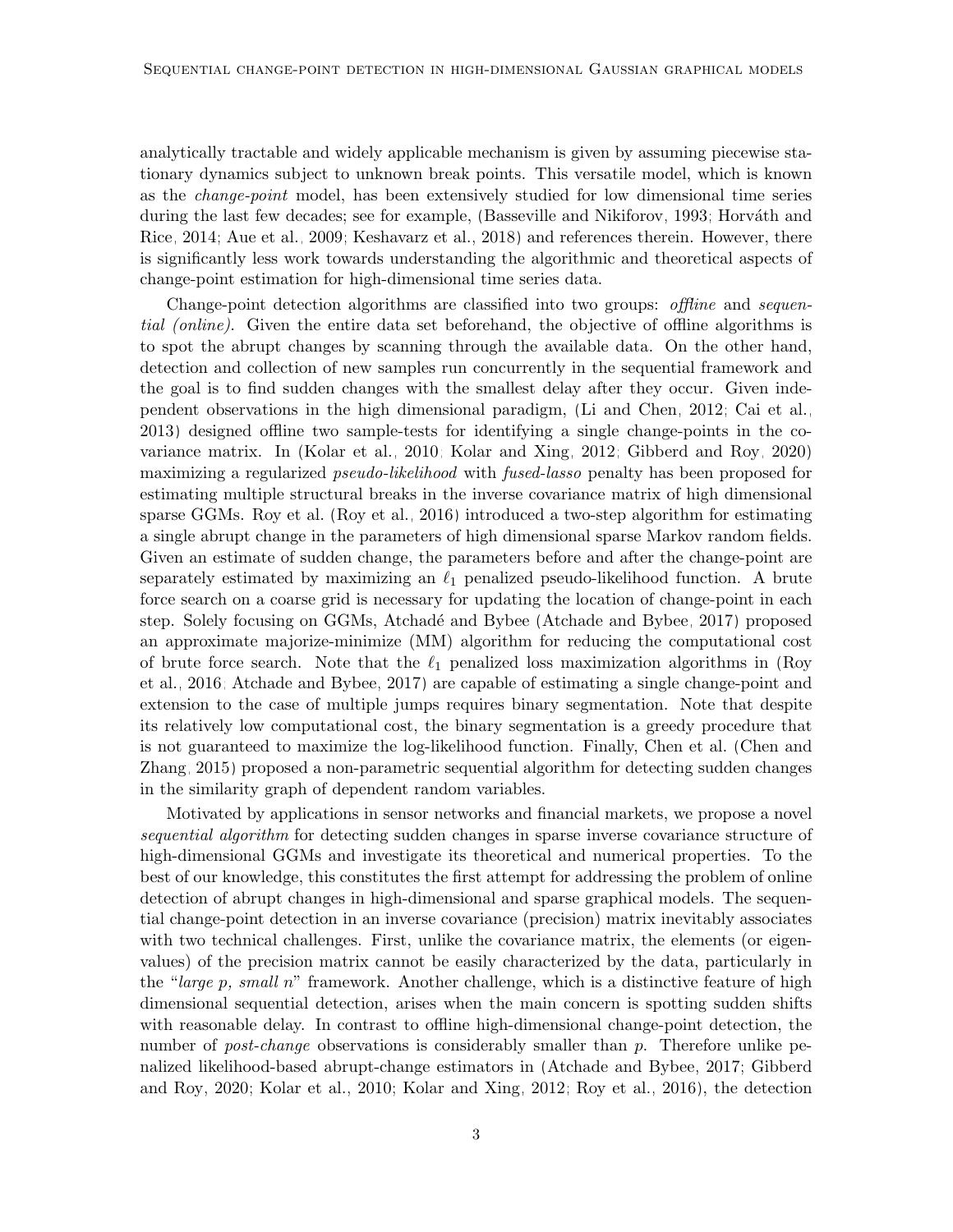procedure should be decoupled from estimating the post-change dependence structure of GGM.

Outline of online detection strategy. We conclude this section by presenting a concise and high-level introduction to the proposed sequential detection algorithm. Let  $G_t = (V, E_t)$ denote a zero-mean GGM with p vertices and a time-varying precision matrix  $\Omega^{(t)}$ . For each t, we observe a single realization of  $G_t$ , which is represented by  $\boldsymbol{X}_t = [X_{t,1}, \ldots, X_{t,p}]^\top$ . We conduct a statistical test to determine whether a jump occurred at time t, i.e.  $\Omega^{(t)} \neq$  $\Omega^{(t+1)}$ . As detecting small changes can be challenging for complicated objects such as  $\Omega^{(t)}$  (especially for large p), our study is hinged on two moderate and prevalent restrictive conditions.

- (a) (Sparsity) For regulating the amount of conditional dependence in  $G_t$ ,  $\Omega^{(t)}$  is assumed to be a sparse matrix, for each t. Some type of sparsity assumption often holds in the aforementioned applied problems.
- (b) (Detection delay) Many sequential decision rules rely on utilizing post-change features of the process. We adopt a similar approach by allowing to observe  $w$  samples ahead before making a decision. Namely, we raise an alarm at t by using two sources of information, w post-change observations  $(X_{t+1},...,X_{t+w})$  and pre-change features such as an  $\ell_1$ -regularized estimate of  $\Omega^{(t)}$ . In previous work on offline change-point learning in sparse graphical models, the estimated jump is of order log p distant from the true location of a change-point (e.g., Theorem 8 of [\(Atchade and Bybee, 2017\)](#page-54-1) or Theorem 1 in [\(Roy et al., 2016\)](#page-56-10)). So roughly speaking,  $w$  is an online variant of the corresponding abrupt-change estimation error in offline approach.

Comparing the pre- and post-change conditional log-likelihood of all nodes is at the heart of our proposed algorithm. We particularly show that  $-2\log \mathbb{P}(X_{ts} | X_{ts}: s' \neq s; \Omega^{(t)})$  +  $\log \Omega_{ss}^{(t)} - \log(2\pi)$  has a  $\chi_1^2$  density. However if a change occurs at time t, and lasted for at least w time points, i.e.,  $\Omega^{(t+w)} = \ldots = \Omega^{(t+1)} \neq \Omega^{(t)}$ , then

$$
\Pi_s^{(t,w)} := \left\{-2\log \mathbb{P}\left(X_{t+r,s} \mid X_{t+r,s'}: \ s'\neq s; \Omega^{(t)}\right) + \log \Omega_{ss}^{(t)} - \log(2\pi)\right\}_{r=1}^w,
$$

is a set of i.i.d. random variables that are not centered around one. Indeed there are some nodes for which

$$
\beta_s^{(t,w)} := \mathbb{E}\left[\frac{-2}{w}\sum_{r=1}^w \log \mathbb{P}\left(X_{t+r,s} \mid X_{t+r,s'}: s' \neq s; \Omega^{(t)}\right) + \log \left(\frac{\Omega_{ss}^{(t)}}{2\pi}\right) \middle| \exists \text{ abrupt-change at } t\right] \neq 1.
$$

Therefore for a non-negative convex function f for which  $f(x) > 0$  when  $x \neq 1$  (its exact formulation will be introduced in Section [2.1\)](#page-5-0), after proper normalization  $\sum_{s=1}^{p} f(\beta_s^{(t,w)})$ concentrates around zero, if no jump occurs at time  $t$ . Indeed, we utilize a suitable convex barrier f for designing a decision rule in order to magnify any deviation from pre-change pseudo-likelihood function. The exact formulation of this idea is postponed to Section [2.2.](#page-6-0) It is also noteworthy to mention that since the core building blocks of our procedure are based upon comparing the pre- and post-change pseudo-likelihood of the data, we believe that it can be extended to more generic Markov random fields.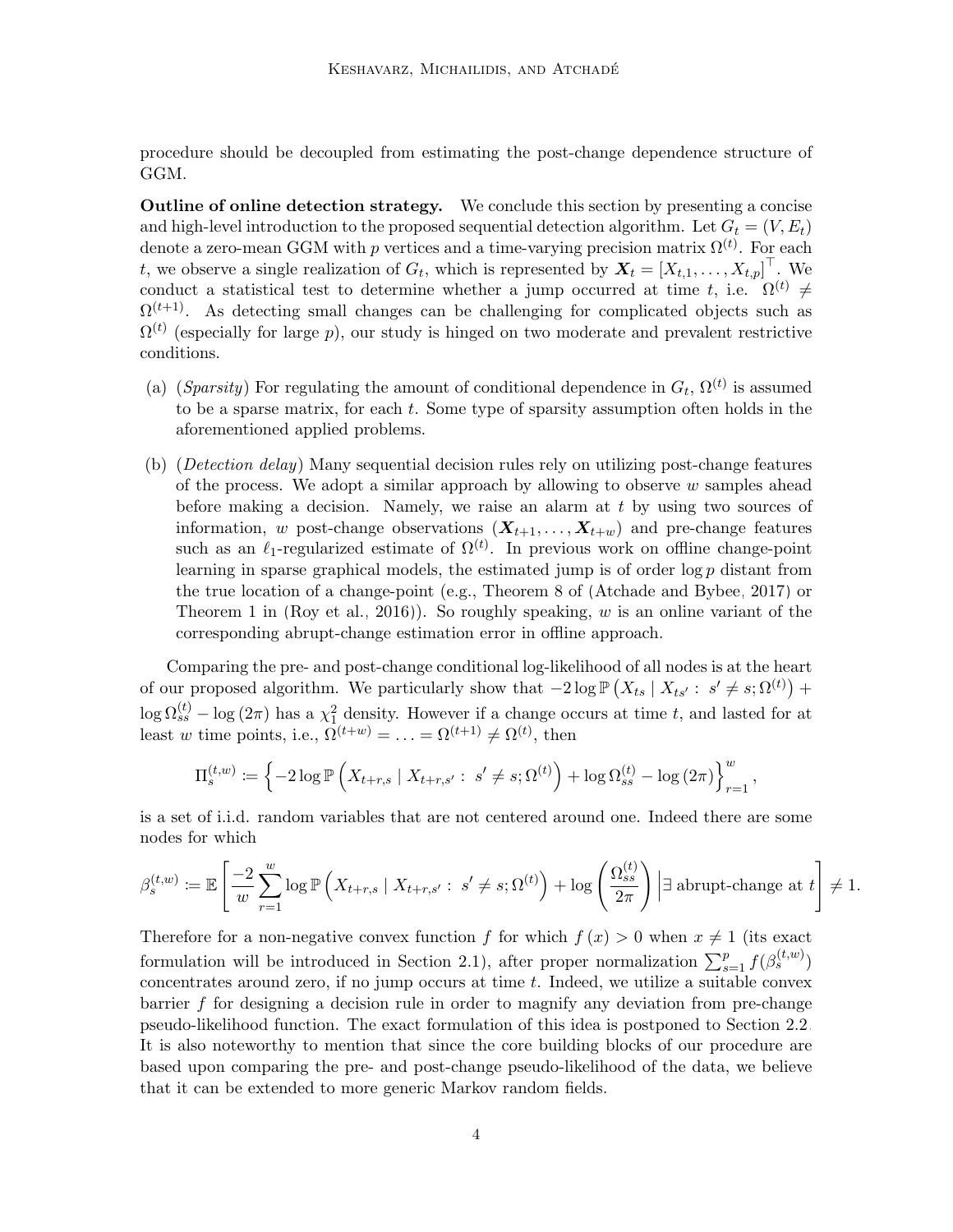We study the performance of our algorithm in two settings: fully known and unknown  $\Omega^{(t)}$ . Although the case of a fully known  $\Omega^{(t)}$  is not realistic, it provides insight in understanding our contribution, as well as the intrinsic complexity of the underlying detection problem. When the pre-change precision matrix is unknown, we require the change-points to be far from each other and the boundary point  $t = 0$ . In this case, we first consistently estimate  $\Omega^{(1)}$  using any well-studied offline estimation algorithm such as QUIC [\(Hsieh et al.,](#page-55-10) [2014\)](#page-55-10) in the burn-in period  $(t = 1, \ldots, n_0$  for some large enough  $n_0$ . Note that the first abrupt-change is supposed to appear after  $n_0$ . After obtaining an adequate quality estimate of  $\Omega^{(1)}$  in hand, we concurrently run the detection test and update our pre-change precision matrix in a sequential fashion. Our asymptotic analysis reveals that when both p and sample size grow in such a way that we can consistently estimate the pre-change precision matrix of the GGM, the detection rate does not differ from the ideal case of a fully-known pre-change dependence structure. In other words, the detection power of our online algorithm is robust against small enough estimation errors, which is highly desirable for real applications.

The remainder of the paper is organized as follows: Section [2.1](#page-5-0) rigorously formulates the online change-point problem as a hypothesis testing procedure and introduce the required statistical ingredients for understanding the subsequent sections. Section [2.2](#page-6-0) is devoted to presenting the proposed detection algorithm for both fully known and unknown prechange attributes of the GGM. Section [3](#page-12-0) is reserved for investigating the behaviour of proposed decision rule under both null (no-change at  $t$ ) and alternative (sudden change at t) hypotheses. In Section [4,](#page-19-0) we study asymptotic properties of our algorithm in the case of unknown pre-change precision matrix (combination of online detection and estimation). Section [5](#page-22-0) assesses the performance of proposed algorithm by numerical experiments on synthetic and real data. Section [6](#page-30-0) serves as the conclusion and discusses future directions. We prove the main results of the paper in Section [7.](#page-31-0) Lastly, Appendices [A](#page-43-0) and [B](#page-50-0) contain auxiliary technicalities which are essential for the results in Section [7.](#page-31-0)

**Notation.** 1 (·),  $\land$  and  $\lor$  successively refer to indicator function, minimum and maximum operators. We use  $I_m$ ,  $\mathbf{0}_m$  and  $\mathbf{1}_m$  respectively denote the m-by-m identity matrix, all zeros column vector of length m, and all ones column vector of length m.  $S_{++}^{p\times p}$  stands for the set of strictly positive definite  $p \times p$  matrices. For two matrices of the same size M and  $M'$ ,  $\langle M, M' \rangle := \sum_{i,j} M_{ij} M'_{ij}$  denotes their usual inner product. For  $M \in \mathbb{R}^{p \times p}$  and  $B_1, B_2 \subset \{1, \ldots, p\}, M_{B_1, B_2} = [M_{ij} : i \in B_1, j \in B_2]$  denote the sub-matrix of M associated to  $(B_1, B_2)$ -block. diag  $(M)$  refers to the main diagonal entries of M. We use the following norms on  $M \in \mathbb{R}^{m \times n}$ .  $||M||_{2\rightarrow 2}$  represents the usual operator norm (largest singular value of M). For any  $1 \le p \le \infty$ ,  $||M||_{\ell_p}$  stands for element-wise  $\ell_p$ -norm of vectorized M. For any  $x > 0$ ,  $\Gamma(x)$  denotes the Gamma function at x and  $\psi^{(r)}$  stands for the poly-gamma function of order  $r$ , which is defined by

$$
\psi^{(r)}(x) = \frac{d^{r+1} \log \Gamma(x)}{dx^{r+1}}, \quad \forall x > 0 \text{ and } r = 0, 1, ....
$$

For two non-negative sequences  ${a_m}_{m=1}^{\infty}$  and  ${b_m}_{m=1}^{\infty}$ , we write  $a_m \lesssim b_m$  if there exists a bounded positive scalar  $C_{\text{max}}$  (depending on model parameters) such that  $\limsup_{m\to\infty} a_m/b_m \leq$  $C_{\text{max}}$ . Moreover,  $a_m \le b_m$  refers to the case that  $a_m \le b_m$  and  $a_m \ge b_m$ . For a nonnegative deterministic  ${a_m}_{m=1}^{\infty}$  and random sequence  ${b_m}_{m=1}^{\infty}$ , we write  $b_n = \mathcal{O}_{\mathbb{P}}(a_n)$ ,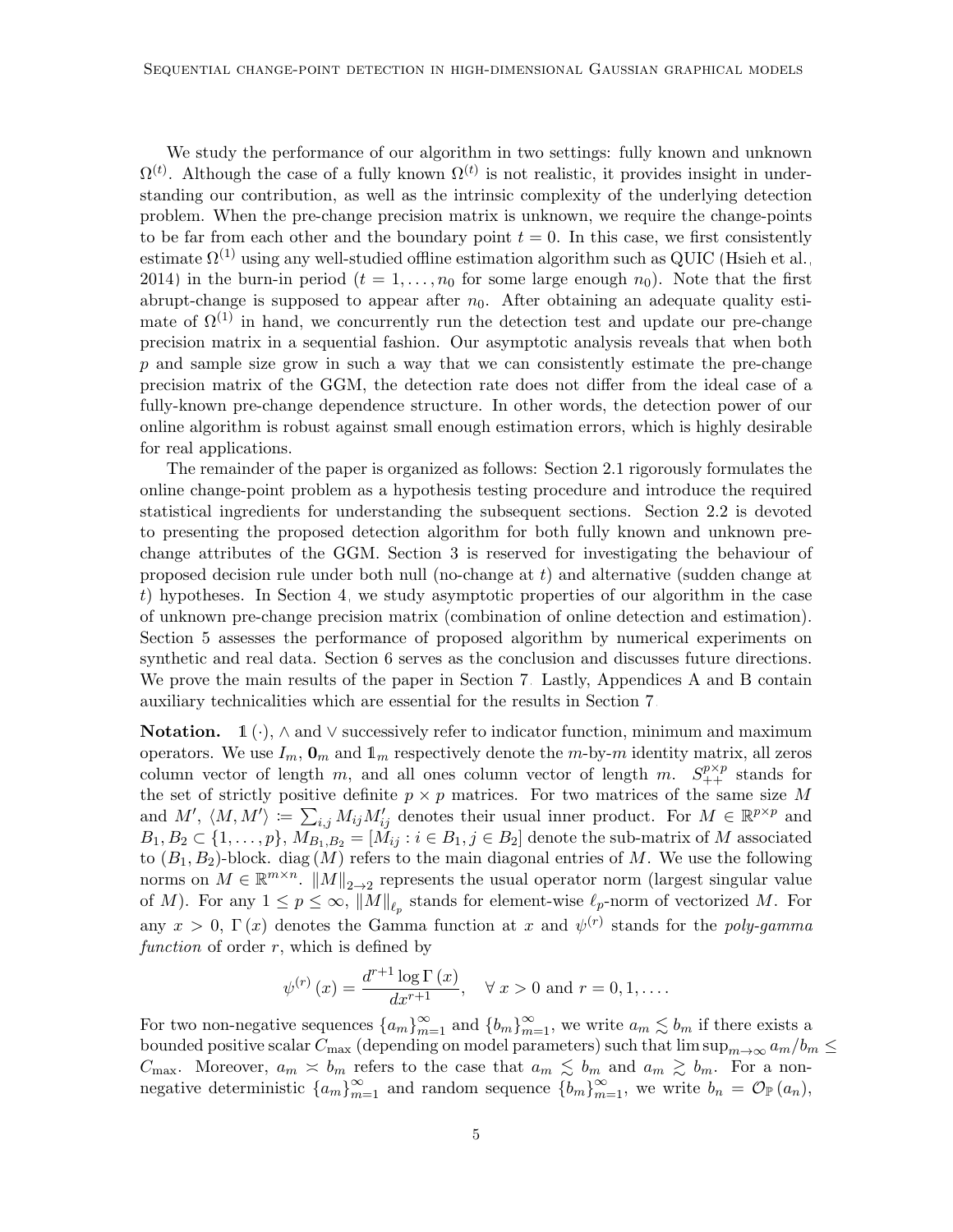if  $\mathbb{P}(b_m \leq C_{\max}a_m) \to 1$ , as  $m \to \infty$ , for some bounded positive scalar  $C_{\max}$  (which may depend on model parameters).  $D_{KL}(\mathbb{P}_1 \parallel \mathbb{P}_2)$  represents the Kullback–Leibler (KL) divergence between two distributions  $\mathbb{P}_1$  and  $\mathbb{P}_2$ . Lastly for a binary test statistic  $\Xi$ , the false alarm and miss-detection probabilities are respectively defined by

$$
\boldsymbol{P_{\text{FA}}}\left(\Xi\right)\coloneqq\mathbb{P}\left(\Xi=1\mid\mathbb{H}_{0}\right),\quad\text{and}\quad\boldsymbol{P_{\text{MD}}}\left(\Xi\right)\coloneqq\mathbb{P}\left(\Xi=0\mid\mathbb{H}_{1}\right).
$$

### 2. Problem formulation and detection algorithm

We start by providing a rigorous formulation of the problem at hand and then introduce the detection strategy initially for the case of a known precision matrix before the change point, which provides insight into the technical aspects of the problem, followed by the real world setting of an unknown precision matrix that needs to be estimated in an online fashion from the available data.

#### <span id="page-5-0"></span>2.1. Background and setup

Let  $G_t = (V, E_t), t \in \{1, ..., T\}$  be a time-varying undirected zero mean GGM with (fixed) node set  $V$  of size  $p$ , where  $T$  denotes the number of observed independent samples. For any  $t \in \{1, ..., T\}$ , we observe a single realization of  $G_t$  represented by  $\boldsymbol{X}_t = [X_{t,1}, \ldots, X_{t,p}]^\top$ . In particular,  $\boldsymbol{X}_t$  is a p-variate Gaussian vector with density function

$$
g\left(\boldsymbol{x};\Omega^{(t)}\right)=(2\pi)^{-p/2}\sqrt{\det\Omega^{(t)}}\exp\left(-\frac{\boldsymbol{x}^{\top}\Omega^{(t)}\boldsymbol{x}}{2}\right), \quad \forall \ \boldsymbol{x}\in\mathbb{R}^{p},
$$

where  $\Omega^{(t)}$  denotes the symmetric positive definite precision matrix of  $\boldsymbol{X}_{t}$ . Note that  $E_{t}$  is fully identifiable from the non-zero off-diagonal elements of  $\Omega^{(t)}$ ; namely

<span id="page-5-1"></span>
$$
E_t = \left\{ (\alpha, \alpha') \in V \times V : \ \alpha \neq \alpha', \ \Omega_{\alpha, \alpha'}^{(t)} \neq 0 \right\}.
$$

Adopting a piecewise constant model for  $\Omega^{(t)}$  is a popular approach to modelling multiple abrupt changes in the dependency structure of  $G_t$ . Specifically, assume that there is a set  $\mathcal{D}^{\star} \subset \{1, \ldots, T\}$ , sorted in ascending order and with  $t_0^{\star} = 1$ , such that

$$
\Omega^{(t)} = \sum_{j=1}^{T} \Omega_j \mathbb{I}\left(t_j^* \le t < t_{j+1}^*\right), \quad \forall \ t \in \{1, \dots, T\}.
$$
 (1)

In Eq. [\(1\)](#page-5-1)  $\mathcal{D}^*$  stands for the collection of unknown change-points between 1 and T. As a consequence  $\left\{ \bm{X}_t:~t_j^{\star} \leq t < t_{j+1}^{\star} \right\}$  are independent and identically distributed samples drawn from  $q(\cdot; \Omega_i)$ .

Detecting jumps in  $\Omega^{(t)}$  is equivalent to solving T separate hypothesis testing problems formulated by

<span id="page-5-2"></span>
$$
\mathbb{H}_{0,t}: t \notin \mathcal{D}^{\star} \text{ vs. } \mathbb{H}_{1,t}: t \in \mathcal{D}^{\star}, \quad \forall \ t \in \{1,\ldots,T\}.
$$
 (2)

In an offline setting, we observe the entire set  $\{X_t\}_{t=1}^T$  prior to test any hypothesis in [\(2\)](#page-5-2). Simply put, a binary decision function  $\Xi_t(X_1,\ldots,X_T) \in \{0,1\}$  is designed for disambiguating  $\mathbb{H}_{0,t}$  from  $\mathbb{H}_{1,t}$  with false alarm rate below some  $\pi_0 \in (0,1)$ , for any  $t \in \{1,\ldots,T\}$ . On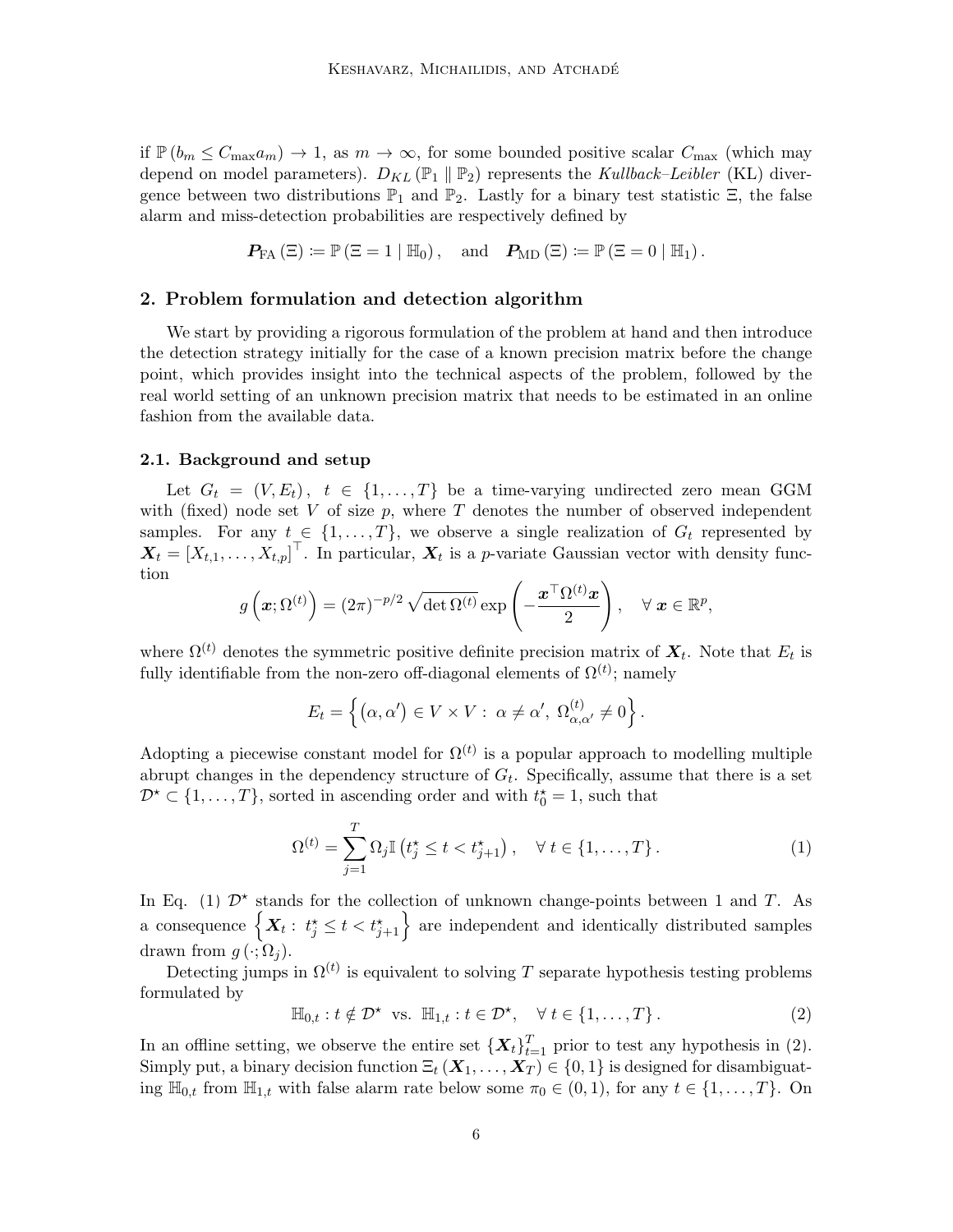the other hand, in the online regime,  $\Xi_t$  solely depends on  $\{X_i\}_{i=1}^{t+w}$ , for some pre-specified delay w. Henceforth, we focus exclusively on the online setting.

For better understanding the rationale behind our proposed detection algorithm, we make a succinct overview of two key statistical concepts: KL-divergence and conditional loglikelihood of multivariate Gaussian vectors. We first introduce an alternative formulation of the KL-divergence between underlying distributions under  $\mathbb{H}_{0,t}$  and  $\mathbb{H}_{1,t}$ . From a statistical viewpoint, the false alarm of  $\Xi_t$ , regardless of its complexity, is not negligible when the KL-divergence between  $\mathbb{P}(X_1,\ldots,X_{t+w} | \mathbb{H}_{0,t})$  and  $\mathbb{P}(X_1,\ldots,X_{t+w} | \mathbb{H}_{1,t})$  is small. For ease of presentation, we consider a simple scenario. Suppose that the inverse covariance matrix of  $G_t$  switches from  $\Omega_1$  to  $\Omega_2$  at time t and it remains in the new regime until  $t + w$ , i.e.  $\mathcal{D}^* \cap \{t, \ldots, t+w\} = \{t\}$ . For notational convenience let  $\Psi := \Omega_2^{-1/2} \Omega_1 \Omega_2^{-1/2}$  $\frac{-1}{2}$  and define  $f : (0, \infty) \mapsto [0, \infty)$  by

<span id="page-6-3"></span>
$$
f(x) \coloneqq x - 1 - \log x, \quad \forall x > 0,\tag{3}
$$

Since  $\{X_r\}_{r=1}^{t+w}$  independent and zero-mean random vectors under both  $\mathbb{H}_{0,t}$  and  $\mathbb{H}_{1,t}$ , the KL-divergence between  $\mathbb{P}(X_1,\ldots,X_{t+w} | \mathbb{H}_{1,t})$  and  $\mathbb{P}(X_1,\ldots,X_{t+w} | \mathbb{H}_{0,t})$ , which is denoted by D, can be written as

<span id="page-6-2"></span>
$$
\mathbb{D} = \sum_{1 \leq r \leq w} D_{KL} \Big( \mathbb{P} \left( \mathbf{X}_{t+r} \mid \mathbb{H}_{1,t} \right) \parallel \mathbb{P} \left( \mathbf{X}_{t+r} \mid \mathbb{H}_{0,t} \right) \Big) = w D_{KL} \Big( \mathbb{P} \left( \mathbf{X}_{t+1} \mid \mathbb{H}_{1,t} \right) \parallel \mathbb{P} \left( \mathbf{X}_{t+1} \mid \mathbb{H}_{0,t} \right) \Big)
$$
  
=  $w \Bigg[ \text{tr} \left( \Omega_2^{-1} \Omega_1 \right) - \log \left( \frac{\det \Omega_1}{\det \Omega_2} \right) - p \Bigg] = w \Big( \text{tr} \left( \Psi \right) - \log \det \Psi - p \Big) = w \sum_{j=1}^p f \Big( \lambda_j \left( \Psi \right) \Big). \tag{4}$ 

The conditional log-likelihood of a GGM is another key component in the proposed detection algorithm. It is known that for a Gaussian random vector  $\boldsymbol{X} = [X_1, \ldots, X_p]^\top \sim$  $\mathcal{N}(\mathbf{0}_p, \Sigma = \Omega^{-1}),$  the log-likelihood function of  $X_s$  given  $X_{-s}$  satisfies the following identity for any  $s \in \{1, \ldots, p\}.$ 

<span id="page-6-1"></span>
$$
Z_s \quad := \quad -2\log \mathbb{P}\left(X_s|X_{-s}\right) - \log\left(\frac{2\pi}{\Omega_{ss}}\right) = \Omega_{ss} \left(X_s + \sum_{t \neq s} \frac{X_t \Omega_{st}}{\Omega_{ss}}\right)^2 = \Omega_{ss} \left(\frac{\sum_{t=1}^p X_t \Omega_{st}}{\Omega_{ss}}\right)^2
$$
\n
$$
= \frac{\langle \mathbf{X}, \Omega_{s,:} \rangle^2}{\Omega_{ss}}.
$$
\n
$$
(5)
$$

Note that  $Z_s$  represents the data dependent part of the conditional negative log-likelihood. Moreover,

$$
\text{var}\left(\langle \mathbf{X}, \Omega_{:,s}\rangle\right) = \Omega_{s,:} \text{cov}\left(\mathbf{X}\right) \Omega_{:,s} = \Omega_{s,:} \Omega^{-1} \Omega_{:,s} = \left(\Omega \Omega^{-1} \Omega\right)_{ss} = \Omega_{ss}.
$$

That is,  $\{Z_s : s = 1 \dots, p\}$  forms a class of dependent  $\chi_1^2$  random variables.

#### <span id="page-6-0"></span>2.2. Detection algorithm for a known pre-change precision matrix

Next, we introduce a novel online algorithm for detecting abrupt changes in  $\Omega^{(t)}$  with delay w; namely, determine whether  $(t + 1) \in \mathcal{D}^*$ , given  $\{X_1, \ldots, X_t, \ldots, X_{t+w}\}$ . To gain insights into the nature of the problem, we first consider the oracle framework in which the pre-change precision matrix  $\Omega^{(t)}$  is fully known, that allows us to solely focus on the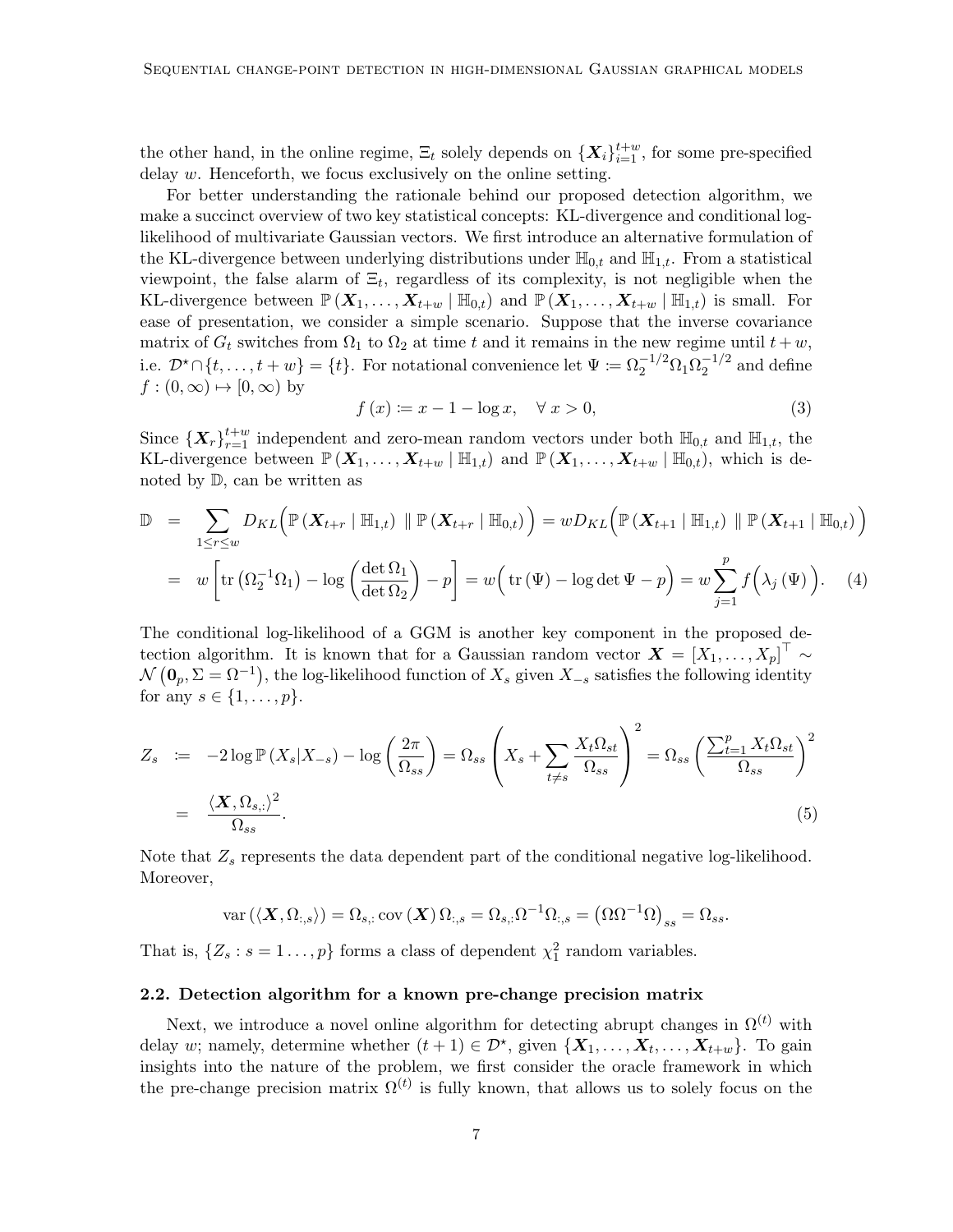detection procedure without having to estimate the pre-change parameters. The setting of an unknown  $\Omega^{(t)}$  is addressed in Section [2.3.](#page-10-0)

As we discussed in Section ??, the proposed test statistic is motivated by employing a network based pseudo-likelihood function. For any  $s \in \{1, \ldots, p\}$ , define

<span id="page-7-2"></span>
$$
Y_s^{(t,w)} := \frac{1}{w\Omega_{ss}^{(t)}} \sum_{r=1}^w \langle \mathbf{X}_{t+r}, \Omega_{:,s}^{(t)} \rangle^2.
$$
 (6)

Based on Eq. [\(5\)](#page-6-1),  $Y_s^{(t,w)}$  is indeed the empirical average of the (shifted) negative conditional log-likelihood of node  $V_s$  given all the other nodes in  $G_t$ . When dealing with GGMs,  $Y_s^{(t,w)}$ is a linear combination of  $w$  independent quadratic forms of Gaussian random variables. Next, we investigate the distribution of  $Y_s^{(t,w)}$  under  $\mathbb{H}_{0,t}$ . In this case  $\Omega^{(t)} = \Omega^{(t+1)} = \ldots =$  $\Omega^{(t+w)}$ . Thus, for any  $r \in \{1,\ldots,w\},\ \langle \mathbf{X}_{t+r}, \Omega^{(t)}_{:,s} \rangle$  is a centered Gaussian random variable and its variance is given by

<span id="page-7-0"></span>
$$
\operatorname{var}\left(\langle \mathbf{X}_{t+r}, \Omega_{:,s}^{(t)} \rangle\right) = \Omega_{s,:}^{(t)} \operatorname{cov}\left(X_{t+r}\right) \Omega_{:,s}^{(t)} = \Omega_{s,:}^{(t)} \left[\Omega^{(t)}\right]^{-1} \Omega_{:,s}^{(t)} = \left(\Omega^{(t)} \left[\Omega^{(t)}\right]^{-1} \Omega^{(t)}\right)_{ss}
$$
\n
$$
= \Omega_{ss}^{(t)}.
$$
\n(7)

Identity [\(7\)](#page-7-0) reveals that when  $\mathbb{H}_{0,t}$  holds, then

<span id="page-7-1"></span>
$$
\frac{\langle \mathbf{X}_{t+r}, \Omega_{:,s}^{(t)} \rangle}{\sqrt{\Omega_{ss}^{(t)}}} \sim \mathcal{N}(0,1) \implies wY_s^{(t,w)} \sim \chi_w^2, \quad \forall s \in \{1,\ldots,p\}.
$$

According to the strong law of large numbers,  $Y_s^{(t,w)}$  concentrates around one with high probability for all  $s = 1, \ldots, p$ , as w increases. In contrast, under  $\mathbb{H}_{1,t}$ , whenever  $\Omega^{(t)} \neq$  $\Omega^{(t+1)} = \ldots = \Omega^{(t+w)}$ , the expected value of  $Y_s^{(t,w)}$  is given by

$$
\mathbb{E}\left(Y_s^{(t,w)} \mid \mathbb{H}_{1,t}\right) = \frac{1}{w} \sum_{r=1}^w \frac{\left(\Omega^{(t)} \left[\Omega^{(t+1)}\right]^{-1} \Omega^{(t)}\right)_{ss}}{\Omega_{ss}^{(t)}} = \frac{\left(\Omega^{(t)} \left[\Omega^{(t+1)}\right]^{-1} \Omega^{(t)}\right)_{ss}}{\Omega_{ss}^{(t)}}.
$$
(8)

**Remark 1** Define  $\Psi^{(t)} \in S_{++}^{p \times p}$  by  $\Psi^{(t)} \coloneqq \left[\Omega^{(t)}\right]^{1/2} \left[\Omega^{(t+1)}\right]^{-1} \left[\Omega^{(t)}\right]^{1/2}$ . The formulation of KL-divergence between multi-variate Gaussian densities in Eq. [\(4\)](#page-6-2) shows that distinguishing  $\mathbb{H}_{0,t}$  and  $\mathbb{H}_{1,t}$  is not possible when  $\Psi^{(t)} = I_p$ . On the other hand, a careful comparison between Eq. [\(7\)](#page-7-0) and [\(8\)](#page-7-1) reveals a slightly stronger condition for distinguishing  $\mathbb{H}_{0,t}$  from  $\mathbb{H}_{1,t}$ . Strictly speaking, conditional log-likelihood terms can not differentiate null and alternative hypotheses, when diag  $(\Psi^{(t)}) = 1_p$ . In words, a test based on the pseudo-likelihood function rules out the possibility of detecting abrupt changes at  $t + 1$  when

$$
\Psi^{(t)} \neq I_p, \quad and \quad \Psi_{ss}^{(t)} = 1, \quad \forall \ s = 1, \ldots, p.
$$

Although this may seem a statistical drawback of using the pseudo-likelihood function for detection purposes, we believe that such situations do not arise in many practical scenarios involving high-dimensional streaming network data. Therefore for scalability purposes, it is still of great interest to design online change-point detection algorithms based on the pseudolikelihood function. Further, such an algorithm (unlike likelihood-based detection algorithms) can be also applicable to more general Markov random field models.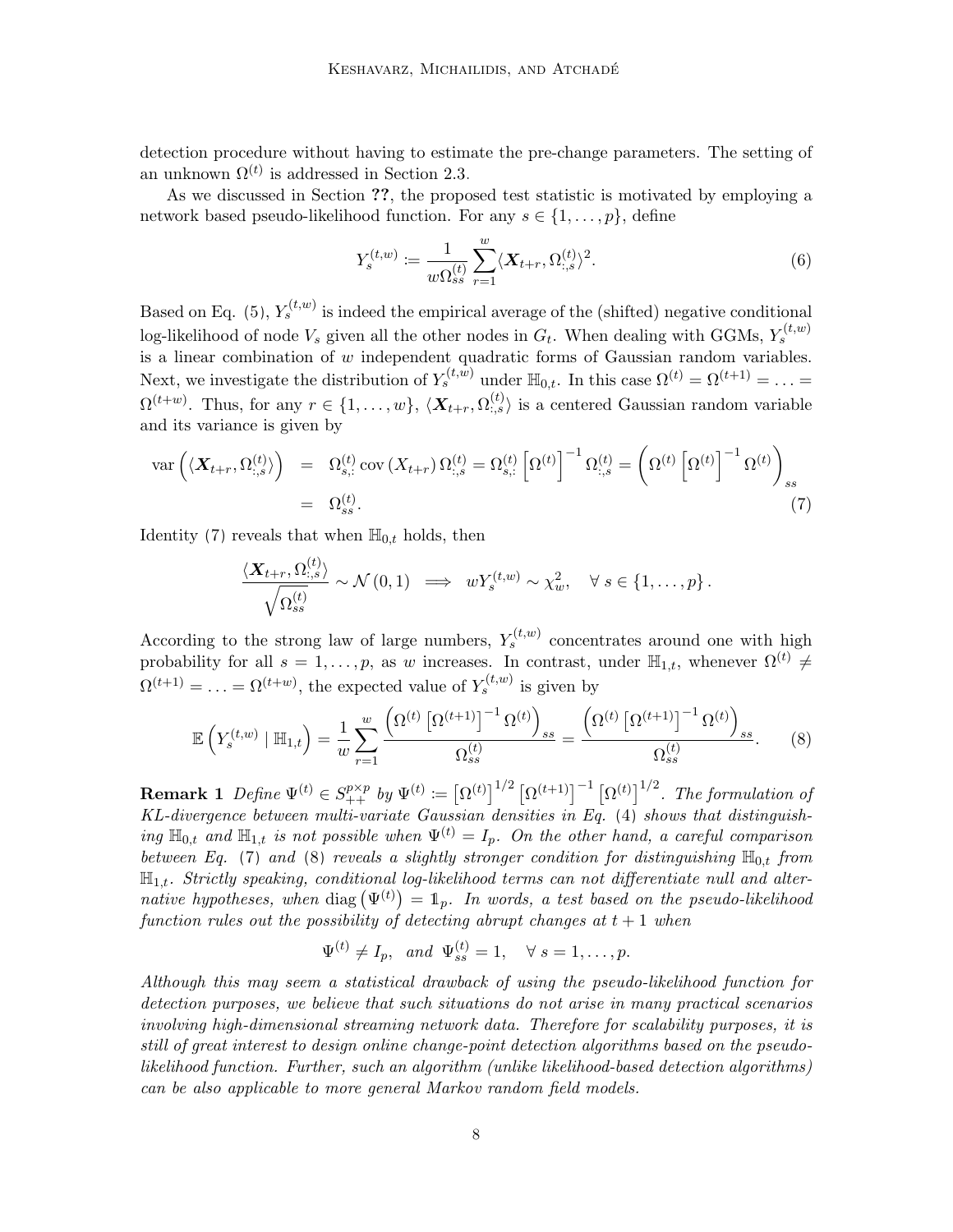Next, we introduce our online detection algorithm. Recall function  $f$  from Eq. [\(3\)](#page-6-3) and consider the following test statistic.

$$
T_t = \frac{\sum_{s=1}^p f\left(Y_s^{(t,w)}\right) - \mathbb{E}\left[\sum_{s=1}^p f\left(Y_s^{(t,w)}\right) \middle| \mathbb{H}_{0,t}\right]}{\text{std}\left[\sum_{s=1}^p f\left(Y_s^{(t,w)}\right) \middle| \mathbb{H}_{0,t}\right]}.
$$

For a pre-specified  $\pi_0 \in (0,1)$  (denoting the desirable false alarm rate) and a pre-determined critical value  $\zeta_{\pi_0}$ , we design the following binary decision function

$$
\Xi_t = \mathbb{1} \left( T_t \ge \zeta_{\pi_0} \right), \tag{9}
$$

for selecting between  $\mathbb{H}_{0,t}$  and  $\mathbb{H}_{1,t}$ . Notice that we raise an abrupt change flag, whenever  $\Xi_t = 1$ . Namely,  $\Omega^{(t)} = \Omega^{(t+1)} = \ldots = \Omega^{(t+w)}$ , as long as  $T_t$  is strictly less than  $\zeta_{\pi_0}$ .

Before looking closely into technical aspects of the proposed algorithm, we concisely explain the rationale behind our approach. We argued that if the dependence structure of  $G_t$  does not vary at  $t + 1$ , all random variables  $Y_s^{(t,w)}$ ,  $s = 1, \ldots, p$  lie in a neighborhood of one. We also selected a non-negative strongly convex barrier function  $f$ , whose single root is at  $x = 1$ . Hence,  $f(Y_s^{(t,w)})$  lies around zero, for any s. In contrast, when the network undergoes an abrupt change,  $\mathbb{E} f(Y_s^{(t,w)})$  is strictly positive for some nodes  $s \in \{1,\ldots,p\}$ . As a result,  $T_t$  exhibits relatively larger values under the alternative hypothesis. Finally, due to the convexity of f, the deviation between  $\mathbb{H}_{0,t}$  and  $\mathbb{H}_{1,t}$  is more pronounced in  $T_t$  for stronger changes in  $\Omega^{(t)}$ .

The first question that needs to be addressed is how to simply standardize  $\sum_{s=1}^{p} f(Y_s^{(t,w)})$ under  $\mathbb{H}_{0,t}$ .

<span id="page-8-1"></span>**Remark 2** One can easily justify that under  $\mathbb{H}_{0,t}$ ,  $\langle X_{t+r}, \Omega_{.,s}^{(t)} \rangle / \sqrt{\Omega_{ss}^{(t)}}$ ,  $r = 1, \ldots, w$ , form a set of i.i.d. standard Gaussian random variables, for any  $s \in \{1, \ldots, p\}$ . Thus,  $wY_s^{(t,w)}$ has a chi-square density with w degrees of freedom. Lemma [18](#page-45-0) states that

<span id="page-8-0"></span>
$$
g_1(w) := \mathbb{E}\left[f\left(Y_s^{(t,w)}\right) \middle| \mathbb{H}_{0,t}\right] = \log\left(\frac{w}{2}\right) - \psi^{(0)}\left(\frac{w}{2}\right),
$$
  
\n
$$
g_2(w) := \text{std}\left[f\left(Y_s^{(t,w)}\right) \middle| \mathbb{H}_{0,t}\right] = \sqrt{\psi^{(1)}\left(\frac{w}{2}\right) - \frac{2}{w}}, \quad \forall s = 1,\dots,p. \tag{10}
$$

So  $T_t$  can be rewritten in the following form.

$$
T_t = \frac{\sum_{s=1}^p f\left(Y_s^{(t,w)}\right) - pg_1(w)}{\text{std}\left[\sum_{s=1}^p f\left(Y_s^{(t,w)}\right) \middle| \mathbb{H}_{0,t}\right]}.
$$

 $g_1(\cdot)$  and  $g_2(\cdot)$  are respectively exhibited in the left and right panels of Figure [1.](#page-9-0) It is obvious from Figure [1](#page-9-0) that both  $g_1(w)$  and  $g_2(w)$  converge to zero, as  $w \to \infty$ . In particular, it is  $known$  that<sup>[1](#page-9-1)</sup>

$$
\lim_{w \to \infty} w g_1(w) = 1, \quad \text{and} \quad \lim_{w \to \infty} w g_2(w) = \sqrt{2}.
$$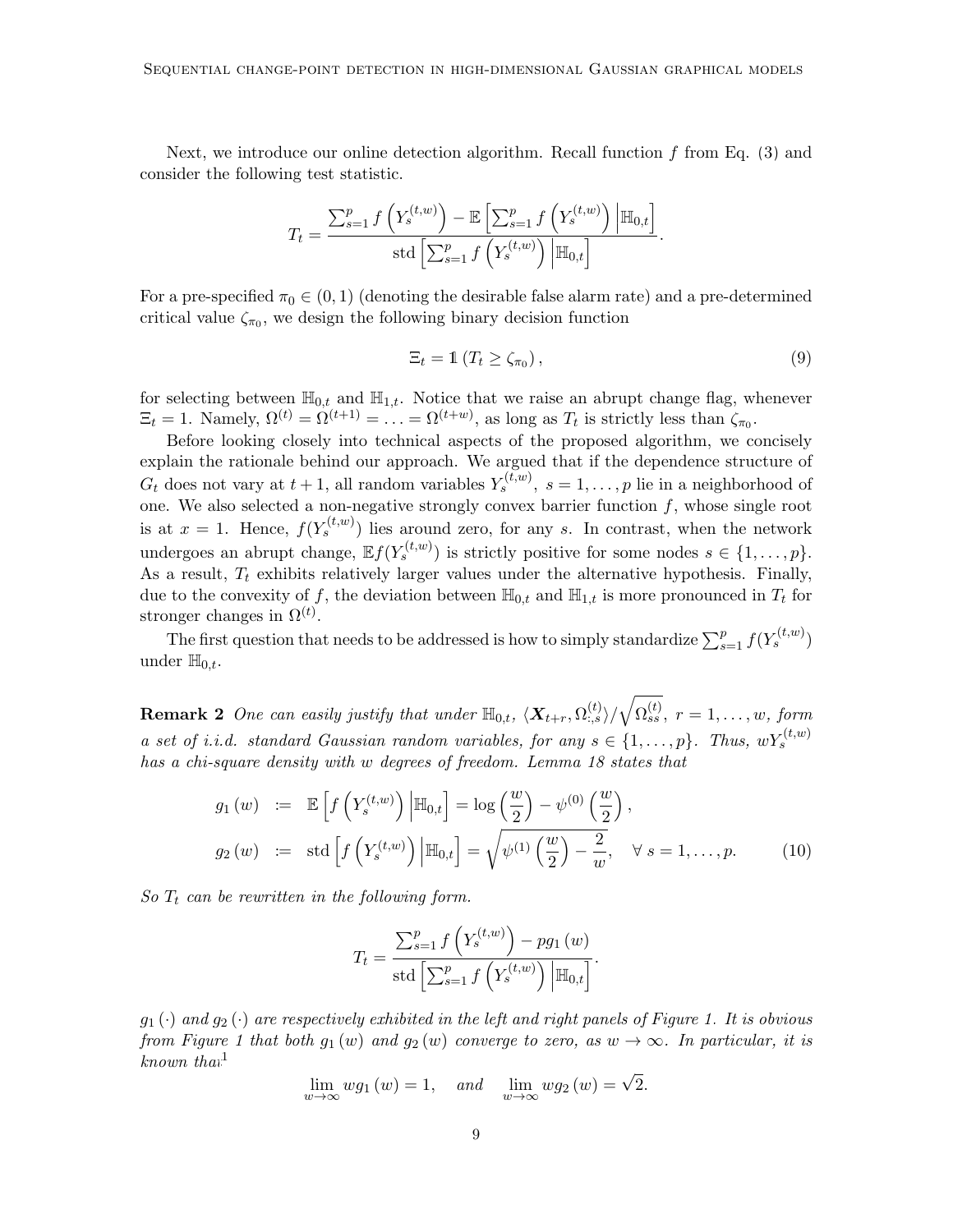<span id="page-9-0"></span>

Figure 1: black dots in the left and right panels respectively exhibit  $g_1(w)$  and  $g_2(w)$  for  $w \in \{1, \ldots, 20\}.$ 

Next, we evaluate the denominator of  $T_t$ . To do so, we first define the partial correlation matrix of  $G_t$ , denoted by  $R^{(t)}$ .

<span id="page-9-2"></span>
$$
R^{(t)} := \left[ \frac{\Omega_{s_1, s_2}^{(t)}}{\sqrt{\Omega_{s_1, s_1}^{(t)} \Omega_{s_2, s_2}^{(t)}}} \right]_{s_1, s_2 = 1}^p \in \mathbb{R}^{p \times p}.
$$

Straightforward calculations show that for standard Gaussian random variables  $Z_1$  and  $Z_2$ with correlation r, cov  $(Z_1^2, Z_2^2) = 2r^2$ . This fact together with the linearity property of the covariance function imply that

$$
cov\left(Y_{s_1}^{(t,w)}, Y_{s_2}^{(t,w)} \mid \mathbb{H}_{0,t}\right) = \frac{2}{w} \left(R_{s_1,s_2}^{(t)}\right)^2, \quad \forall s_1, s_2 \in \{1 \dots, p\}.
$$
 (11)

Simply put,  $R^{(t)}$  encodes the dependence between conditional log-likelihood functions in  $G_t$ . Now employing the second identity in Eq. [\(10\)](#page-8-0) yields

$$
\text{var}\left[\sum_{s=1}^p f\left(Y_s^{(t,w)}\right) \Big| \mathbb{H}_{0,t}\right] = g_2^2(w) \sum_{s_1,s_2=1}^p \text{corr}\left[f\left(Y_{s_1}^{(t,w)}\right), f\left(Y_{s_2}^{(t,w)}\right) \Big| \mathbb{H}_{0,t}\right].
$$

<span id="page-9-3"></span>Finding a closed form expression for the correlation between  $f(Y_{s_1}^{(t,w)})$  and  $f(Y_{s_2}^{(t,w)})$ , under  $\mathbb{H}_{0,t}$ , demands algebraically cumbersome manipulations. However, it is not too difficult to see that it only depends on  $R_{s_1,s_2}^{(t)}$  and w. Namely, there exists  $h_w: [-1,1] \mapsto [-1,1]$  such that

$$
\operatorname{corr}\left[f\left(Y_{s_1}^{(t,w)}\right), f\left(Y_{s_2}^{(t,w)}\right)\middle|\mathbb{H}_{0,t}\right] = h_w\left(R_{s_1,s_2}^{(t)}\right). \tag{12}
$$

<span id="page-9-1"></span><sup>1.</sup> We refer the reader to 5.11.2 of <https://dlmf.nist.gov/5.11> and 5.15.8 of [https://dlmf.nist.gov/](https://dlmf.nist.gov/5.15) [5.15](https://dlmf.nist.gov/5.15)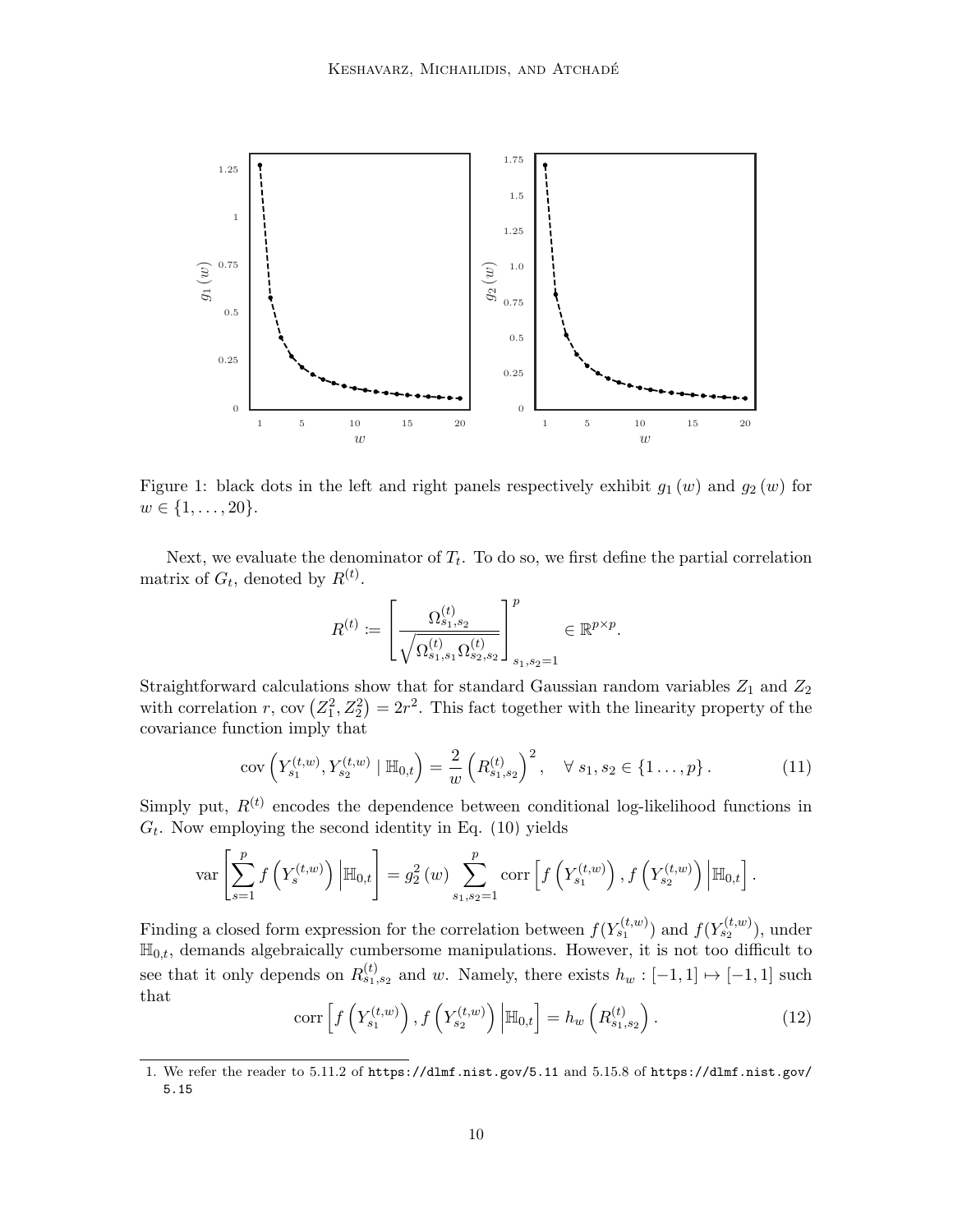**Remark 3** We employ numerical techniques for approximating  $h_w$ . Figure [2](#page-10-1) displays  $h_w$ for different values of w. The plot in the right panel in Figure [2](#page-10-1) depicts that  $h_w(r) \approx r^4$  for  $w \geq 10$ . In Lemma [17,](#page-43-1) we rigorously substantiate this observation by introducing a uniform upper bound on  $|h_w(r) - r^4|$ . Specifically, we show that

- $h_w$  passes the origin and  $h_w(1) = h_w(-1) = 1$ .
- As  $w \to \infty$ ,  $\max_{r \in [-1,1]} |h_w(r) r^4| = \mathcal{O}(w^{-1}).$

Approximating  $h_w(r)$  with  $r^4$  offers the following numerically convenient proxy for  $T_t$  for large enough w.

<span id="page-10-2"></span>
$$
T_{t} = \frac{\sum_{s=1}^{p} \left[ f\left(Y_{s}^{(t,w)}\right) - g_{1}\left(w\right) \right]}{g_{2}\left(w\right) \sqrt{\sum_{s_{1},s_{2}=1}^{p} h_{w}\left(R_{s_{1},s_{2}}^{(t)}\right)}} \approx \frac{\sum_{s=1}^{p} \left[ f\left(Y_{s}^{(t,w)}\right) - g_{1}\left(w\right) \right]}{g_{2}\left(w\right) \|R^{(t)}\|_{\ell_{4}}^{2}}.
$$
(13)

<span id="page-10-1"></span>

Figure 2:  $h_w(x)$  versus x and  $x^4$  sign  $(x)$  for  $w = 1, 5, 10$  and 20.

In summary, when  $\Omega^{(t)}$  is fully known, we propose the following sequential test for detecting a sudden change at time  $t + 1$ .

<span id="page-10-3"></span>
$$
\Xi_{t} = \mathbb{1} \left( \frac{\sum_{s=1}^{p} \left[ f\left(Y_s^{(t,w)}\right) - g_1\left(w\right) \right]}{g_2\left(w\right) \sqrt{\sum_{s_1, s_2=1}^{p} h_w\left(R_{s_1, s_2}^{(t)}\right)}} \ge \zeta_{\pi_0} \right) \tag{14}
$$

#### <span id="page-10-0"></span>2.3. Detection algorithm: Unknown pre-change precision matrix

The precision matrix is usually unknown before the change-point and needs to be estimated from the data. In this case,  $T_t$  is approximated by plugging into Eq. [\(13\)](#page-10-2) a positive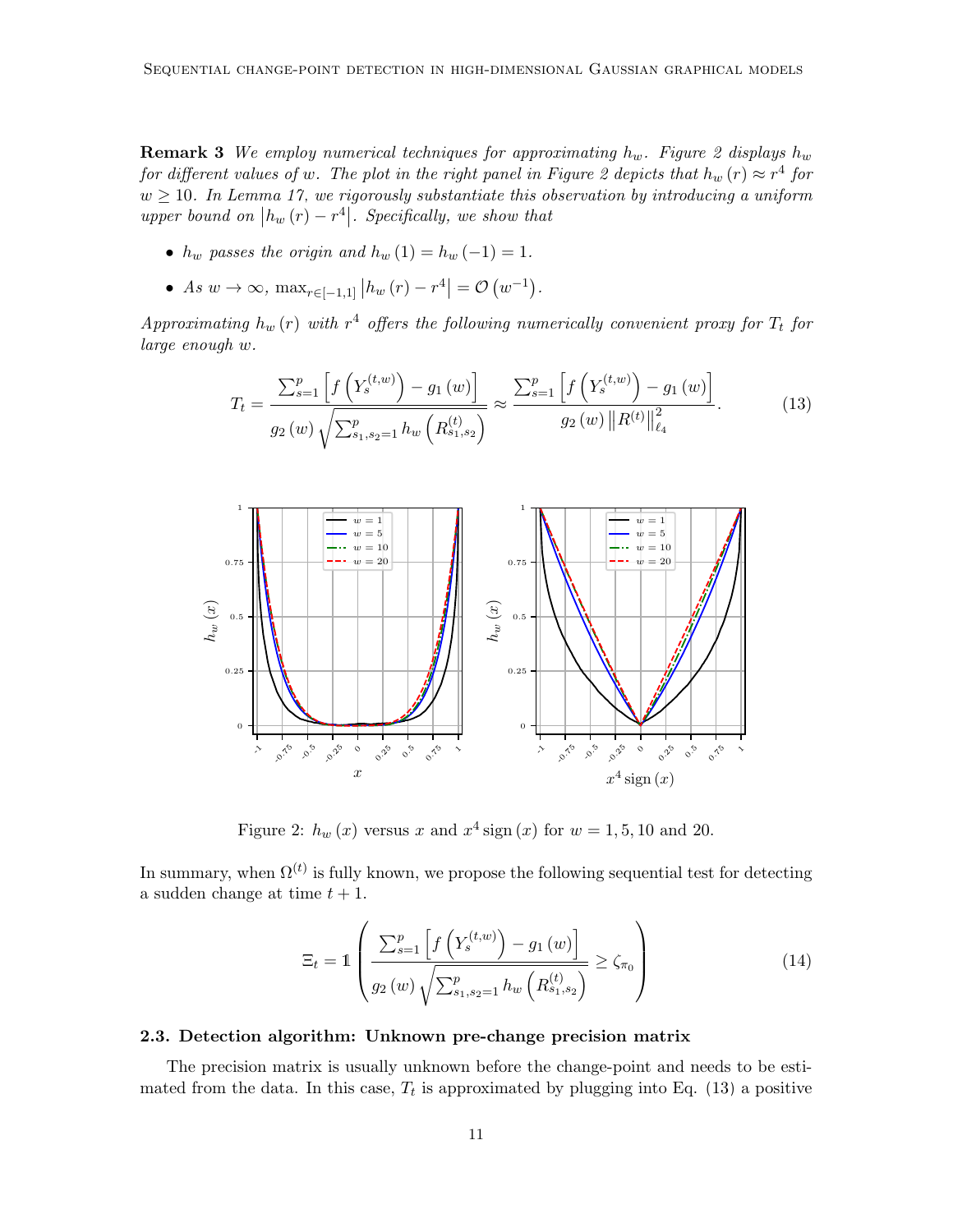definite estimate of  $\Omega^{(t)}$ . Specifically, let  $\hat{\Omega}^{(t)}$  be an estimate of  $\Omega^{(t)}$ . Then, the partial correlation matrix  $R^{(t)}$  can be estimated by

$$
\hat{R}^{(t)} = \left[\frac{\hat{\Omega}_{ij}^{(t)}}{\sqrt{\hat{\Omega}_{ii}^{(t)}\hat{\Omega}_{jj}}}\right]_{i,j=1}^{p}
$$

Moreover for any  $s \in \{1,\ldots,p\}$ , we can estimate  $Y_s^{(t,w)}$  (recall it from Eq. [\(6\)](#page-7-2)) in the following way.

$$
\hat{Y}^{(t,w)}_s\coloneqq\frac{1}{w\hat{\Omega}^{(t)}_{ss}}\sum_{r=1}^w\langle\boldsymbol{X}_{t+r},\hat{\Omega}^{(t)}_{:,s}\rangle^2.
$$

When we have access to  $\hat{R}^{(t)}$  and  $\left\{ \hat{Y}_{s}^{(t,w)} \right\}^{p}$  $\sum_{s=1}^{\infty}$ , we propose to estimate  $T_t$  and  $\Xi_t$  by

$$
\hat{T}_t = \frac{\sum_{s=1}^p \left[ f\left(\hat{Y}_s^{(t,w)}\right) - g_1\left(w\right) \right]}{g_2\left(w\right) \sqrt{\sum_{s_1, s_2=1}^p h_w\left(\hat{R}_{s_1, s_2}^{(t)}\right)}}, \quad \hat{\Xi}_t = \mathbb{1}\left(\hat{T}_t \geq \zeta_{\pi_0}\right). \tag{15}
$$

<span id="page-11-0"></span>.

As seen in Eq. [\(15\)](#page-11-0), the key to approximating  $T_t$  is the availability of a good estimate of  $\Omega^{(t)}$ , which is a challenging task, especially in settings where consecutive change-points are close to each other. Thus, adequate separation in time between two consecutive changepoints should be present for obtaining a good approximation of the proposed test statistic. The following assumption formalizes this notion. Recall that  $t_j^*$  denotes the location of j-th change-point and for notational consistency, we choose  $t_0^* = 1$ .

<span id="page-11-1"></span>**Assumption 2.1** For each  $j \in \mathbb{N}$ , there exists a large enough  $n_j \in \mathbb{N}$  (depending on p, w and the sparsity pattern of network between j-th and  $(j - 1)$ -th abrupt changes) such that

$$
\left|t_j^{\star} - t_{j-1}^{\star}\right| > n_j, \ \forall \ j \ge 1.
$$

Note that Assumption [2.1](#page-11-1) generalizes the boundary condition for the offline single change-point estimation problem (see Assumption 2 in [\(Roy et al., 2016\)](#page-56-10)). For the time being, selection of  $n_j$  is postponed for later sections. We refer to the first  $n_j$  samples after  $t_j^*$  as the *burn-in period*. We also assume that there exists a fixed, bounded window size  $n_0$ such that  $n_j = n_0$  for any  $j \geq 1$ .

We first provide the intuition behind the algorithm. Detecting each change-point goes through two phases: warm-up and detection-estimation cycle. For simplicity, we only focus on detecting the first abrupt change (located at  $t_1^*$ ). Note that for each  $t \leq t_1^*$ ,  $\Omega^{(t)} = \Omega^{(1)}$ .

- (a) (warm-up) We estimate  $\Omega^{(1)}$ , which is denoted by  $\hat{\Omega}^{(1)}$ , using  $\mathbf{X}_1, \ldots, \mathbf{X}_{n_0}$ .
- <span id="page-11-2"></span>(b) For any  $t > n_0$ , as long as  $\hat{\Xi}_t = 0$ , we use  $\mathbf{X}_t$  for updating  $\hat{\Omega}^{(1)}$ . In contrast, if  $\hat{\Xi}_t = 1$  (an abrupt change at t), then we wait for  $X_{t+1}, \ldots, X_{t+n_0}$  for estimating the post-change inverse covariance matrix.

Next, we describe our approach to updating the estimated pre-change precision matrix in phase (b). Again for simplicity, we only focus on updating  $\Omega^{(1)}$ .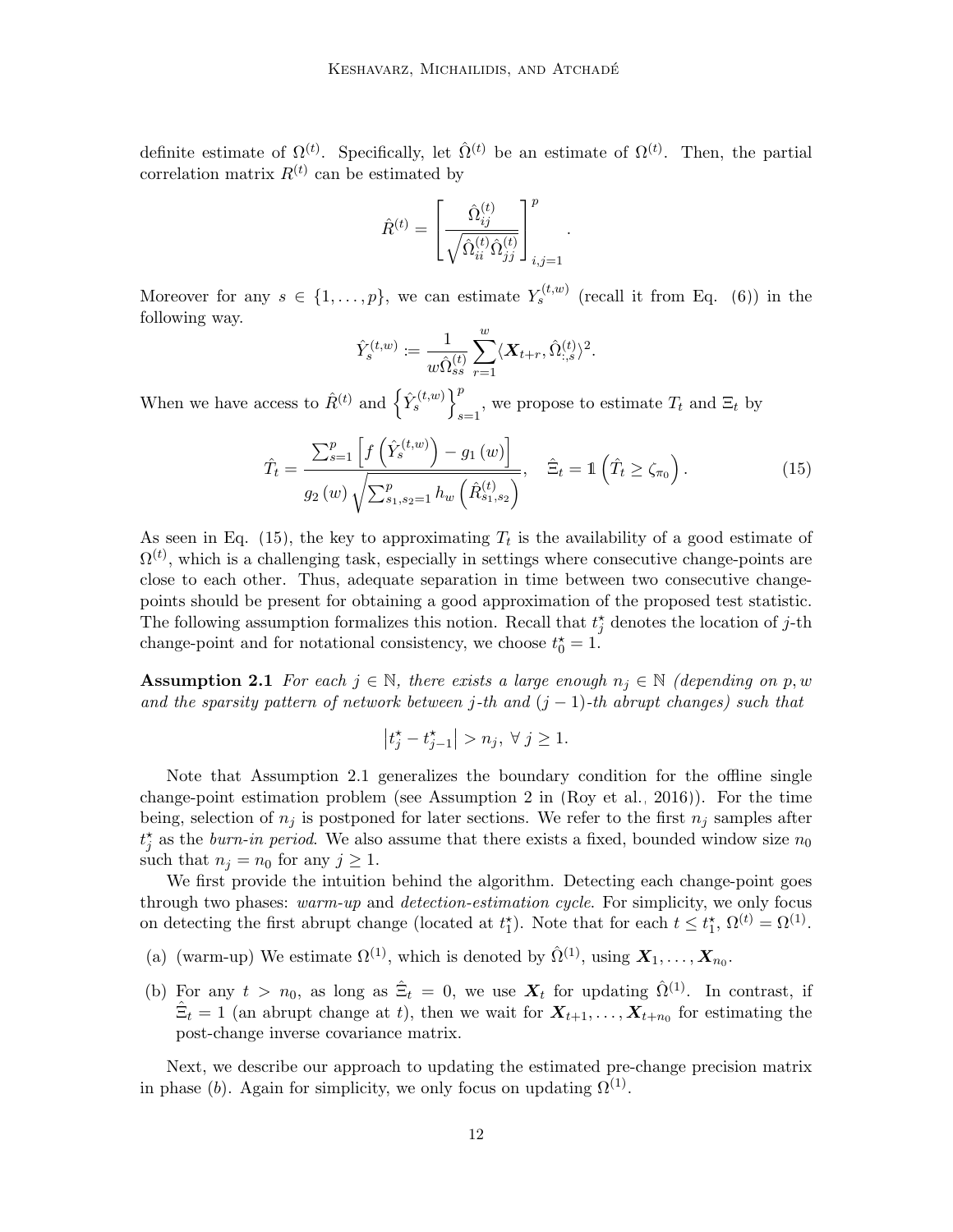**Updating**  $\Omega^{(1)}$ . A mini-batch procedure is used for updating  $\Omega^{(1)}$ , wherein we first obtain B (a predetermined block size) new samples and subsequently a new estimate at time  $t = n + kB$  ( $k \in \mathbb{N}$ ) by employing  $X_1, \ldots, X_{n_0+kB}$ ; the parameter k tracks the number of size-B batches before the first abrupt change. Throughout this paper, we employ the CLIME algorithm [\(Cai et al., 2011\)](#page-55-11) or alternatively the QUIC estimator [\(Hsieh et al., 2014\)](#page-55-10) for estimating  $\Omega^{(1)}$ , since both enjoy desirable theoretical and numerical properties. The detailed pseudocode of this proposed procedure is presented in *Algorithm* 1.

Algorithm 1 Online detection with batch update of pre-change precision matrix

**Input:**  $n_0, w, B, \zeta_{\pi_0}$  and tuning parameter  $\tau$ **Initialization** Set  $\hat{\mathcal{D}} = \emptyset$  and  $b = 0$ . Given  $X_1, \ldots, X_{n_0}$ , obtain  $\Omega^{(1)}$  by CLIME or QUIC with tuning parameter  $\tau$ . Also set  $\hat{t}_{last} = 0$ , where  $\hat{t}_{last}$  denotes the estimated location of the last change-point. **Iterate** For  $t = (n_0 + 1), \ldots, T$ 

Set 
$$
\Xi_t = 1 (\hat{T}_t \ge \zeta_{\pi_0})
$$
.  
\nIf  $\Xi_t = 0$  (no change-point)  
\n $b \leftarrow b + 1$  and  $t \leftarrow t + 1$ .  
\nIf  $b = B$  (Update pre-change precision matrix)  
\nObtain  $\hat{\Omega}^{(t)}$  using the CLIME or QUIC methods to  $\mathbf{X}_{1 + \hat{t}_{last}}, \dots, \mathbf{X}_{t-1}, \mathbf{X}_t$ .  
\n $b \leftarrow 0$ .  
\nElse  
\n $\hat{\Omega}^{(t)} = \hat{\Omega}^{(t-1)}$ 

Else

 $\hat{t}_{last} = t \text{ and } \hat{\mathcal{D}} \leftarrow \hat{\mathcal{D}} \cup \{\hat{t}_{last}\}.$ 

Given  $X_t, \ldots, X_{t+n_0-1}$ , estimate post-change precision matrix using CLIME or QUIC methods.

 $t \leftarrow t + n_0$  and  $b \leftarrow 0$ .

Output:  $\hat{\mathcal{D}}$ 

# <span id="page-12-0"></span>3. Asymptotic analysis of  $\Xi_t$  for a fully known  $\Omega^{(t)}$

Next, we establish large-sample properties of the proposed test  $\Xi_t$  introduced in Eq. [\(14\)](#page-10-3), under both the null and alternative hypotheses. The section addresses the following three issues:

- Choosing the critical value of the test,  $\zeta_{\pi_0}$ , for a fixed false alarm probability  $\pi_0 \in (0,1)$ .
- Investigating the false alarm and detection power of  $\Xi_t$  for large sparse graphs.
- Introducing the key concepts for the asymptotic analysis of the algorithm in the realistic case of an unknown pre-change precision matrix.

We present the obtained results in two sub-sections. Section [3.1](#page-13-0) studies the distribution of  $T_t$  (recall its formulation from Eq. [\(13\)](#page-10-2)) under the null hypothesis  $\mathbb{H}_{0,t}$  and introduces a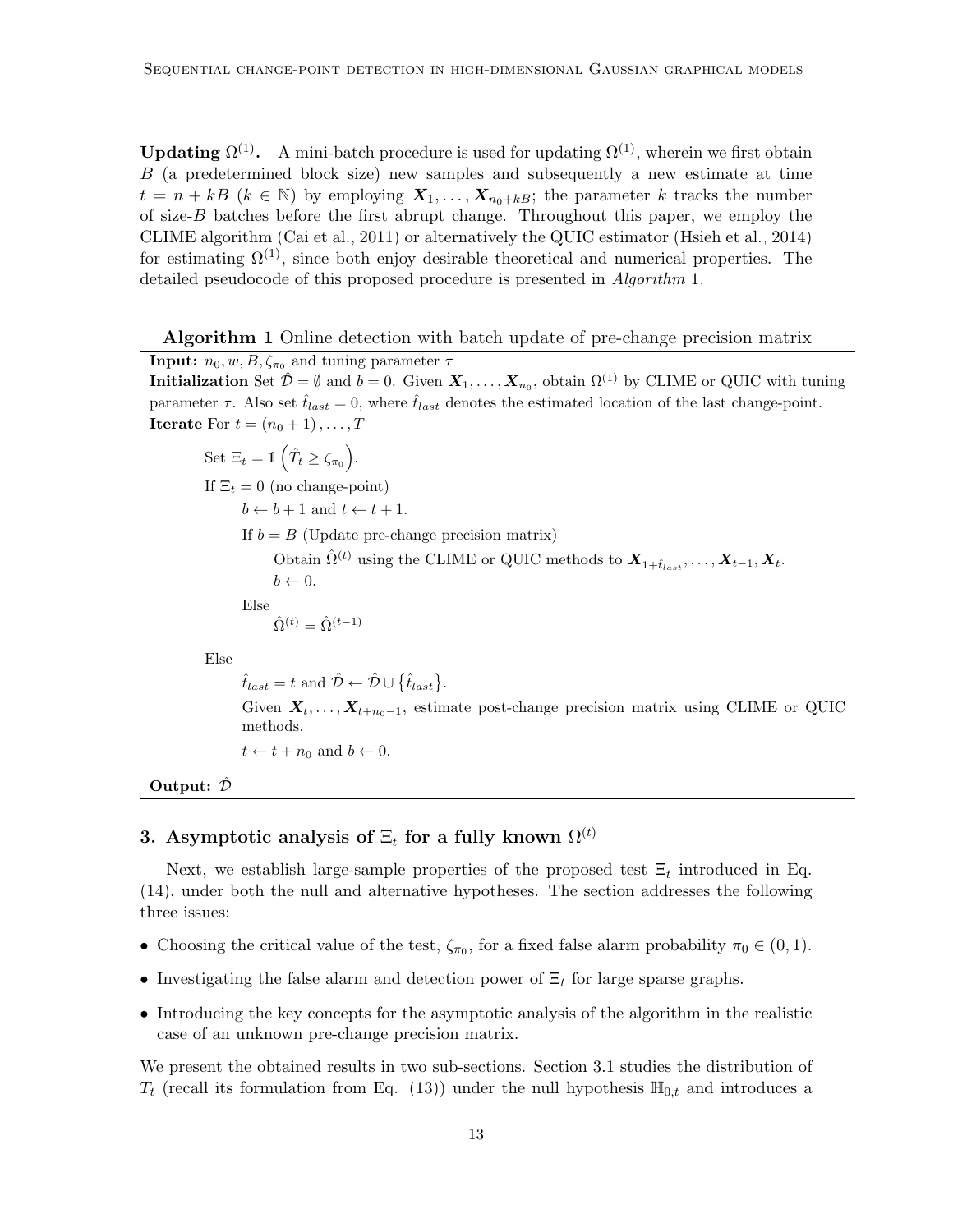simple way of choosing the critical value  $\zeta_{\pi_0}$ . In Section [3.2,](#page-14-0) we investigate the statistical power of  $T_t$  for detecting small changes in the structure of  $\Omega^{(t)}$ . We start by defining the set of well-behaved precision matrices.

**Definition 4** Let M and  $\alpha_{\min}$  be bounded and strictly positive scalars. Define  $\mathcal{C}_{++}^{p\times p}(\alpha_{\min},M)$ by

$$
\mathcal{C}_{++}^{p\times p}(\alpha_{\min}, M) = \left\{ A \in S_{++}^{p\times p} : ||A||_{1\to 1} \leq M, \ \lambda_{\min}(A) \geq \alpha_{\min} \right\}.
$$

For theoretical purposes, throughout this section both pre- and post-change precision matrices are assumed to belong to  $\mathcal{C}_{++}^{p\times p}(\alpha_{\min}, M)$  for some bounded scalars M and  $\alpha_{\min}$ . Namely, although an abrupt change may affect the topology of the network, the post-change precision matrix is still well-behaved, exhibiting a bounded condition number and a sparse edge set.

#### <span id="page-13-0"></span>3.1. Distribution of  $T_t$  under  $\mathbb{H}_{0,t}$

Precise evaluation of null distribution is extremely challenging, due to the complex nature of  $T_t$ . Therefore, for approximating  $\zeta_{\pi_0}$ , especially for large networks, we inevitably focus on finding the asymptotic null distribution of  $T_t$ . Let  $d_{\text{max}}$  and  $\bar{d}$  respectively denote the maximum and average degree of  $G_t$ . Namely

$$
d_{\text{max}} \coloneqq \max_{s_1 = 1, \dots, p} \left| \left\{ s_2 : \Omega_{s_1, s_2}^{(t)} \neq 0 \right\} \right|, \quad \text{and} \quad \bar{d} \coloneqq \frac{1}{p} \sum_{s_1 = 1}^p \left| \left\{ s_2 : \Omega_{s_1, s_2} \neq 0 \right\} \right|.
$$

For brevity, the dependence of p and t in  $d_{\text{max}}$  and  $\bar{d}$  are dropped. Throughout the remainder of the paper, asymptotic regime refers to the scenario that p, and possibly  $d_{\text{max}}$  and d, tend to infinity.

<span id="page-13-1"></span>Assumption 3.1 The following conditions hold in the asymptotic regime.

- (a)  $\Omega^{(t)} \in C_{++}^{p \times p}(\alpha_{\min}, M)$  for some fixed, bounded and strictly positive scalars M and  $\alpha_{\min}$ .
- (b)  $\bar{d}d_{\text{max}}$  grows slower than  $\sqrt{p}$ , i.e.,  $\limsup_{p\to\infty} \frac{d_{\text{max}}\bar{d}}{\sqrt{p}} = 0$ .

Next, we present the first main result of this section.

<span id="page-13-2"></span>**Theorem 5** Suppose that there is no change-point between t and  $t+w$ , i.e.  $\Omega^{(t)} = \Omega^{(t+1)} =$  $\ldots = \Omega^{(t+w)}$ . If  $\Omega^{(t)}$  satisfies Assumption [3.1,](#page-13-1) then

$$
T_t \stackrel{d}{\to} \mathcal{N}(0,1).
$$

According to Theorem [5,](#page-13-2)  $T_t$  converges in distribution to a standard Gaussian random variable under certain asymptotic regularity conditions. Thus,  $P_{FA}(\Xi_t)$  is guaranteed to remain below  $\pi_0$ , if we choose

$$
\zeta_{\pi_0} = Q_{\pi_0}
$$

where  $Q_x$  denotes the inverse Gaussian Q-function at x, i.e.  $\int_{Q_x}^{\infty} (2\pi)^{-\frac{1}{2}} \exp(-u^2/2) du = x$ .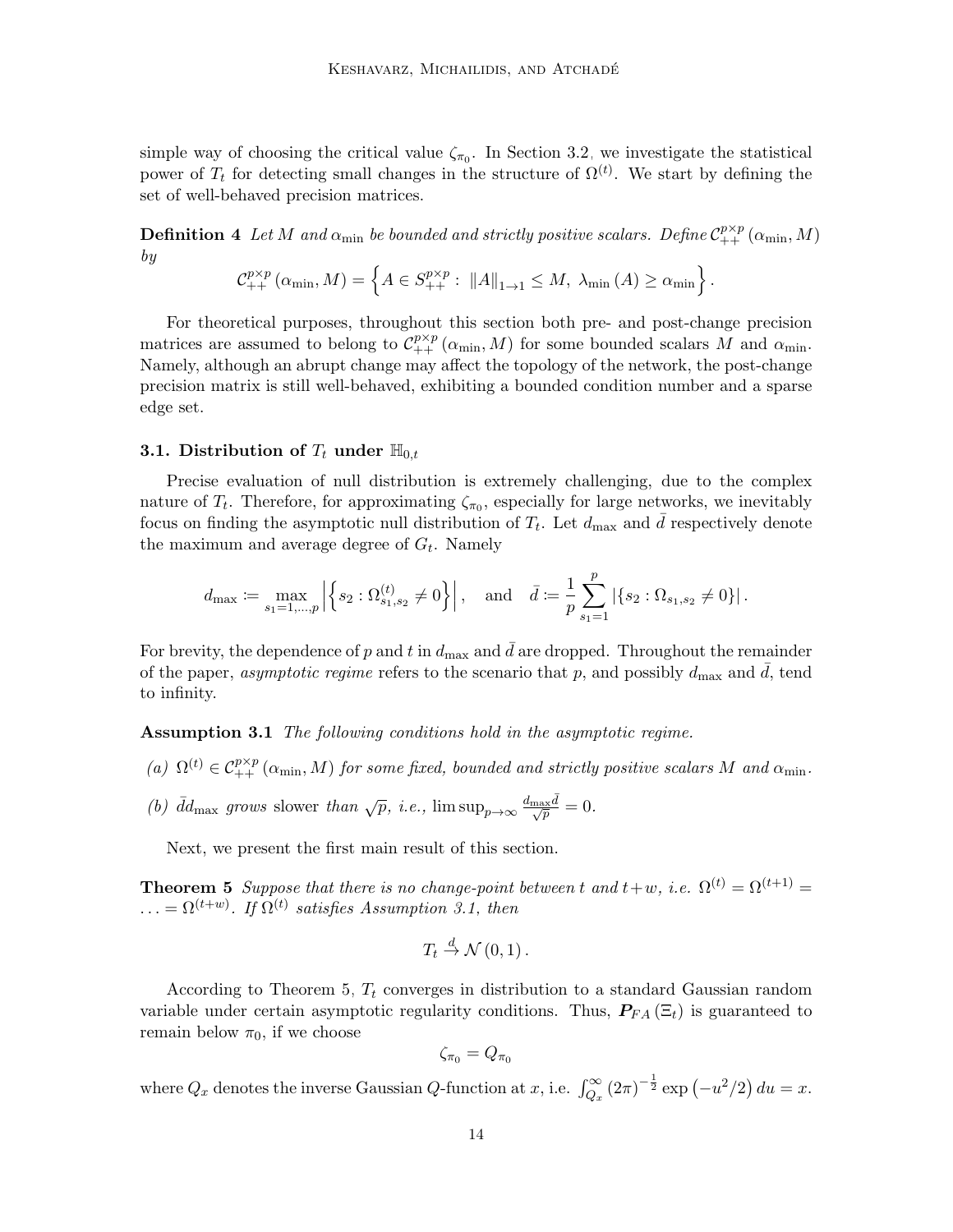A close look at  $T_t$  in Eq. [\(13\)](#page-10-2) reveals that  $T_t$  is a standardized linear combination of non-Gaussian components  $\left\{f(Y_s^{(t,w)}) : s = 1, \ldots, p\right\}$ . Further, as discussed in Section [2.2](#page-6-0) (see Eq. [\(11\)](#page-9-2)), the random variables  $Y_{s_1}^{(t,w)}$  and  $Y_{s_2}^{(t,w)}$  are independent if there is no edge between  $s_1$  and  $s_2$  at time t, i.e.  $\Omega_{s_1,s_2}^{(t)} = 0$ . Therefore,  $T_t$  can be viewed as a linear combination of components in a sparse, stationary non-Gaussian random field. We expect the central limit theorem to hold for  $T_t$  (as  $p \to \infty$ ), since it is formed from a finite range random field. Lemma 2 in [\(Bolthausen, 1982\)](#page-55-12), which provides a sufficient condition for asymptotic normality of a sequence of random variables, is a critical tool for obtaining the asymptotic distribution of  $T_t$ . Note that we adapt the proof of Theorem 3.3.1 in [\(Guyon,](#page-55-13) [1995\)](#page-55-13) to the case of growing  $d_{\text{max}}$  and d for verifying the sufficient condition in Lemma 2 in [\(Bolthausen, 1982\)](#page-55-12).

Figure [3](#page-15-0) depicts the histogram of  $T_t$  and its kernel density estimate for different values of p, w and  $d_{\text{max}}$  for  $10^4$  independent replicates. In each case,  $\Omega^{(t)}$  is constructed in the following way: We first generate a matrix  $U \in \mathbb{R}^{p \times p}$  with  $d_{\text{max}}$  non-zero entries in each row. Non-zero elements of  $U$  are independently generated from a uniform distribution on  $(-1, 1)$ . We then choose the symmetric positive definite  $\Omega^{(t)}$  by

$$
\Omega^{(t)} \leftarrow U + U^{\top} + 1.5d_{\max}I_p,
$$
  

$$
\Omega^{(t)} \leftarrow \frac{\Omega^{(t)}}{\lambda_{\min}(\Omega^{(t)})}.
$$

Thus, in each case  $\bar{d} = d_{\text{max}}$  and  $\alpha_{\text{min}} = 1$ . It is apparent from Figure [3](#page-15-0) that  $T_t$  has approximately a standard Gaussian density for all four cases. It is also obvious that the skewness in the histograms decays as  $p$  increases.

**Remark 6** The condition (b) in Assumption [3.1](#page-13-1) restricts the growth rate of  $\bar{d}d_{\text{max}}$ . For instance, it is asymptotically violated for star network topologies, i.e. a tree with a single hub node and p−1 leaves of length one. One can easily verify that for star networks  $d_{\text{max}} = p$ and  $\bar{d} = p^{-1} (2(p-1) + p) \approx 3$ . Therefore,

$$
\frac{d_{\max} \bar{d}}{\sqrt{p}} \asymp \sqrt{p} \to \infty.
$$

Such graphs are prevalent in centralized sensor or computer networks. Note that  $\bar{d} = \mathcal{O}(1)$ in many applied problems, even for star networks. So roughly speaking, Assumption [3.1](#page-13-1) holds whenever  $d_{\text{max}} = o(\sqrt{p})$ , as  $p \to \infty$ . Namely,  $\hat{\Omega}^{(t)}$  can have a finite number of local hub nodes, whose degrees grow slower than  $\sqrt{p}$ . Extensive numerical work presented in Section [5](#page-22-0) aims to understand whether condition (b) in Assumption [3.1](#page-13-1) is an artifact of our asymptotic analysis or reflects a shortcoming of the proposed algorithm.

### <span id="page-14-0"></span>**3.2.** Distribution of  $T_t$  under  $\mathbb{H}_{1,t}$

Next, we study the power of  $\Xi_t$ , under the asymptotic regime of Assumption [3.1.](#page-13-1)

<span id="page-14-1"></span>Assumption 3.2 The following conditions are imposed on the change-point location and post-change precision matrix.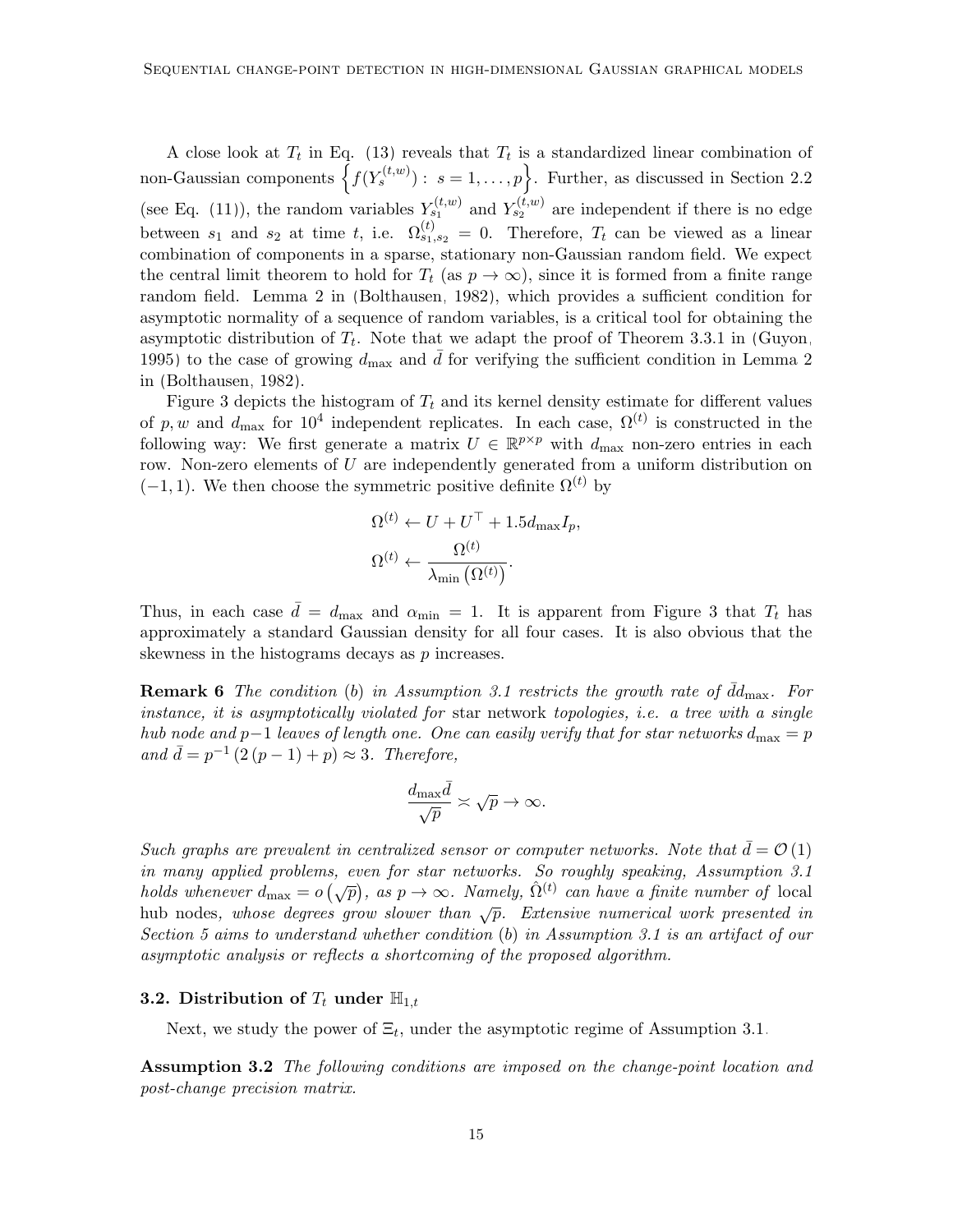<span id="page-15-0"></span>

Figure 3: Histogram and kernel density estimator of  $T_t$  for different scenarios regarding  $(p, d_{\text{max}}, w)$ . The condition number of  $\Omega^{(t)}$  equals to 2.05, 2.02, 2.08, and 1.24 from left to right and top to bottom, respectively.

(a)  $\Omega^{(t)} \neq \Omega^{(t+1)}$  and  $\Omega^{(t+1)} = \ldots = \Omega^{(t+w)}$ . (b)  $\Omega^{(t+1)} \in C_{++}^{p \times p}(\alpha_{\min}, M)$  for some  $M, \alpha_{\min} \in (0, \infty)$ .

For brevity, define  $\Delta = [\Delta_s : s = 1, \dots, p]^\top \in \mathbb{R}^p$  by

$$
\Delta_s := \frac{\left[\Omega^{(t)}\left(\Omega^{(t+1)}\right)^{-1}\Omega^{(t)}\right]_{ss}}{\Omega_{ss}^{(t)}} - 1, \quad \forall \ s = 1, \dots, p,\tag{16}
$$

with  $\Delta$  encoding the (relative) amount of sudden change in the network. For instance, if  $\Omega^{(t)} = \Omega^{(t+1)}$ , then all entries of  $\Delta$  are zero and  $\|\Delta\|_{\ell_2}$  is small if the dependence structure of GGM experiences a weak change at time t. Further, define  $\bar{\Psi}_p$  by

<span id="page-15-2"></span>
$$
\bar{\Psi}_p := \frac{1}{p} \sum_{s=1}^p f(1 + \Delta_s).
$$

Note that  $\bar{\Psi}_p$  is well-defined as  $\min_{s=1,\dots,p} \Delta_s > -1$ .  $\bar{\Psi}_p$  roughly quantifies the average relative change at time t. We now present the key result of this section.

<span id="page-15-1"></span>**Theorem 7** Suppose that Assumptions [3.1](#page-13-1) and [3.2](#page-14-1) hold. Further, assume that  $\pi_0, \pi_1 \leq \frac{1}{2}$  $rac{1}{2}$ . Consider  $\Xi_t$  with the critical value  $\zeta_{\pi_0} = Q_{\pi_0}$ . Then,  $\Xi_t$  satisfies the following condition in the asymptotic regime

$$
\boldsymbol{P_{\text{FA}}}\left(\Xi_{t}\right) \leq \pi_{0}, \quad \text{and} \quad \boldsymbol{P_{\text{MD}}}\left(\Xi_{t}\right) \leq \pi_{1},
$$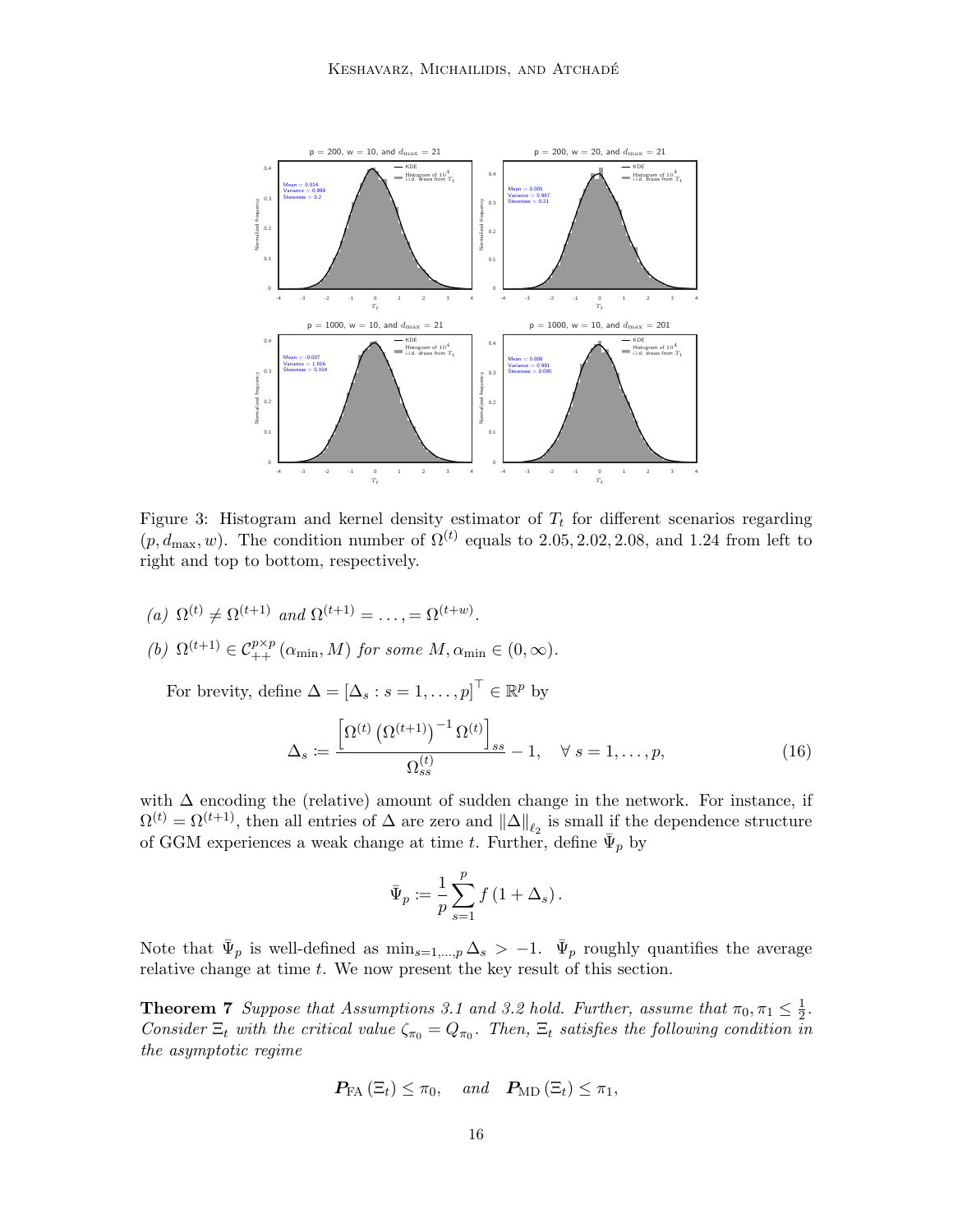<span id="page-16-0"></span>as long as

$$
\bar{\Psi}_p \ge \frac{4}{w} \sqrt{\frac{1}{p} \left[ \log \left( \frac{1}{2\pi_0} \right) + \log \left( \frac{1}{2\pi_1} \right) \right]}.
$$
\n(17)

**Remark 8** Theorem [7](#page-15-1) confirms that detection of changes in the dependence structure of a GGM becomes relatively easier as p grows. The intuition behind Eq. [\(17\)](#page-16-0) is that in large GGMs, borrowing information across different edges improves the detection power. Another intuitive aspect of the asymptotic result in Eq.  $(17)$  is the capacity of recognizing weaker change-points for larger delay w. Increasing w provides more information about the post-change dependence structure of the GGM. We also draw the reader's attention to the different asymptotic behavior of p and w in Eq. [\(17\)](#page-16-0). Recall the formulation of  $\Xi_t$  from Eq. [\(14\)](#page-10-3). We discussed in Remark [2](#page-8-1) that the standard deviation of  $f(Y_s^{(t,w)})$ ,  $s = 1, \ldots, p$ , decays at rate  $w^{-1}$  (instead of  $w^{-1/2}$ ), as w grows. Simply put, the proposed convex barrier function f plays a critical role in  $T_t$ , as it introduces a test statistic with very small variance under both the null and alternative hypotheses. Therefore, the detection capability of  $\Xi_t$ rapidly increases with w.

<span id="page-16-1"></span>**Remark 9** In the offline setting with a single change point located at  $t^*$ , it has been shown in [\(Atchade and Bybee, 2017;](#page-54-1) [Roy et al., 2016\)](#page-56-10) that  $t^*$  can be estimated with order  $\log p$ accuracy, i.e.  $|\hat{t} - t^{\star}| = \mathcal{O}(\log p)$ . In the online framework, w (detection delay) plays the role of the estimation error in the change-point location. So in practical scenarios, one can choose  $w = \mathcal{O}(\log p)$ . For this case the detection rate [\(17\)](#page-16-0) can be rewritten as follows

$$
\bar{\Psi}_p \ge 4\sqrt{\frac{-\log\left(2\pi_0\right) - \log\left(2\pi_1\right)}{p\log^2 p}}.
$$

Next, we explore different settings in light of Theorem [7.](#page-15-1).

(a) Uniform change in  $\Omega^{(t)}$ : Assume that there is some  $\beta \geq 1$  such that  $-\Omega^{(t+1)} + \beta^{-1} \Omega^{(t)}$ is strictly positive definite. So the change-point affects all the eigenvalues of  $\Omega^{(t)}$ . Namely, the network is subject to a dense abrupt change in the spectral domain. In this case for all  $s \in \{1, \ldots, p\}, \Delta_s$  admits

$$
1+\Delta_s=\frac{\left[\Omega^{(t)}\left(\Omega^{(t+1)}\right)^{-1}\Omega^{(t)}\right]_{ss}}{\Omega_{ss}^{(t)}}\geq \frac{\left[\Omega^{(t)}\left(\beta^{-1}\Omega^{(t)}\right)^{-1}\Omega^{(t)}\right]_{ss}}{\Omega_{ss}^{(t)}}=\beta.
$$

Hence  $\bar{\Psi}_p \geq f(\beta)$  and so the condition [\(17\)](#page-16-0) holds, whenever

$$
f(\beta) \ge 4\sqrt{\frac{-\log(2\pi_0) - \log(2\pi_1)}{pw^2}}
$$

.

(b) Rank-r change in  $\Omega^{(t)}$ : Let  $\Omega^{(t)} = U \Lambda U^{\top}$  be the eigen-decomposition of  $\Omega^{(t)}$ , i.e.,  $UU^{\top} = U^{\top}U = I_p$  and  $\Lambda$  is a diagonal matrix with  $\text{diag}(\Lambda) = [\lambda_1, \ldots, \lambda_p].$  For simplicity, also assume that diag  $(\Omega^{(t)}) = \mathbb{1}_p$ . We assume that only top r eigenvalues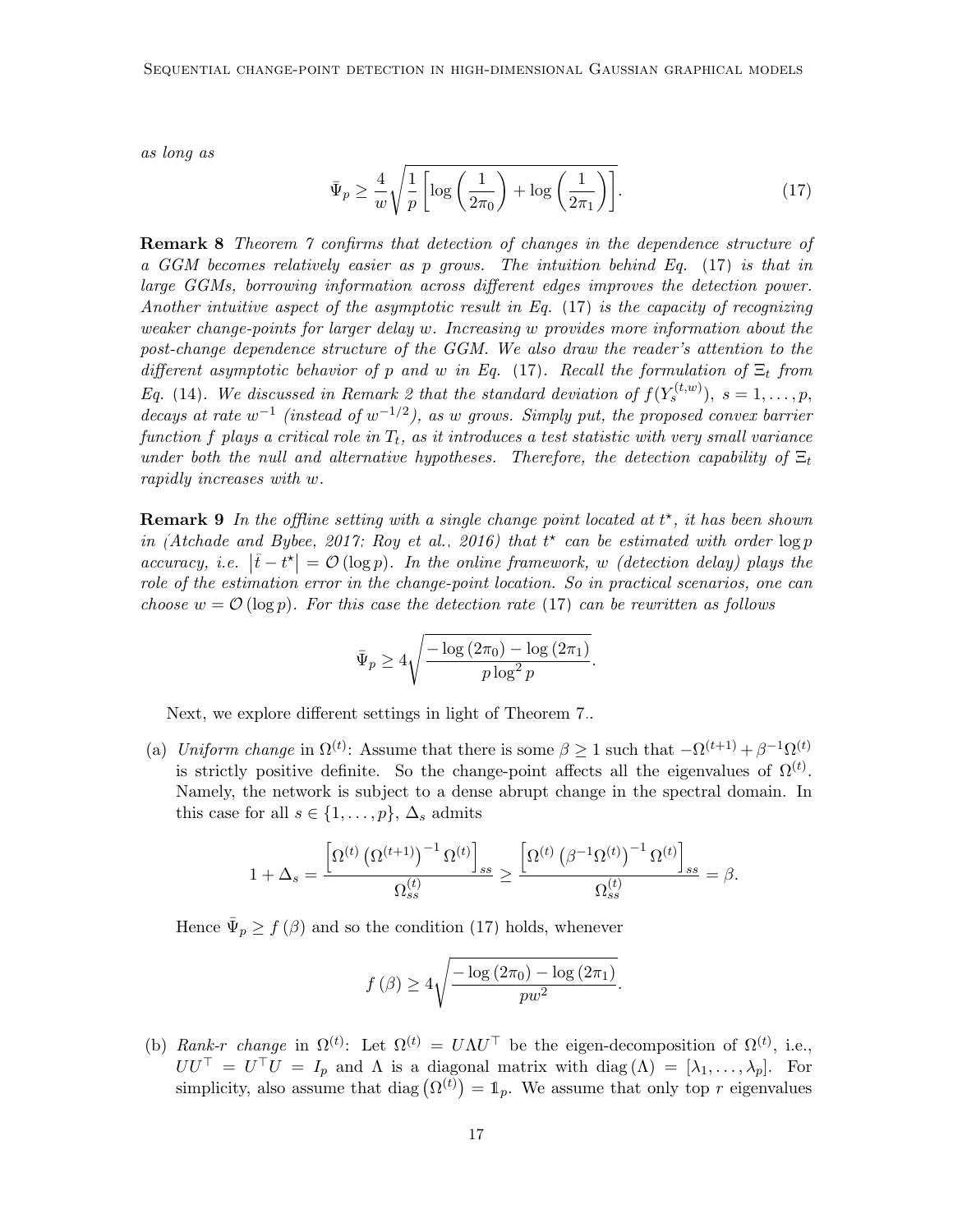of  $\Omega^{(t)}$  are impacted by the abrupt change at t. Particularly,  $\Omega^{(t+1)}$  can be decomposed in the following way.

$$
\Omega^{(t+1)} = U \begin{bmatrix} \lambda_1 (1 + \beta_1) & & \\ & \ddots & \\ & & \lambda_p (1 + \beta_p) \end{bmatrix} U^{\top} \quad \text{s.t.} \quad \beta_{r+1} = \ldots = \beta_p = 0.
$$

We also assume that  $\min_{i=1,\dots,r} \beta_i \geq \beta_{\min}$  for some strictly positive  $\beta_{\min}$ . Roughly speaking  $\beta_{\min}$  can not be so large as  $\Omega^{(t+1)} \in C_{++}^{p \times p}(\alpha_{\min}, M)$ . Due to the convexity of f,  $\bar{\Psi}_p$  can be controlled from below by  $f\left(\sum_{s=1}^p(1+\Delta_s)/p\right)$ . Lastly, we obtain a sharp upper bound on  $\sum_{s=1}^{p} (1 + \Delta_s)$ . Observe that

$$
\frac{1}{p} \sum_{s=1}^{p} (1 + \Delta_{s}) = \sum_{s=1}^{p} \frac{\left[ \Omega^{(t)} \left( \Omega^{(t+1)} \right)^{-1} \Omega^{(t)} \right]_{ss}}{p \Omega_{ss}^{(t)}} = \frac{1}{p} \text{tr} \left( \Omega^{(t)} \left( \Omega^{(t+1)} \right)^{-1} \Omega^{(t)} \right) = \sum_{s=1}^{p} \frac{\lambda_{s}^{2}}{p \lambda_{s} (1 + \beta_{s})}
$$
\n
$$
= \sum_{s=1}^{p} \frac{\lambda_{s}}{p \left( 1 + \beta_{s} \right)} = \frac{1}{p} \sum_{s=1}^{p} \lambda_{s} - \frac{1}{p} \sum_{s=1}^{r} \frac{\lambda_{s} \beta_{s}}{1 + \beta_{s}} \stackrel{(a)}{=} 1 - \frac{1}{p} \sum_{s=1}^{r} \frac{\lambda_{s} \beta_{s}}{1 + \beta_{s}}
$$
\n
$$
\leq 1 - \frac{\beta_{\min}}{1 + \beta_{\min}} \frac{\sum_{s=1}^{r} \lambda_{s}}{p}.
$$

Notice that identity (a) is implied from the fact that all diagonal entries of  $\Omega^{(t)}$  equal to one. So,

$$
\bar{\Psi}_p \ge f\left(\sum_{s=1}^p \frac{1+\Delta_s}{p}\right) \ge f\left(1 - \frac{\beta_{\min}}{1+\beta_{\min}} \frac{\sum_{s=1}^r \lambda_s}{p}\right).
$$

In summary, the condition [\(17\)](#page-16-0) holds, as long as

$$
f\left(1 - \frac{\beta_{\min}}{1 + \beta_{\min}} \frac{\sum_{s=1}^{r} \lambda_s}{p}\right) \ge 4\sqrt{\frac{-\log\left(2\pi_0\right) - \log\left(2\pi_1\right)}{p w^2}}.
$$

It is noteworthy that for small enough  $\beta_{\min}$ ,  $\frac{\beta_{\min}}{1+\beta_{\min}}$  $1+\beta_{\min}$  $\frac{\sum_{s=1}^{r} \lambda_s}{p}$  has the same asymptotic behavior as  $\frac{\beta_{\min}r}{p}$ .

(c) Small relative change: In this case,  $\Omega^{(t+1)} = \Omega^{(t)} + \Theta$  for a positive semi-definite matrix Θ satisfying

$$
\left\| \left( \Omega^{(t)} \right)^{-\frac{1}{2}} \Theta \left( \Omega^{(t)} \right)^{-\frac{1}{2}} \right\|_{2 \to 2} \leq \xi < 1,
$$

for a  $\xi \in [0,1)$ . For any positive semi-definite A with  $||A||_{2\to 2} \leq \xi$ , we know that

$$
(I - (\xi + 1)^{-1} A) - (I_p + A)^{-1} \in S_{++}^{p \times p}.
$$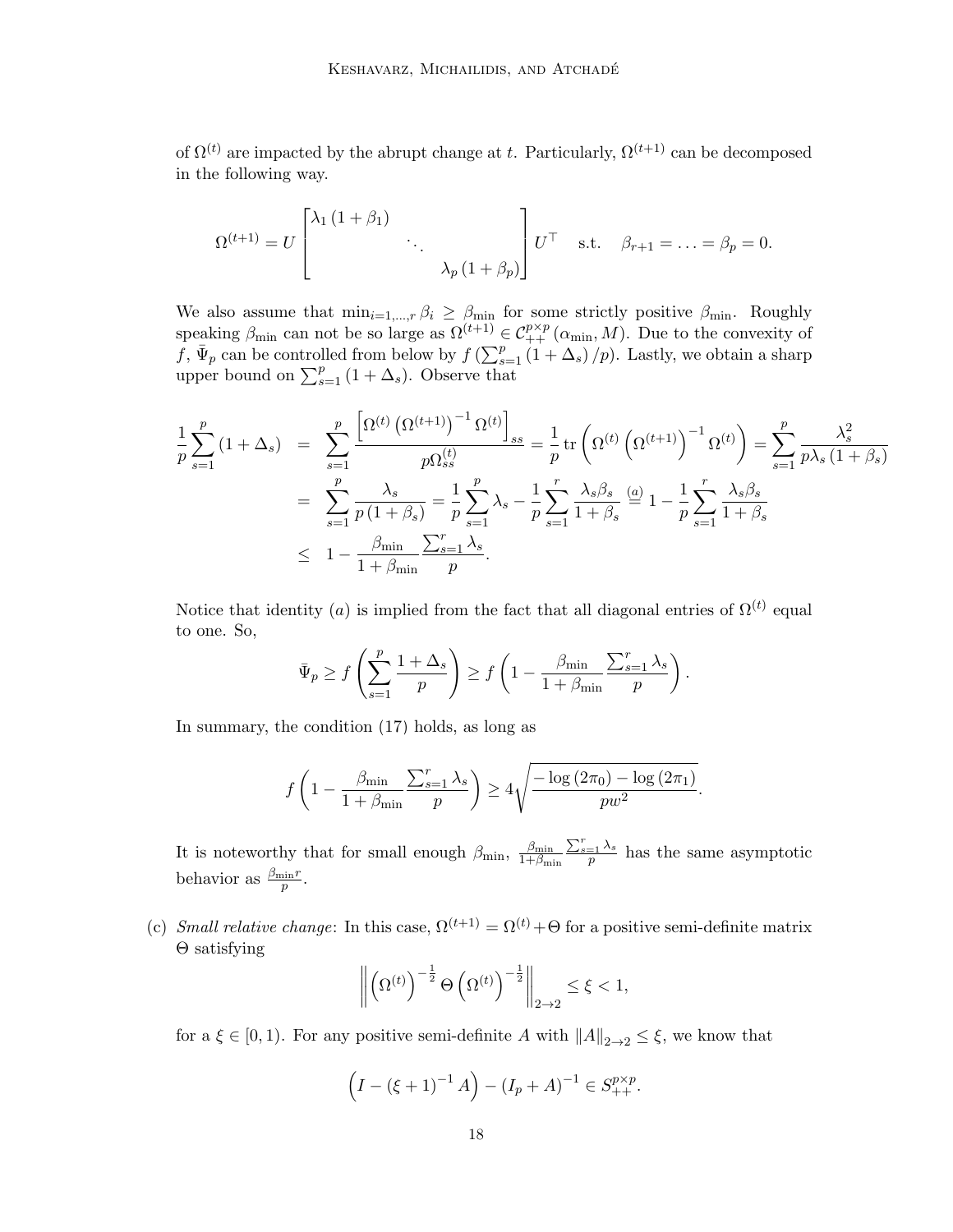So we can control  $1 + \Delta_s$  from above,  $\forall s = 1, \ldots, p$ . Set  $A = (\Omega^{(t)})^{-\frac{1}{2}} \Theta (\Omega^{(t)})^{-\frac{1}{2}}$ , so

$$
1 + \Delta_s = \frac{\left[\Omega^{(t)}\left(\Omega^{(t)} + \Theta\right)^{-1} \Omega^{(t)}\right]_{ss}}{\Omega_{ss}^{(t)}} = \frac{\left[\left(\Omega^{(t)}\right)^{\frac{1}{2}} (I_p + A)^{-1} \left(\Omega^{(t)}\right)^{\frac{1}{2}}\right]_{ss}}{\Omega_{ss}^{(t)}}
$$
  

$$
\leq 1 - \frac{\left[\left(\Omega^{(t)}\right)^{\frac{1}{2}} A \left(\Omega^{(t)}\right)^{\frac{1}{2}}\right]_{ss}}{\left(1 + \xi\right) \Omega_{ss}^{(t)}} = 1 - \frac{\Theta_{ss}}{\left(1 + \xi\right) \Omega_{ss}^{(t)}} < 1.
$$

Since  $f$  is a decreasing, convex function in  $(0, 1]$ , we have

$$
\bar{\Psi}_p = \frac{1}{p} \sum_{s=1}^p f(1+\Delta_s) \ge f\left(\sum_{s=1}^p \frac{1+\Delta_s}{p}\right) \ge f\left(1 - \frac{1}{(1+\xi)p} \sum_{s=1}^p \frac{\Theta_{ss}}{\Omega_{ss}^{(t)}}\right).
$$

Therefore  $\Xi_t$  has the desirable properties, if

$$
f\left(1 - \frac{1}{(1+\xi)p}\sum_{s=1}^{p}\frac{\Theta_{ss}}{\Omega_{ss}^{(t)}}\right) \ge 4\sqrt{\frac{-\log(2\pi_0) - \log(2\pi_1)}{pw^2}}.
$$

Lastly note that  $p^{-1} \sum_{s=1}^p \frac{\Theta_{ss}}{\Omega^{(t)}}$  $\frac{\Theta_{ss}}{\Omega_{ss}^{(t)}}$  encodes the mean relative change in the conditional variance of all nodes.

(d) Localized change: In this example, we consider a setting that the change-point only affects a single node and the edges connected to it. Let  $\Theta := \Omega^{(t+1)} - \Omega^{(t)}$  and suppose that diag  $(\Omega^{(t)}) = \mathbb{1}_p$ . The abrupt change being trapped in some  $s \in \{1, \ldots, p\}$  and its neighbors means that

$$
\Theta = v e_s^{\top} + e_s v^{\top} = [v \; e_s] \begin{bmatrix} e_s^{\top} \\ v^{\top} \end{bmatrix},
$$

for s-th coordinate unit vector  $e_s \in \mathbb{R}^p$  and a  $v \in \mathbb{R}^p$  such that for any  $u \in \{1, \ldots, p\}$ ,  $v_u = 0$  if  $\Omega_{su}^{(t)} = 0$ . For simplicity define  $\beta := ||v||_{\ell_2}, U := [v \ e_s] \in \mathbb{R}^{p \times 2}$ , and  $V :=$  $[e, v] \in \mathbb{R}^{p \times 2}$ . Analogously to parts  $(a) - (c)$ , our goal is to study the asymptotic behavior of  $\bar{\Psi}_p$  for growing p. We only consider the case that  $\beta = \mathcal{O}(1)$  when  $p \to \infty$ . Using *Woodbury's* matrix identity, we get the following equality for any  $u = 1, \ldots, p$ 

$$
\Delta_u = \frac{\left[\Omega^{(t)}\left(\Omega^{(t)} + UV^\top\right)^{-1}\Omega^{(t)}\right]_{uu}}{\Omega_{uu}^{(t)}} - 1 = \left[U\left(I_2 + V^\top\left(\Omega^{(t)}\right)^{-1}U\right)^{-1}V^\top\right]_{uu}.
$$

Observe that if  $\Omega_{su}^{(t)} = 0$ , then the u-th row of U and V are filled with zeros. So  $\Delta_u = 0$ and  $f(1 + \Delta_u) = 0$ . On the other hand for neighbors of s, we have

$$
\left|\Delta_{u}\right| \leq \frac{\left\|U_{u,:}\right\|_{\ell_{2}}\left\|V_{u,:}\right\|_{\ell_{2}}}{\lambda_{\min}\left(I_{2} + V^{\top}\left(\Omega^{(t)}\right)^{-1}U\right)} = \frac{\left\|U_{u,:}\right\|_{\ell_{2}}^{2}}{\lambda_{\min}\left(I_{2} + V^{\top}\left(\Omega^{(t)}\right)^{-1}U\right)}
$$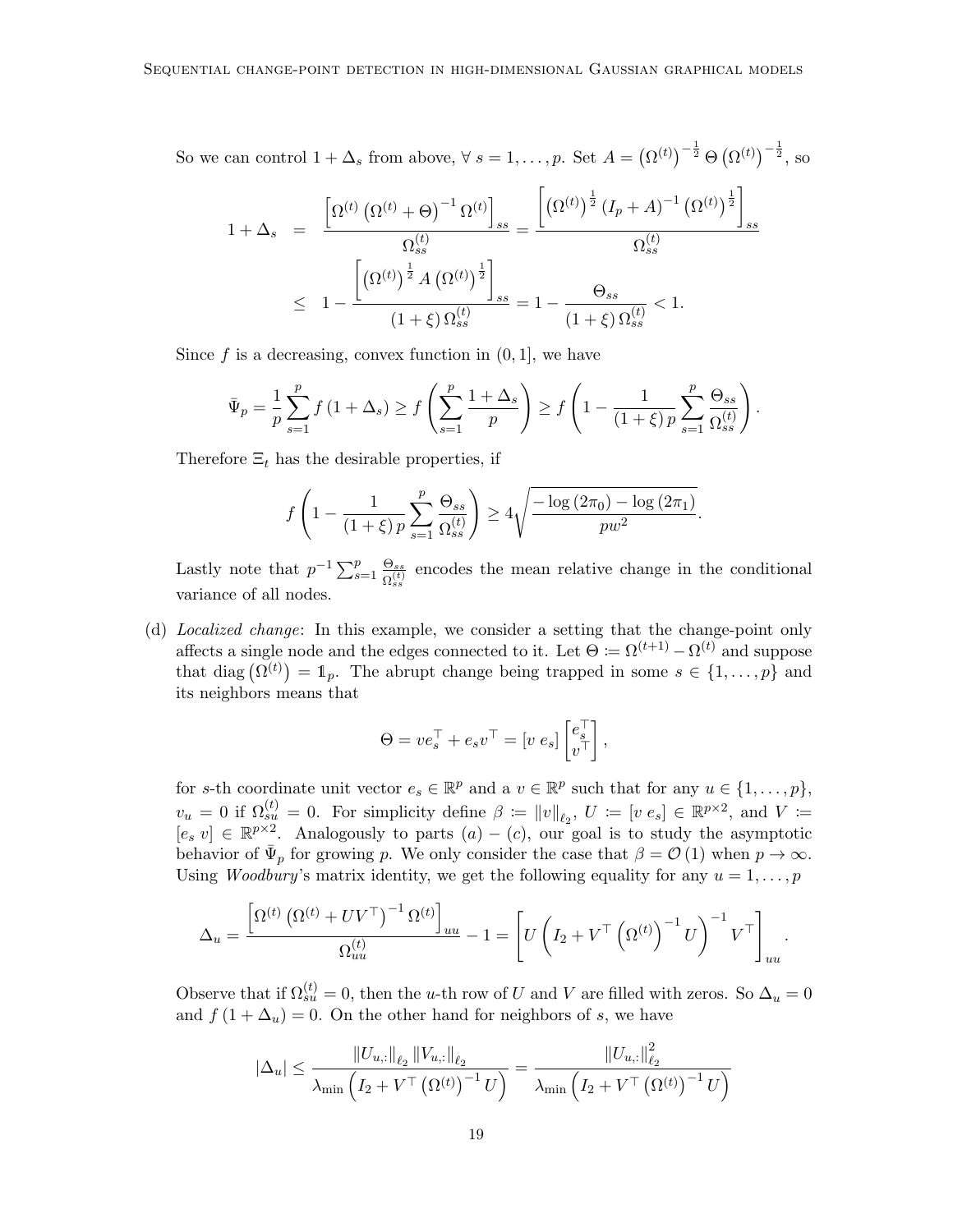Since the smallest eigenvalue of  $\Omega^{(t+1)} = \Omega^{(t)} + UV^{\top}$  is greater than  $\alpha_{\min} > 0$  and its largest eigenvalue is less than  $M$ , one can find a bounded positive scalar  $C_{\text{min}}$ depending on  $M$  and  $\alpha_{\min}$ , such that

$$
\lambda_{\min}\left(I_2 + V^{\top}\left(\Omega^{(t)}\right)^{-1}U\right) \geq \sqrt{C_{\min}} \quad \Longrightarrow \quad |\Delta_u| \leq \frac{\|U_{u,:}\|_{\ell_2}^2}{\sqrt{C_{\min}}}.
$$

Thus, as  $p \to \infty$ , all  $\Delta_u$  terms remain in a small neighborhood of zero, since  $||U||_{\ell}^2$  $\frac{2}{\ell_2} =$  $1 + \beta^2 = \mathcal{O}(1)$ . By applying a Second order *Taylor* expansion of f near one, we get

<span id="page-19-1"></span> $f(1+\Delta_u) \leq C_{\text{max}}\Delta_u^2, \quad \forall u=1,\ldots,p,$ 

for some bounded positive scalar  $C_{\text{max}}$ . Thus, some straightforward algebraic derivations lead to

$$
\bar{\Psi}_p = \frac{1}{p} \sum_{u=1}^p f(1 + \Delta_u) \le \frac{C_{\text{max}}}{p} \sum_{u=1}^p \Delta_u^2 \le \frac{C_{\text{max}}}{p C_{\text{min}}} \sum_{s=1}^p \|U_{u,:}\|_{\ell_2}^4 \asymp \frac{1}{p} \sum_{s=1}^p \|U_{u,:}\|_{\ell_2}^4 \le \frac{\|U\|_{\ell_2}^4}{p} \asymp \frac{1}{p}
$$
\n(18)

Comparing Eq. [\(18\)](#page-19-1) with the sufficient detectability condition in Eq. [\(17\)](#page-16-0) reveals that the considered localized change *can not be detected* with small error.

We conclude this section by relaxing condition (b) in Assumption [3.2.](#page-14-1) Choose  $w_+ \in \mathbb{N}$ strictly smaller than w. The following result introduces a sufficient condition on  $\bar{\Psi}_p$  for detecting the change point at time  $t_ - := t - (w - w_+)$ . Notice that the next w samples at time  $t_$  satisfy

<span id="page-19-2"></span>
$$
\Omega^{(t-)} = \ldots = \Omega^{(t)} \neq \Omega^{(t+1)} = \ldots = \Omega^{(t+w_+)}.
$$
\n(19)

In words, we observe  $w_+$  post-change samples, which is equivalent to having a detection delay of  $w_+$ .

<span id="page-19-3"></span>Theorem 10 Suppose that Assumption [3.1,](#page-13-1) constraint (a) in Assumption [3.2,](#page-14-1) and condi-tion [\(19\)](#page-19-2) hold. Choose  $\pi_0, \pi_1 \leq \frac{1}{2}$  $\frac{1}{2}$  and consider  $\Xi_{t-}$  with the critical value  $\zeta_{\pi_0} = Q_{\pi_0}$ . Then, asymptotically

$$
\boldsymbol{P_{\text{FA}}}\left(\Xi_{t_{-}}\right) \leq \pi_0, \quad \text{and} \quad \boldsymbol{P_{\text{MD}}}\left(\Xi_{t_{-}}\right) \leq \pi_1,
$$

whenever

$$
\bar{\Psi}_p \ge \frac{4}{w_+} \sqrt{\frac{1}{p} \left[ \log \left( \frac{1}{2\pi_0} \right) + \log \left( \frac{1}{2\pi_1} \right) \right]}.
$$

Due to space considerations, the proof of Theorem [10](#page-19-3) is omitted since it follows along the lines of the proof of Theorem [7,](#page-15-1) with slightly more involved calculations.

# <span id="page-19-0"></span>4. Asymptotic analysis of  $\Xi_t$ : unknown  $\Omega^{(t)}$

As discussed in Section [2.3,](#page-10-0) the pre-change precision matrix needs to be estimated from the observed samples. Our developed theoretical approach for studying  $\hat{\Xi}_t$  (and its associated test statistic  $\hat{T}_t$ ) relies on a large-sample sharp bound on the estimation error of the precision matrix. Specifically, we need operator and Frobenius norm convergence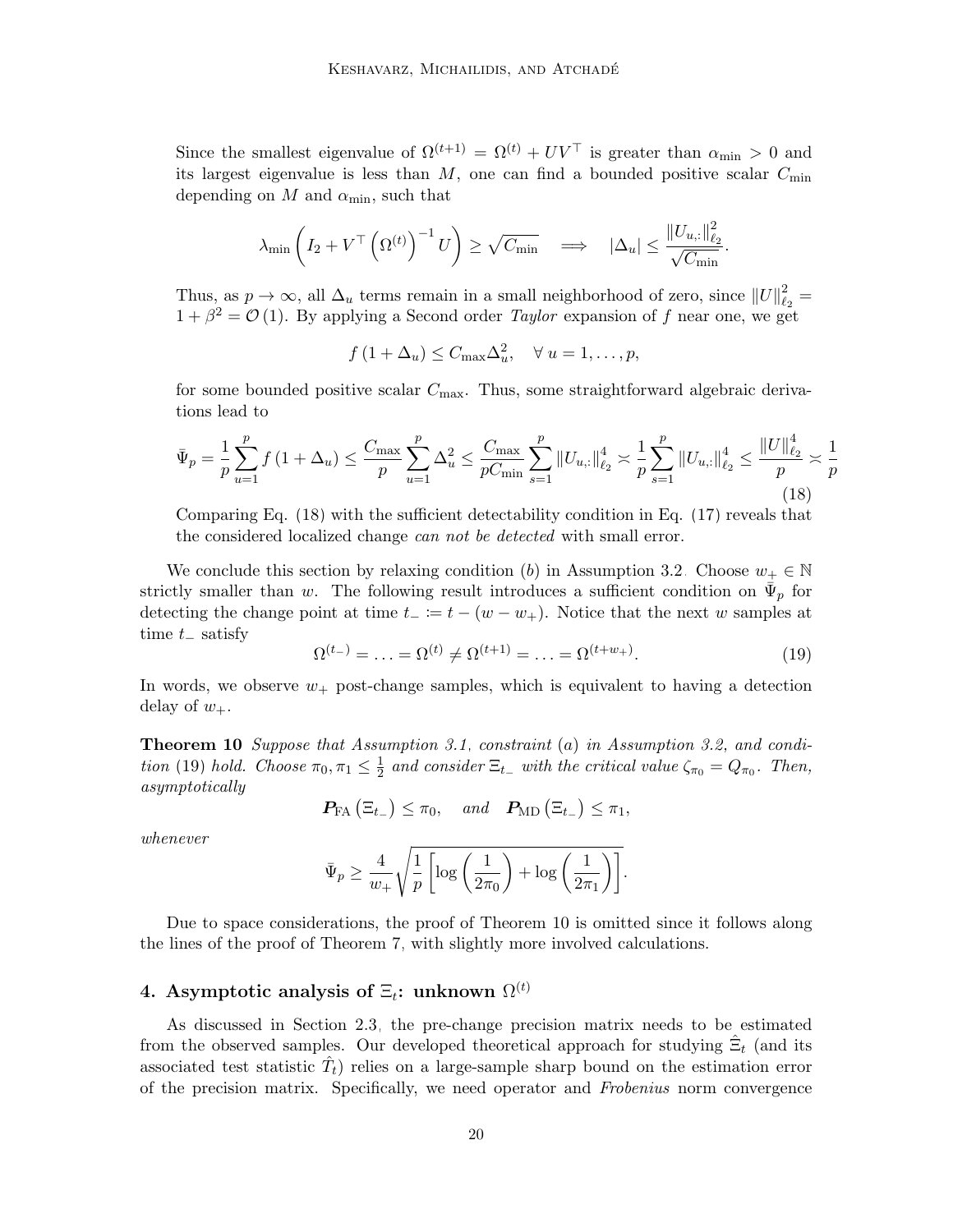rates in terms of  $p, d_{\text{max}}$  of the network, and sample size. Because of space constraints, the non-asymptotic analysis of estimating sparse precision matrices is beyond the scope of this paper. Consequently, we only employ off-the-shelf theoretical results for this task. For instance, we heavily use Theorems 1 and 4 of [\(Cai et al., 2011\)](#page-55-11) for studying Algorithm [2.3](#page-11-2) with the CLIME estimator.

In Section [2.3,](#page-10-0) we qualitatively stated that separation of consecutive change-points is needed to guarantee the consistency of Algorithm [2.3.](#page-11-2) The following condition formalizes this notion.

<span id="page-20-0"></span>**Assumption 4.1** There exists a bounded large enough scalar C (depending on  $\alpha_{\min}$  and M) such that

$$
\left|t_j^* - t_{j-1}^* \right| \ge N := Cpd_{\max} \log^2 p(w \vee \log p), \quad \forall \ j \ge 1.
$$

Next, we find the null distribution of  $\hat{T}_t$  in Algorithm [2.3](#page-11-2) (with the CLIME estimator).

<span id="page-20-1"></span>**Theorem 11** Suppose that there is no change-point between  $t-N$  and  $t+w$ , i.e.  $\Omega^{(t-N+1)}=$  $\ldots = \Omega^{(t)} = \ldots = \Omega^{(t+w)}$ . Note that the condition is viable when Assumption [4.1](#page-20-0) holds. Further, suppose that Assumption [3.1](#page-13-1) holds for  $\Omega^{(t)}$ ; then, asymptotically

$$
\hat{T}_t \stackrel{d}{\rightarrow} \mathcal{N}(0,1)\,,
$$

According to Theorem [11,](#page-20-1) if Assumption [4.1](#page-20-0) holds, then the null distribution of  $\hat{T}_t$ has the same asymptotic behavior as that of  $T_t$  (with a fully-known pre-change precision matrix). Roughly speaking, the null distribution of  $T_t$  remains almost intact, given large enough separation of consecutive change-point locations. Hence, if the critical value  $\zeta_{\pi_0}$  is chosen by  $Q_{\pi_0}$ , then  $P_{FA}(\hat{\Xi}_t)$  is ensured to be less than  $\pi_0$ , in the asymptotic regime. We conduct a simple simulation study for verifying Theorem [11.](#page-20-1) Figure [4](#page-21-0) depicts the histogram and associated kernel density estimate of  $\hat{T}_t$  for four scenarios of  $(p, w, d_{\text{max}})$ . In each panel, the histogram summarizes  $10^4$  independent replicates based on the same pre-change true and estimated precision matrices. For constructing each histogram, we use the CLIME procedure with  $N = \lceil pd_{\text{max}} \log p \rceil$  for estimating the pre-change precision matrix. The scikit-learn implementation of the graphical lasso with the coordinate descent optimization algorithm is utilized for estimating  $\Omega^{(t)}$ . Finally, note that the regularization parameters are chosen as 0.01, 0.01, 0.01, and 0.005 from left to right and top to bottom panels, respectively.

**Remark 12** The CLIME estimator requires  $\mathcal{O}(pd_{\text{max}}\log p)$  samples for consistently estimating  $\Omega^{(t)}$ , in the Frobenius norm (see Theorem 4 of [\(Cai et al., 2011\)](#page-55-11)), which is slightly weaker than the sufficient condition on the interval between two successive change-point in Assumption [4.1.](#page-20-0) Moreover, according to Theorem 8 of Atchadé et al. [\(Atchade and Bybee,](#page-54-1)  $2017$ , estimating the location of change point with order  $\log p$  error in a s-sparse GGM requires  $\mathcal{O}(s \log p)$  samples. Setting  $w = \log p$  in Assumption [4.1](#page-20-0) leads to a slightly stronger condition on N in the online framework. In particular, we require  $N = pd_{\text{max}} \log^3 p$  observations before the change-point.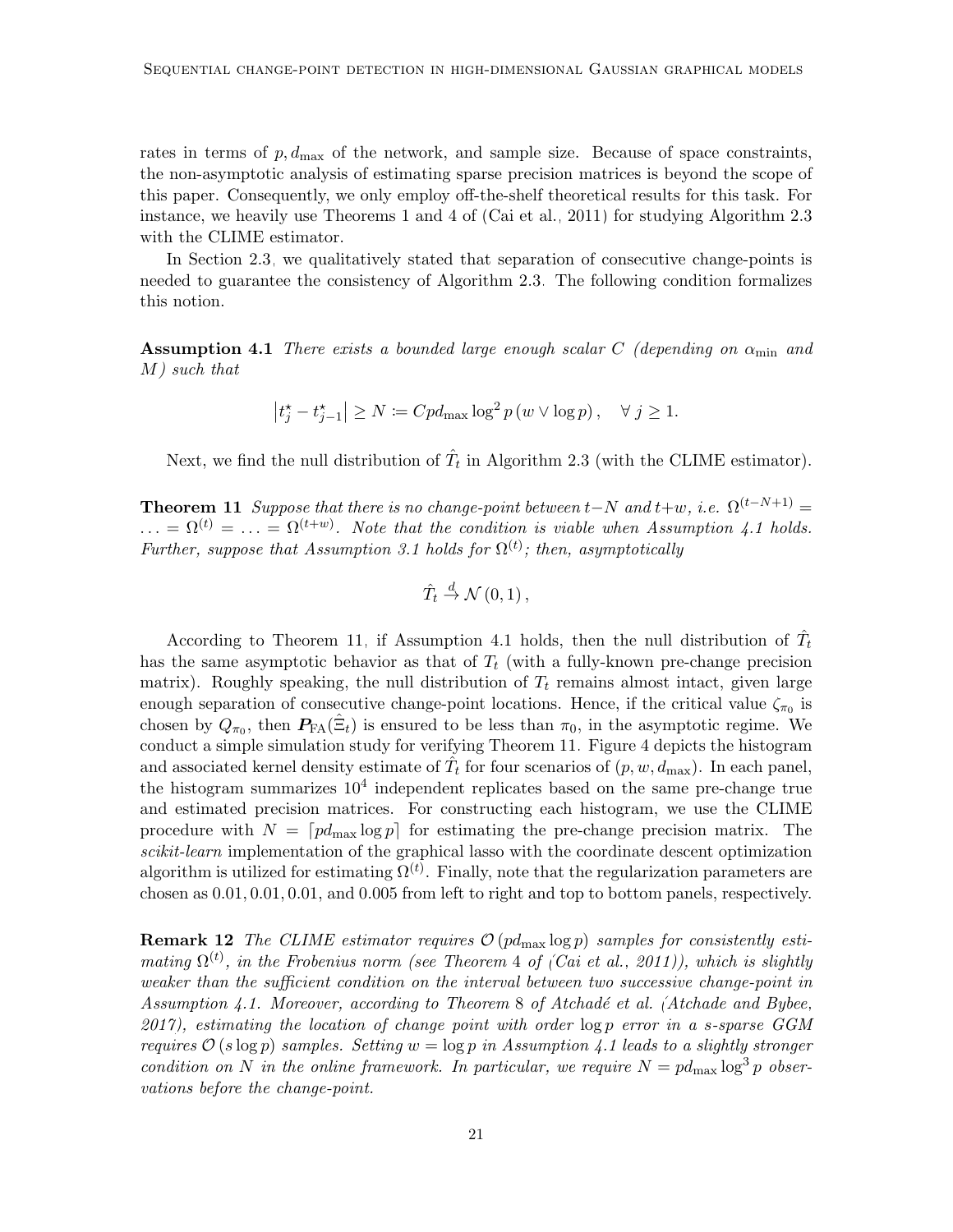**Remark 13** Notice that N is an increasing function of w in Assumption [4.1,](#page-20-0) which may seem counter-intuitive at first glance. This observation can be spelled out by noting that the var  $(T_t)$  decays as order  $w^{-2}$ , under the null hypothesis. Simply put as w increases, even a slight bias introduced by the CLIME estimator can change the null distribution of  $T_t$  (because of its very small variance). In contrast, Theorem  $\gamma$  suggests that increasing w improves the power of our proposed test. Therefore, a suitable value for w is affected by the trade-off between the false alarm and miss-detection rates of  $\hat{\Xi}_t$ . Hence, we posit that selecting  $w = \mathcal{O}(\log p)$  is a reasonable choice in practical settings.

<span id="page-21-0"></span>

Figure 4: Histogram and kernel density estimator of  $\hat{T}_t$  for different scenarios regarding  $(p, d, w)$ . In each panel,  $\Omega^{(t)}$  is estimated by the graphical LASSO with  $N = \lceil pd_{\text{max}} \log p \rceil$ . The regularization parameters are chosen as 0.01, 0.01, 0.01, and 0.005 from left to right and top to bottom, respectively.

Next, we study the detection rate of  $\hat{\Xi}_t$  under Assumption [4.1.](#page-20-0) The following result shows that under the same conditions of Theorem [7](#page-15-1) and if Assumption [4.1](#page-20-0) holds, then  $\hat{\Xi}_t$ enjoys the same detection power as  $\Xi_t$ .

**Theorem 14** Suppose that Assumptions [3.1](#page-13-1) and [3.2](#page-14-1) hold. Further, assume that  $\pi_0, \pi_1 \leq \frac{1}{2}$  $rac{1}{2}$ . Consider  $\hat{\Xi}_t$  with the critical value  $\zeta_{\pi_0} = Q_{\pi_0}$ . Then,  $\hat{\Xi}_t$  satisfies the following condition asymptotically

$$
\boldsymbol{P_{\text{FA}}}\left(\hat{\Xi}_t\right) \leq \pi_0, \quad \text{and} \quad \boldsymbol{P_{\text{MD}}}\left(\hat{\Xi}_t\right) \leq \pi_1,
$$

provided that Assumption [4.1](#page-20-0) is satisfied and

$$
\bar{\Psi}_p \ge \frac{4}{w} \sqrt{\frac{1}{p} \left[ \log \left( \frac{1}{2\pi_0} \right) + \log \left( \frac{1}{2\pi_1} \right) \right]}.
$$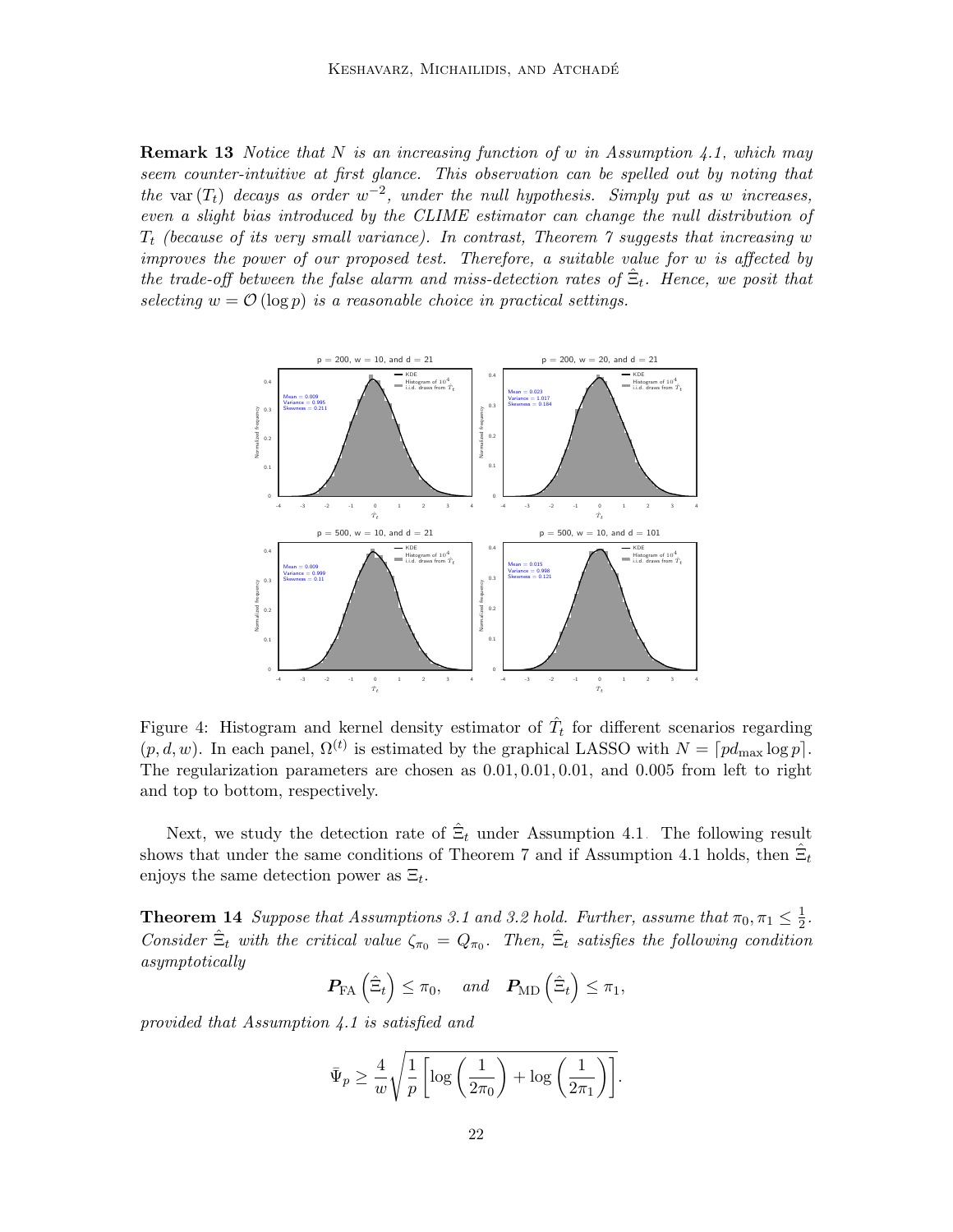In summary, given a good estimate of  $\Omega^{(t)}$ , for large networks the false alarm and missdetection rates of the proposed test are not affected by the estimation error. Namely, our detection algorithm is robust against small estimation error, which is highly desirable in applications. It is worth mentioning that under Assumption [4.1,](#page-20-0) the detection power of  $\Xi_{t-}$ (recall its formulation from Eq. [\(19\)](#page-19-2) and Theorem [10](#page-19-3) ) is not also affected by the estimation error of the pre-change precision matrix.

### <span id="page-22-0"></span>5. Numerical studies

The next set of numerical experiments aims to:

- (a) Corroborate the developed asymptotic theory for  $\Xi_t$  and  $\hat{\Xi}_t$  in Sections [3](#page-12-0) and [4.](#page-19-0)
- (b) Understand the impact of issues absent in the asymptotic analysis, such as the length of the burn-in period and update window, on  $P_{FA}$  and  $P_{MD}$  of Algorithm [2.3.](#page-11-2)
- (c) Assess the capabilities of our proposed method on real-world applications through sequential detection of structural changes in the S&P 500 over the period 2000 − 2016.

In Section [5.1,](#page-22-1) we evaluate power of  $\Xi_t$  (known pre-change precision matrix) for the three different scenarios introduced in Section [3.2:](#page-14-0) uniform, rank-r and localized abrupt changes. Section [5.2](#page-25-0) gauges the performance of  $\hat{\Xi}_t$  in Algorithm [2.3.](#page-11-2) Lastly, Section [5.3](#page-29-0) is devoted to experiments with S&P 500 data. Throughout this section, the false alarm rate is set to  $\pi_0 =$ 0.01 and thus the critical value is  $\zeta_{\pi_0} = 2.3263$ . Further,  $\{G_t \sim \mathcal{N}(\mathbf{0}_p, \Omega^{(t)}): t = 1, \ldots, T\}$ denotes a time-evolving zero-mean GGM of size  $p$ , observed on a time horizon of size  $T$ . The  $\Omega^{(t)}$  is always normalized to be a correlation matrix. In other words,  $\Omega^{(t)} = R^{(t)}$ , where  $R^{(t)}$  denotes the associated partial correlation matrix to  $\Omega^{(t)}$ .

#### <span id="page-22-1"></span>5.1. Performance evaluation of  $\Xi_t$

We set to  $T = 500$ , with a single change point at  $t^* = 250$ . We use  $\Omega_{BC}$  and  $\Omega_{AC}$  for referring the before and after-change precision matrix of  $G_t$ , respectively. Namely

$$
\Omega^{(t)} = \Omega_{\rm BC} \mathbb{1}_{\{t \le t^{\star}\}} + \Omega_{\rm AC} \mathbb{1}_{\{t > t^{\star}\}}, \quad \forall \ t \in \{1, \ldots, T\}.
$$

<span id="page-22-2"></span>**Remark 15** Given p and d, we generate a sparse random matrix  $U \in \mathbb{R}^{p \times p}$  with exactly d independent standard Gaussian entries per row. The locations of non-zero elements in each row are selected uniformly at random (without replacement). We generate  $H \in \mathbb{R}^{p \times p}$  via

$$
H \coloneqq \left\| UU^\top \right\|_{\ell_\infty}^{-1} UU^\top
$$

where H is a non-negative definite symmetric matrix whose entries lie in  $[-1,1]$ . Note that when  $d \ll p$ , distinct rows of U have non-overlapping support with high probability. This fact ensures the sparsity of H in our synthetic simulation studies. In practice H is near singular when  $\frac{d}{p} \ll 1$ . So for controlling the condition number of  $\Omega_{\text{BC}}$ , we choose

$$
\Omega_{\rm BC} \longleftarrow H + \lambda_0 I_p,
$$

for some properly chosen  $\lambda_0 > 0$ .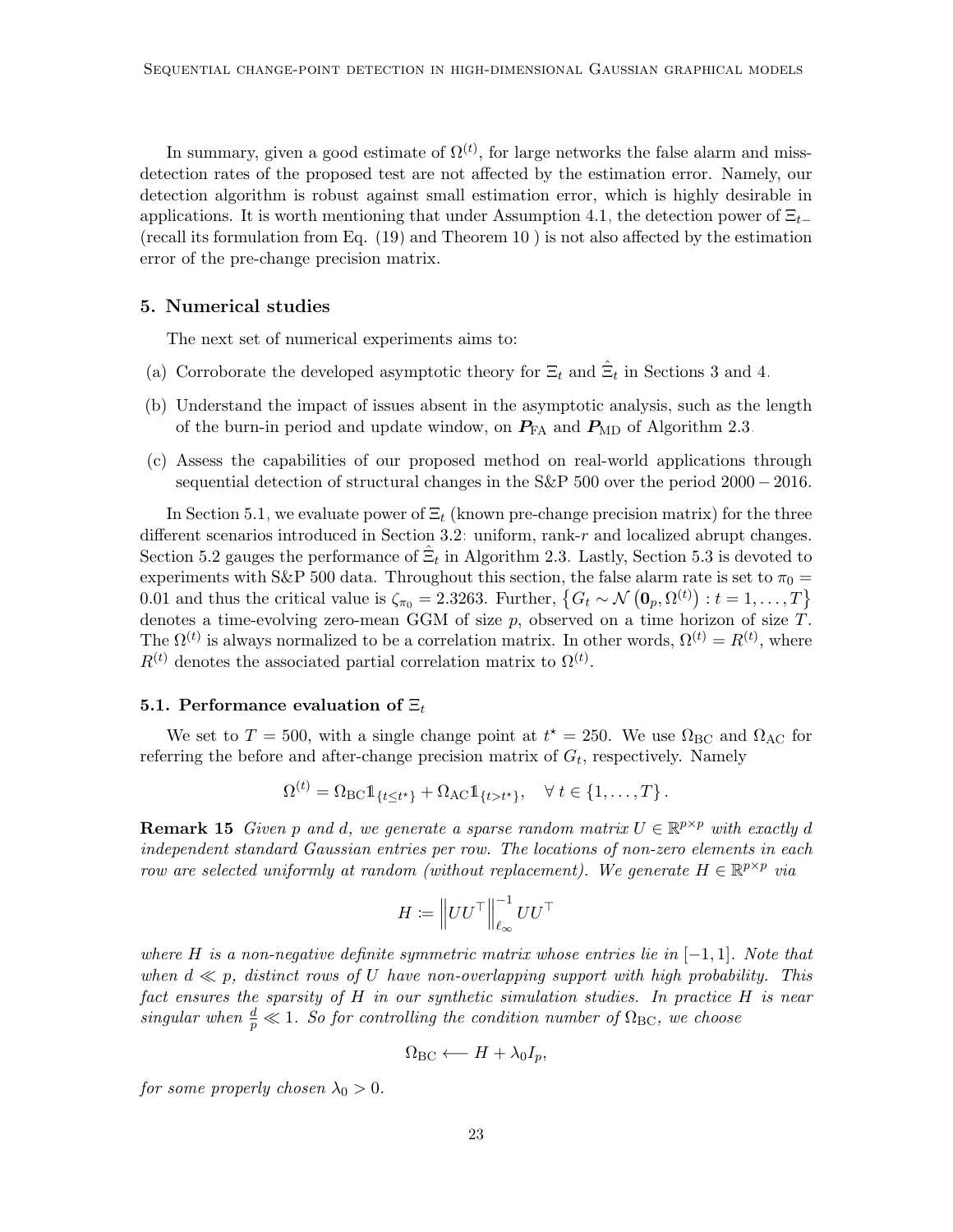The first experiment assesses the performance of  $\Xi_t$  for detecting a uniform change across the entire network. In this setting, we select  $\lambda_0 = 0.1$  and  $\Omega_{\text{AC}} = (1 + \beta) \Omega_{\text{BC}}$ . Note that  $p\beta$  encodes the strength of change-point in the whole network. Our objective is to evaluate the sensitivity of false alarm and miss-detection to  $p, \beta, d$ , and delay w. For any fixed tuple  $(p, w, \beta, d)$ ,  $\pi_0$  and  $\pi_1$  are estimated based on 100 replicates of the network. In particular for the i-th replication, false alarm and miss-detection rates are respectively estimated by

$$
\hat{\pi}_{0,i} = \frac{1}{t^* - w} \sum_{t=1}^{t^* - w} \Xi_t^i, \text{ and } \hat{\pi}_{1,i} = \frac{1}{T - w - t^*} \sum_{t=t^*}^{T - w} \left(1 - \Xi_t^i\right), \tag{20}
$$

where  $\{\Xi_t^i\}_{i=1}^T$  represents the sequence of binary decisions in  $\{1,\ldots,T\}$ . The final estimates  $\hat{\pi}_0$  and  $\hat{\pi}_1$  are successively obtained by the sample mean of  $\{\hat{\pi}_{0,i}\}_{i=1}^{100}$  and  $\{\hat{\pi}_{1,i}\}_{i=1}^{100}$ .

Figure [5](#page-23-0) depicts  $\log_{10} \hat{\pi}_0$  and  $\log_{10} \hat{\pi}_1$  as a function of p, w,  $\beta$ , and  $\bar{d}$ . It is apparent from Figure [5](#page-23-0) that  $\hat{\pi}_0$  lies in a small neighborhood of  $\pi_0 = 0.01$  in all scenarios. However,  $\hat{\pi}_1$ rapidly decays with an increase in signal-to-noise-ratio (SNR),  $w$  and network size  $p$ , which is in accordance with Theorem [7.](#page-15-1) For instance, as can be seen in the left-bottom panel in Figure [5,](#page-23-0) when  $p = 800$  and  $w = 15$ , the average mis-detection probability is around 1%. In contrast, when the change point uniformly affects all nodes, for fixed values of  $\beta$ , p, and  $w$ , the detection power does not clearly depend on the sparsity structure of the network (which is encoded by d), which is again an expected finding based on part  $(a)$  of Remark [9.](#page-16-1)

<span id="page-23-0"></span>

Figure 5:  $\log_{10} \hat{\pi}_0$  and  $\log_{10} \hat{\pi}_1$  for  $\Xi_t$  (fully known pre-change attributes) in a uniform change scenario. The four plots present  $\hat{\pi}_0$  and  $\hat{\pi}_1$  for different p, w,  $\bar{d}$ , and  $\beta$ , respectively from left to right and top to bottom.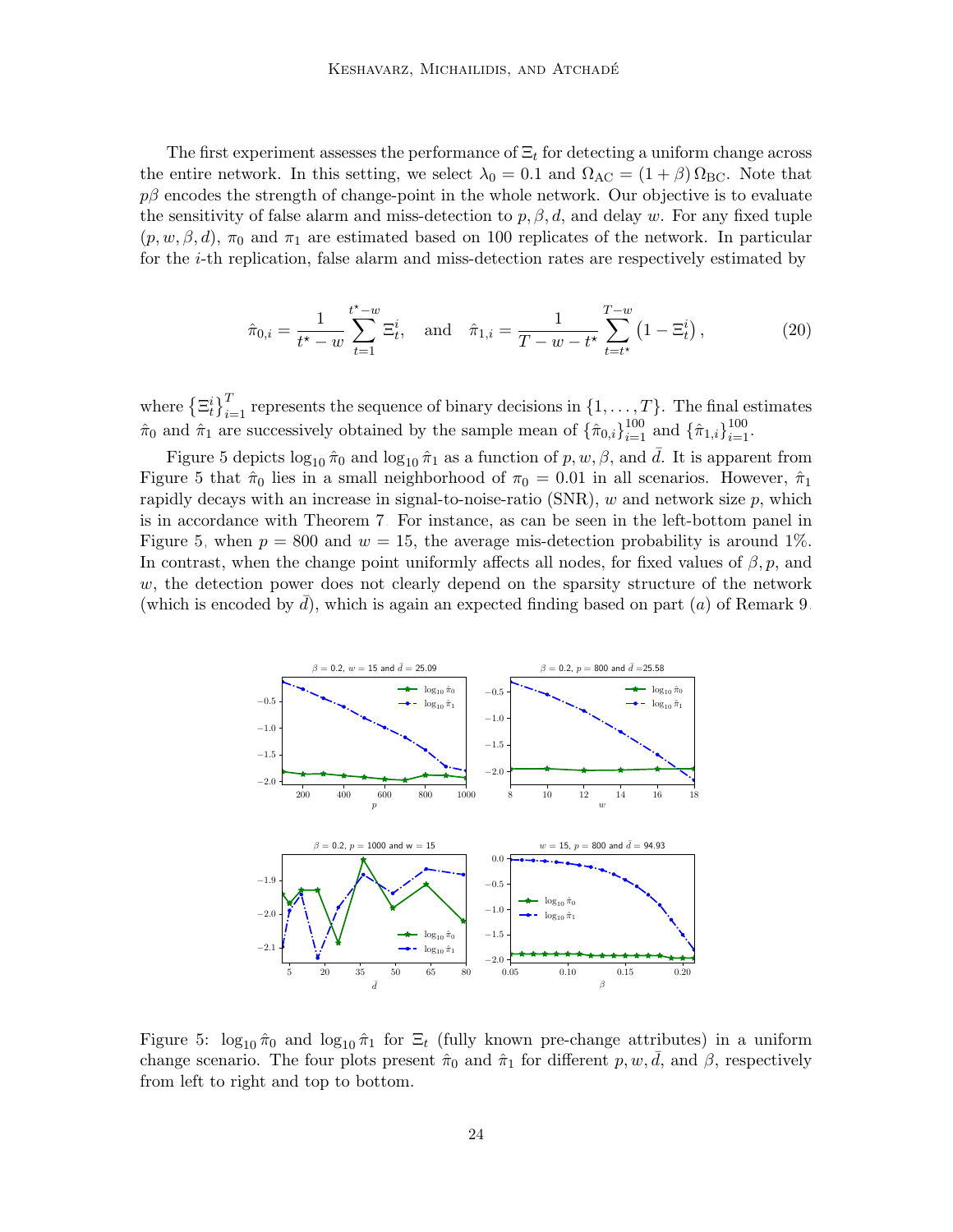<span id="page-24-0"></span>

Figure 6:  $\log_{10} \hat{\pi}_0$  and  $\log_{10} \hat{\pi}_1$  for  $\Xi_t$  (fully known pre-change attributes) in low-rank change regime. The four plots present  $\hat{\pi}_0$  and  $\hat{\pi}_1$  to variations in r, w, d, and  $\beta$ , respectively from left to right and top to bottom.

In the next experiment, we focus on a low-rank sudden change in the spectrum of  ${G_t}_{t=1}^T$ . Consider the spectral representation of  ${\Omega}_{BC}$  given by

$$
\Omega_{\rm BC} = \sum_{i=1}^p \lambda_{i,\rm BC} v_i v_i^{\top}, \quad \text{where} \quad \langle v_{j_1}, v_{j_2} \rangle = \mathbb{1}_{\{j_1 = j_2\}}, \forall j_1, j_2 \in \{1, \ldots, p\}.
$$

Here we assume that  $\{\lambda_{i,\text{BC}}: i=1,\ldots,p\}$  has a non-increasing order. In this setting, the top r eigenvalues of  $\Omega_{BC}$  are affected by abrupt change, without any impact on the eigenvectors. Particularly, we choose  $\Omega_{AC}$  in the following way:

$$
\Omega_{\text{AC}} = \sum_{i=1}^{r} \lambda_{i,\text{BC}} (1+\beta) v_i v_i^{\top} + \sum_{i=r+1}^{p} \lambda_{i,\text{BC}} (1+\beta) v_i v_i^{\top}.
$$

The dependency of  $\hat{\pi}_0$  and  $\hat{\pi}_1$  (over 100 independent replicates) on  $\beta, r, w$ , and  $\bar{d}$  is presented in Figure [6.](#page-24-0) Analogous to the uniform change framework, the miss-detection rate rapidly decays with  $\beta$ , r, and w. For example, with window size  $w = 15$ ,  $\Xi_t$  is capable of detecting 20% change ( $\beta = 0.2$ ) in half of the eigenvalues with 99% percent accuracy ( $\hat{\pi}_1 \approx 0.01$ ). Further, based on the bottom-left panel in Figure [6,](#page-24-0) the proposed algorithm is more powerful for denser graphs (large average degree).

In the sequel, we appraise the detection performance of  $\Xi_t$  for uniform change in star graphs. Recall that the developed asymptotic theory in Section [3](#page-12-0) can not be extended to star graphs, as  $d_{\text{max}}$  grows faster than  $\sqrt{p}$ . For modeling star graphs, the following scheme is used for constructing  $\Omega_{\text{BC}}$ . Let  $u = [0, u_1, \ldots, u_{p-1}]^{\top} \in \mathbb{R}^p$  be a standard Gaussian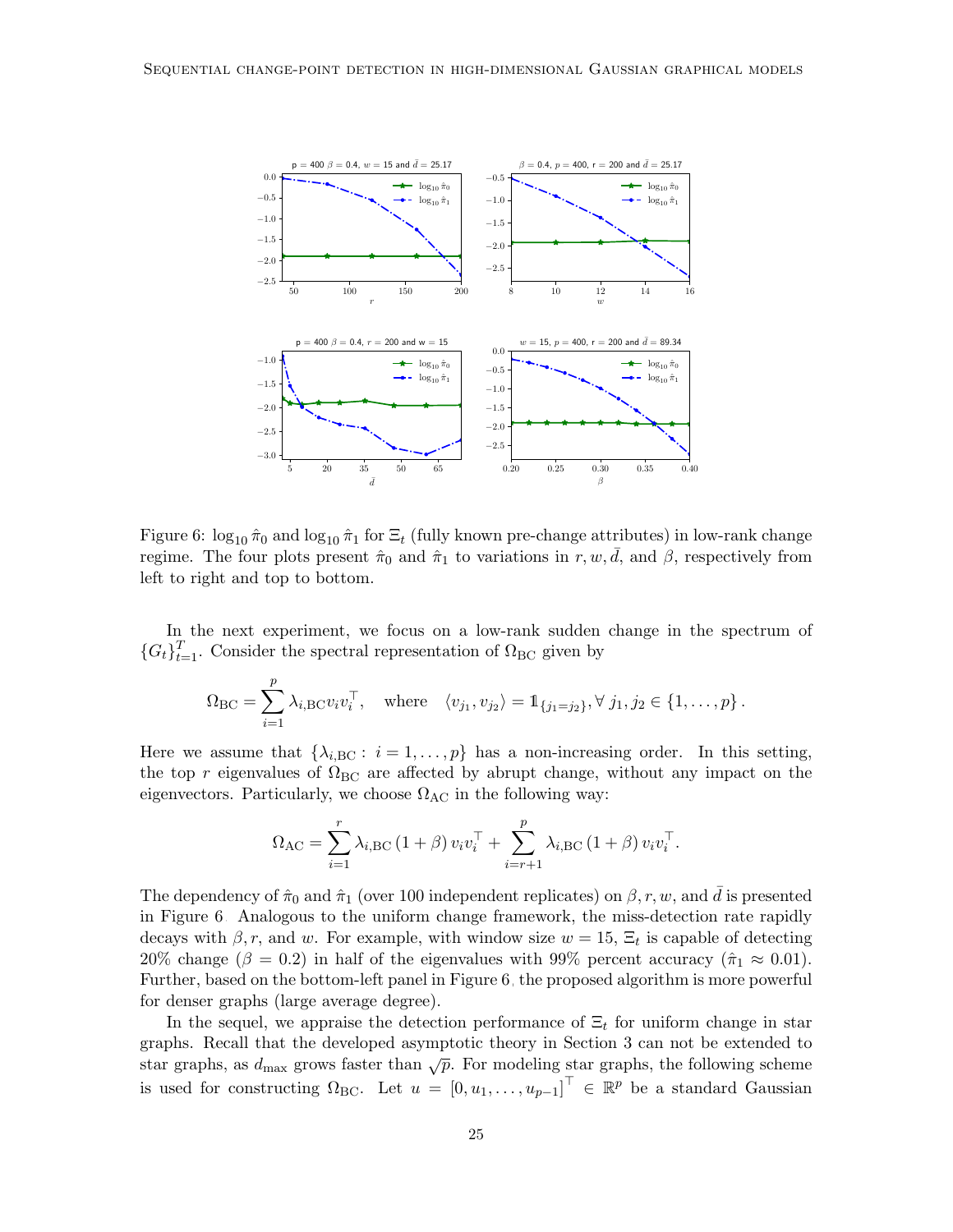vector padded with a zero in its first position and also define  $e_1 = [1, 0, \ldots, 0]^\top \in \mathbb{R}^p$ . The pre-change precision matrix is given by

$$
\Omega_{\mathrm{BC}} = 1.1I_p + \frac{e_1 u^\top + u e_1^\top}{p \|u\|_{\ell_\infty}}.
$$

Note that  $\Omega_{BC}$  encodes a star network whose root is set as the first node ( $s = 1$ ). Despite lack of asymptotic analysis, Figure [7](#page-25-1) shows that the false alarm rate is still around 0.01, particularly for large graphs. Moreover, the variation of  $\hat{\pi}_1$  in terms of w, p, and  $\beta$  is analogous to that in preceding simulation studies.

<span id="page-25-1"></span>

Figure 7:  $\log_{10} \hat{\pi}_0$  and  $\log_{10} \hat{\pi}_1$  for  $\Xi_t$  (fully known pre-change attributes) for uniform change in star graph. From left to right,  $\hat{\pi}_0$  and  $\hat{\pi}_1$  are plotted against p, w, and  $\beta$ , respectively.

# <span id="page-25-0"></span>5.2. Sensitivity of  $\hat{\Xi}_t$  to the burn-in and update periods

Next, we numerically examine the sensitivity of  $\hat{\Xi}_t$  to three choice parameters: burn-in period, precision matrix update frequency, and the frequency of updating the regularization parameter (model selection). The burn-in period  $n_0$  refers to the number of samples used for computing an initial estimate of the post-change precision matrix (with the premise that the first change-point occurs at  $t = 0$ . We assume that the distance between two consecutive change-points is greater than  $n_0$ . Since increasing  $n_0$  reduces the bias and variance of the estimated precision matrix, it can provide an effective barrier against random fluctuations in  $\hat{\Xi}_t$  time series and reduces the false alarm rate. On the other hand, an unnecessary increase in  $n_0$  can affect the applicability of the proposed detection algorithm in real world scenarios.

False alarms are costly as the algorithm needs to wait for a new burn-in window which in turn may lead to missing a true forthcoming sudden change. Strictly speaking, suppose that  $n_0 = 500$  and the algorithm raises a false alarm at  $t = 1000$ , while the true changepoint is located at  $t = 1250$ . Thus, detecting this sudden change with a delay less than 250 is infeasible. One practical solution that guards against false alarms, which comes at the price of slightly increasing the detection delay, is to declare an abrupt change at time t, whenever

$$
\hat{\Xi}_{t+r} \geq \zeta_{\pi_0}, \quad \forall r = 0, \ldots, \iota - 1.
$$

In other words, we suggest to wait for  $\iota$  successive flags before entering a new burn-in period. Our synthetic simulation studies show that  $\iota = 5$  is a proper choice and so throughout this section we fix  $\iota = 5$ .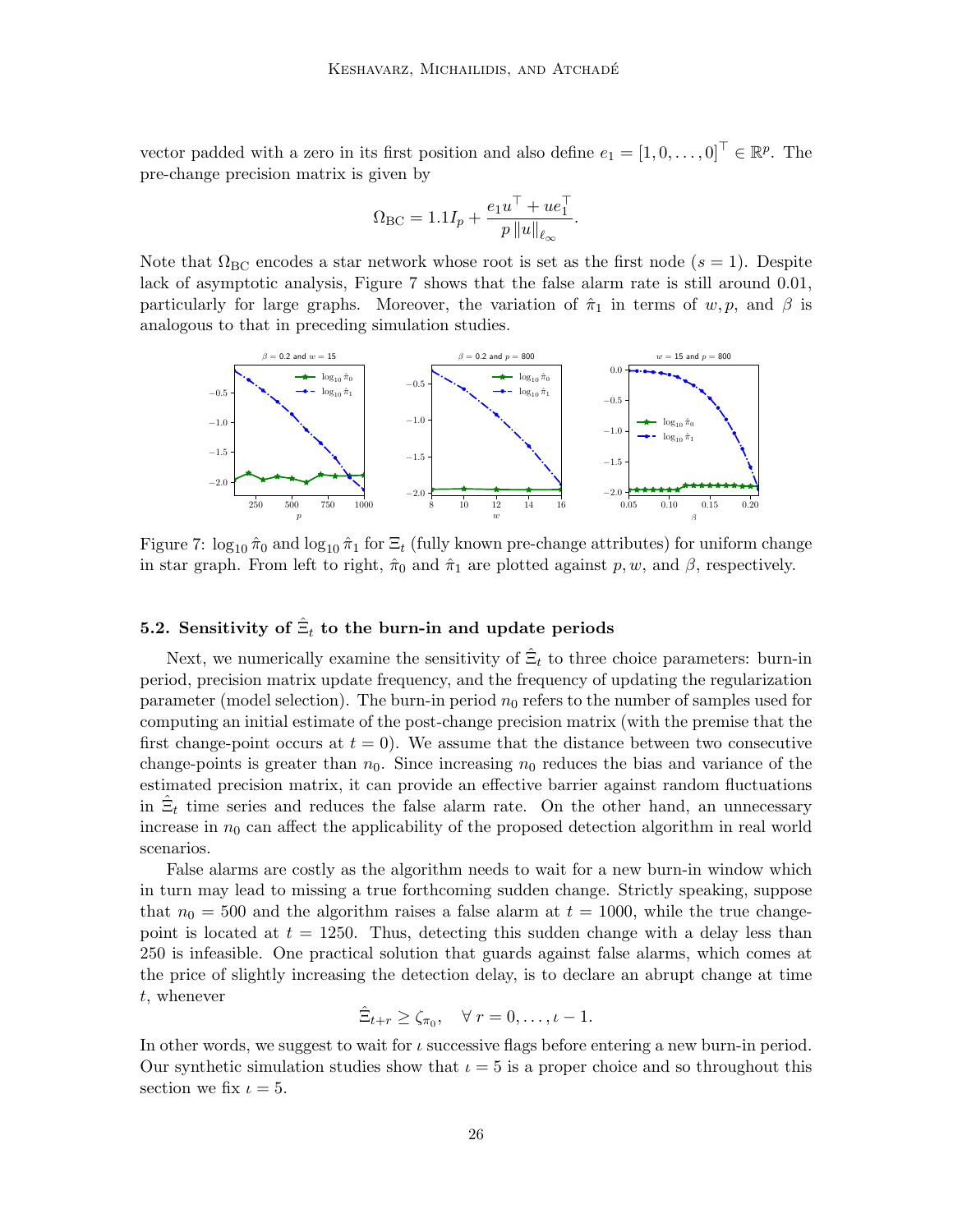Another choice parameter, which has direct impact on the computational complexity of the online detection algorithm, is how often to update the estimated pre-change precision matrix. Let  $B$  denote a pre-specified block size of recent observations. After the burn-in period and until identifying a new change-point, the precision matrix is updated once every B new samples. In our simulation studies, we exploit the QUIC method (see Algorithm 1 in [\(Hsieh et al., 2014\)](#page-55-10)) for the estimating pre-change precision matrix because of its smaller error and faster convergence comparing to the graphical lasso. The QUIC algorithm takes advantage of the second order approximation of the Gaussian log-likelihood for solving the following optimization problem.

$$
\hat{\Omega}_{\tau} = \min_{\Omega \in S_{++}^{p \times p}} \left\{-\log \det \Omega + \langle \Omega, \frac{1}{n} \sum_{i=1}^{n} Z_i Z_i^{\top} \rangle + \tau \left\| \Omega \right\|_{\ell_1} \right\},\
$$

in which  $Z_i$  are i.i.d. draws from a zero mean Gaussian vector with precision matrix  $\Omega^*$ . Proper choice of  $\tau$  is essential for controlling the sparsity of the solution and avoiding overfitting. The optimal value of  $\tau$  is chosen on a grid of size 20 to minimize the Bayesian information criterion (BIC) score. In particular, when  $\hat{t}_{last}$  stands for the last detected abrupt change before t and  $n := t - \hat{t}_{last}$ , then we optimize the BIC score over the following grid (for finding the best  $i \in \{0, \ldots, 19\}$ ).

$$
G := \left\{ 10^{(-1+j/10)} \sqrt{\frac{\log p}{n}} : j = 0, \dots, 19 \right\}.
$$

Namely, we assume that  $\tau = \tau_0 \sqrt{n^{-1} \log p}$  as n increases and the BIC procedure aims to choose the best  $\tau_0$ . Note that the relationship between  $\tau$  and n is justified by our asymptotic understanding of the QUIC algorithm. Evaluating the BIC score over  $\mathcal G$  is a heavy computational burden for large graphs. On the other hand, when  $B$  is considerably smaller than  $p$ , tuning the optimal  $j$  for each update cycle may provide a negligible improvement in the detection accuracy. So for accelerating the whole procedure, we propose to conduct a BIC model selection once every  $\kappa$  times of updating the precision matrix. Thus, we update the optimal value of j after getting  $\kappa B$  new samples, where  $\kappa^{-1}$  refers to the frequency of conducting BIC model selection.

We now have all the required ingredients for describing our numerical experiments. Our objective is to assess the sensitivity of Algorithm [2.3](#page-11-2) to  $n_0, B$ , and  $\kappa$ . In all experiments, we choose  $p = 100, \pi_0 = 0.01$  and  $w = 20$ . Moreover three abrupt changes occur at  $\{3000, 6000, 9000\}$  in  $T = 10^4$  samples. For each choice of parameters  $(n_0, B, \kappa)$ , we employ Algorithm [2.3](#page-11-2) on 50 replications of the non-stationary GGM generated from the following procedure. In order to have a fair comparison, all experiments are conducted on the same 50 replications. We denote by  $\Omega_0, \Omega_1, \Omega_2$ , and  $\Omega_3$  the precision matrix of the network in the following four periods {1, . . . , 2999}, {3000, . . . , 5999}, {6000, . . . , 8999}, and  $\{9000, \ldots, 10000\}$ . In each replicate,  $\Omega_0$  is independently generated with the same proce-dure as in Remark [15](#page-22-2) with  $p = 100, d = 20$  and  $\lambda_0 = 0.1$ . The first change point uniformly affects all nodes with  $\beta = 0.2$ , i.e.  $\Omega_1 = (1 + \beta) \Omega_0$ . The second abrupt change only impacts the top  $r = 50$  eigenvalues without changing the eigenvectors. Specifically,

$$
\Omega_2 = \sum_{i=1}^r \lambda_i \beta v_i v_i^\top + \Omega_0, \quad \text{with} \quad \beta = 0.4,
$$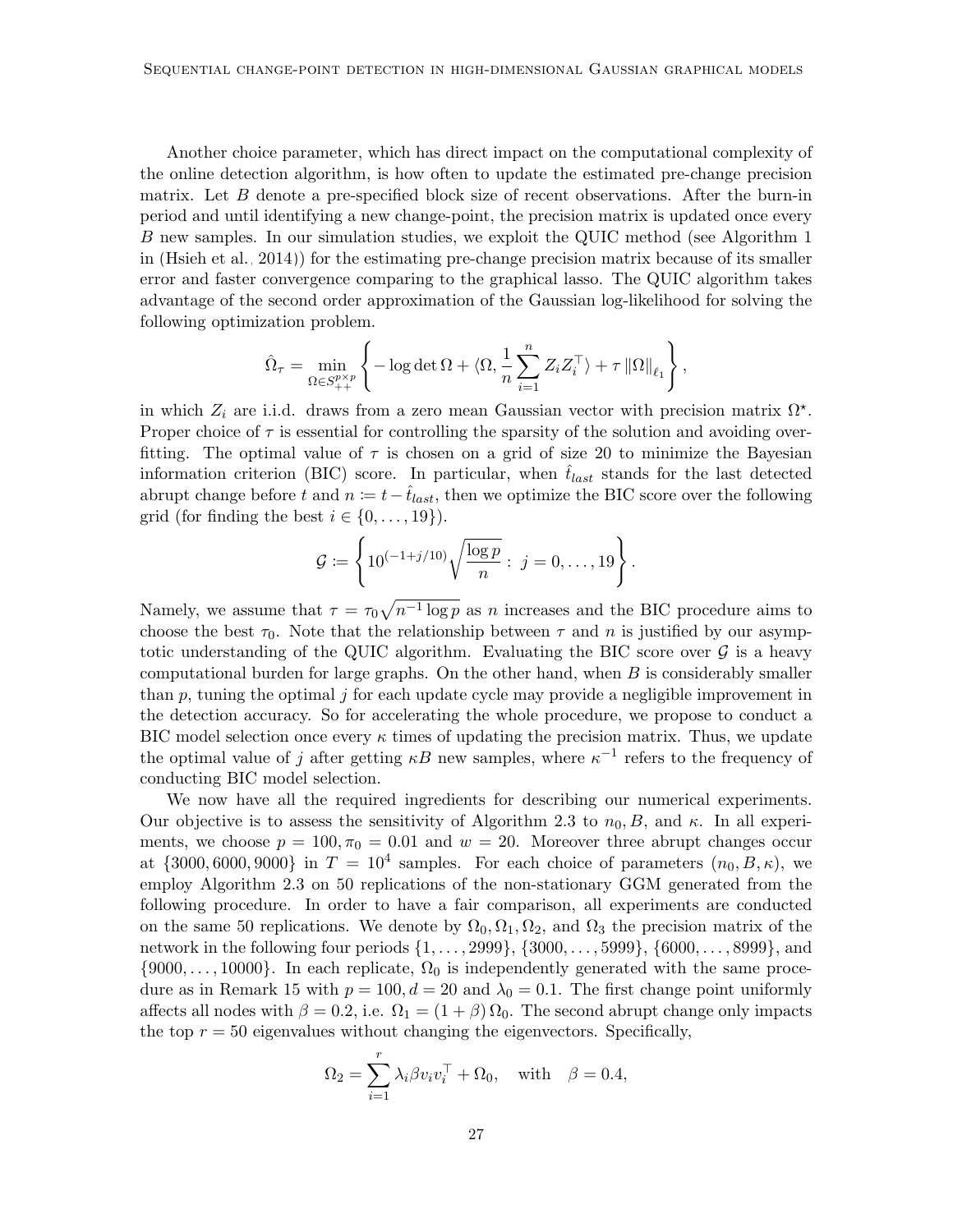in which  $\{v_i \in \mathbb{R}^p\}_{i=1}^p$  are orthonormal eigenvectors of  $\Omega_1$  whose associated eigenvalues are sorted in a non-increasing order. For the last change point, we randomly generate a new precision matrix with the same distribution as  $\Omega_0$ . In this case, possibly all entries, eigenvalues, and eigenvectors are affected by the change-point. Roughly speaking, the sudden change signal is more visible compared to the previous ones. So for each replicate, we have access to a multivariate Gaussian time series of length  $T = 10^4$  of  $p = 100$  vertices.

The first simulation study aims to assess the sensitivity of Algorithm [2.3](#page-11-2) to the burn-in period  $n_0$ . We set  $B = 50$  and  $\kappa = 4$  for all experiments, while varying  $n_0$  in the set  $\{1100, 1300, 1500, 1700, 1900, 2100\}$ . Note that in all the following experiments,  $\hat{T}_t$  is filled with  $NA$  if t is in the burn-in period. Table [1](#page-27-0) summarizes the median and interquartile range (IQR) of the detection delays for the three aforementioned type of change points, as well as average number of false alarms. According to Table [1](#page-27-0) given enough samples in the burn-in period for estimating pre-change precision matrix, increasing  $n_0$  has negligible impact on the detection delay. However, larger values of  $n_0$  can guard  $\hat{T}_t$  against false alarms. Moreover Figure [8](#page-28-0) exhibits the average sample path of  $\hat{T}_t$  time series (over 50 experiments and after skipping the missing values) for each choice of  $n_0$ . Figure [8](#page-28-0) shows that the change points randomly affecting all the nodes are easier to detect than uniform or low rank breaks, which corroborates the summary results in Table [1.](#page-27-0)

|                                |              | $n_0 = 1100$ | $n_0 = 1300$ | $n_0 = 1500$ | $n_0 = 1700$ | $n_0 = 1900$ | $n_0 = 2100$ |
|--------------------------------|--------------|--------------|--------------|--------------|--------------|--------------|--------------|
| Uniform Change                 | Median delay | 53.5         | 51           | 54           | 54           | 52.5         | 51           |
|                                | IQR of delay | 48.75        | 48.75        | 52.25        | 51.25        | 48.75        | 48.75        |
| Low rank Change                | Median delay | 33           | 32.5         | 32           | 32.5         | 33           | 33           |
|                                | IQR of delay | 13.25        | 14.5         | 12           | 11.75        | 13.25        | 13.25        |
| Random Change                  | Median delay | 4            | 4            |              |              |              |              |
|                                | IQR of delay | 0.75         | 0.75         | 0.75         | 0.75         | 0.75         | 0.75         |
| Average number of false alarms |              | 0.12         | 0.06         | 0.08         | 0.04         | 0.00         | 0.00         |

<span id="page-27-0"></span>Table 1: The median and IQR of detection delay, and average number of false alarams for different values of  $n_0$  over 50 independent experiments.

In the second experiment, we evaluate the robustness of false alarm and miss detection rates to variations of  $\kappa$ . Recall that for a fixed mini-batch size B and given n samples in the pre-change regime, the precision matrix is estimated using the QUIC algorithm with regularization parameter  $\tau_0 \sqrt{n^{-1} \log p}$ , where  $\tau_0$  is updated after getting  $\kappa B$  new samples. We fix  $B = 50$ , and choose  $(n_0, \kappa)$  pair from  $\{1500, 2000\} \times \{1, 2, 3, 4\}$  (8 different cases). The median and IQR of detection delay, as well as average number of false alarms (computed from 50 independent experiment) are given in Table [2](#page-28-1) for each  $(n_0, \kappa)$ . It can be seen that variations in  $\kappa$  barely affects the detection delay and false alarm rate.

|                                |              | 1500, 1 | (1500, 2) | 1500, 3) | (1500, 4) | (2000, 1) | (2000, 2) | (2000, 3) | (2000, 4) |
|--------------------------------|--------------|---------|-----------|----------|-----------|-----------|-----------|-----------|-----------|
| Uniform Change                 | Median delay | 54      | 54        | 54       | 54        | 52.5      | 52.5      | 52.5      | 52.5      |
|                                | IQR of delay | 52.25   | 52.25     | 52.5     | 52.25     | 48        | 48        | 48.5      | 48        |
| Low rank Change                | Median delay | 33      | 33        | 33       | 32        | 33        | 33        | 32        | 31        |
|                                | IQR of delay | 13.5    | 13.25     | 13.25    | 12        | 13.5      | 13.25     | 13.25     | 12        |
| Random Change                  | Median delay |         |           |          |           |           |           |           |           |
|                                | IQR of delay |         | 0.75      | 0.75     | 0.75      | 0.75      |           |           |           |
| Average number of false alarms |              | 0.08    | 0.08      | 0.08     | 0.08      | 0.00      | 0.00      | 0.00      | 0.00      |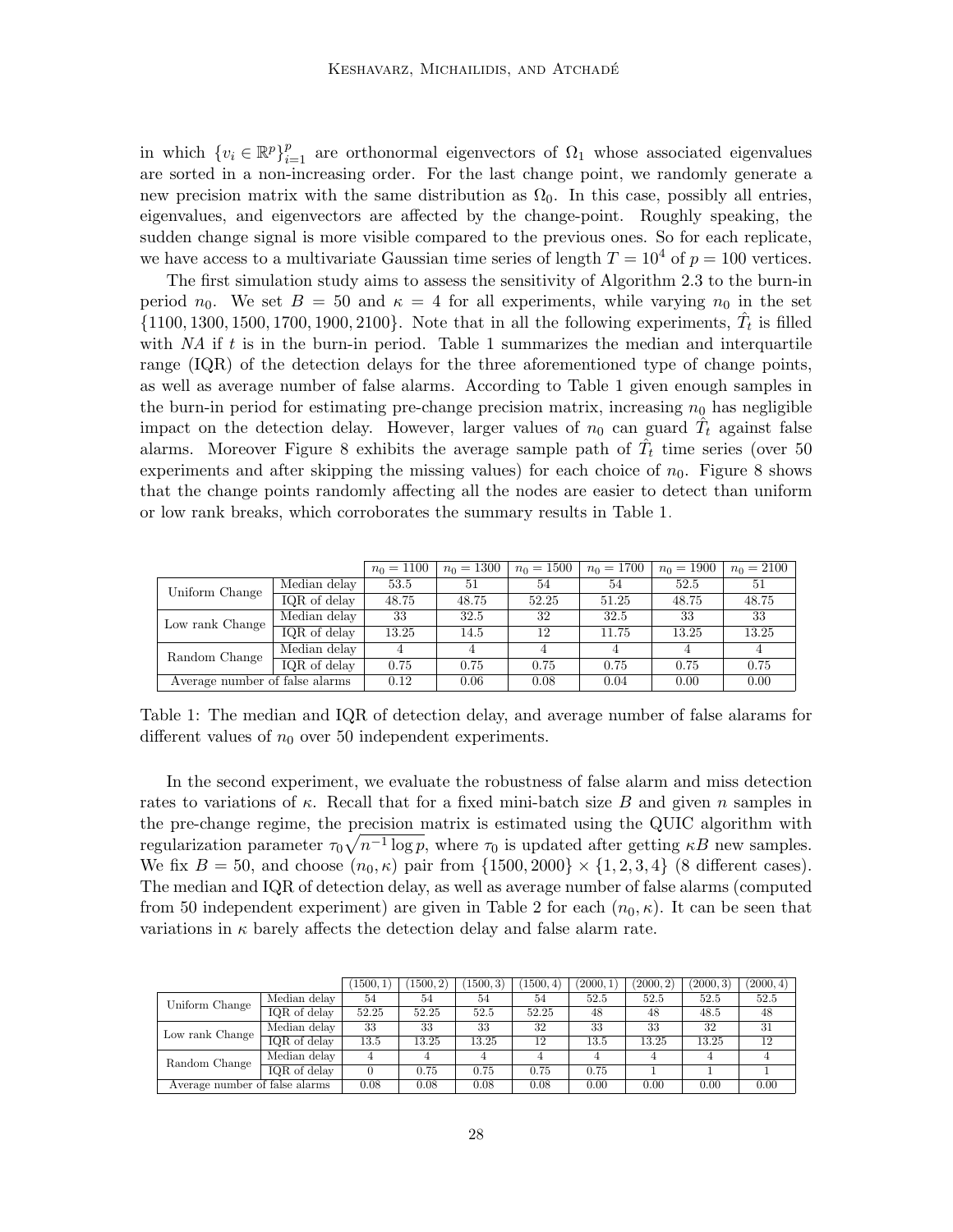<span id="page-28-0"></span>

<span id="page-28-1"></span>Figure 8: Average sample path of  $\hat{T}_t$  for different values of  $n_0$ .

Table 2: The median and IQR of detection delay, and average number of false alarams for different values of  $(n_0, \kappa)$  over 50 independent experiments.

Lastly, we study the role of increasing the min-batch size B on the performance of  $\hat{T}_t$ . Note that we use the same data set as in the two previous simulation studies. We fix  $\kappa = 4$  for all the experiments and consider 8 different scenarios for  $(n_0, B)$  in  $\{1100, 1500\} \times$ {5, 10, 20, 40}. Table [3](#page-28-2) summarizes the median and IQR of detection delay, and average number of false alarms. Similar to Table [2,](#page-28-1) examining the columns of Table [3](#page-28-2) shows that if provided with an adequate quality initial estimate of the precision matrix in the burn-in period, increasing B exhibits a small impact on the detection performance of  $\hat{T}_t$ . Roughly speaking, when  $B$  is small, the estimated precision matrix (and consequently the detection procedure) slightly changes after an update.

|                                |                           | (1100, 5) | (1100, 10) | (1100, 20) | (1100, 40) | 1500, 5) | 1500, 10 | (1500, 20) | 1500, 40) |
|--------------------------------|---------------------------|-----------|------------|------------|------------|----------|----------|------------|-----------|
| Uniform Change                 | Median delay              | 54.5      | 54.5       | 53.5       | 52.5       | 54.5     | 54.5     | 54.5       | 54.5      |
|                                | IQR of delay              | 50.5      | 50.5       | 50.75      | 48.75      | 52.75    | 52.75    | 52.25      | 52.25     |
| Low rank Change                | Median delay              | 33        | 33         | 32.5       | 32.5       | 33       | 33       | 32.5       | 32.5      |
|                                | $\overline{IQR}$ of delay | 13.5      | 16.75      | 16         | 13.25      | 16.75    | 16.75    | 16         | 13.25     |
| Random Change                  | Median delay              |           | 4          |            |            |          |          |            |           |
|                                | IQR of delay              |           |            |            | 0.75       | 0.75     |          |            | 0.75      |
| Average number of false alarms |                           | 0.12      | 0.12       | 0.12       | 0.14       | 0.08     | 0.08     | 0.08       | 0.08      |

<span id="page-28-2"></span>Table 3: The median and IQR of detection delay, and average number of false alarams for different values of  $(n_0, B)$  over 50 independent experiments.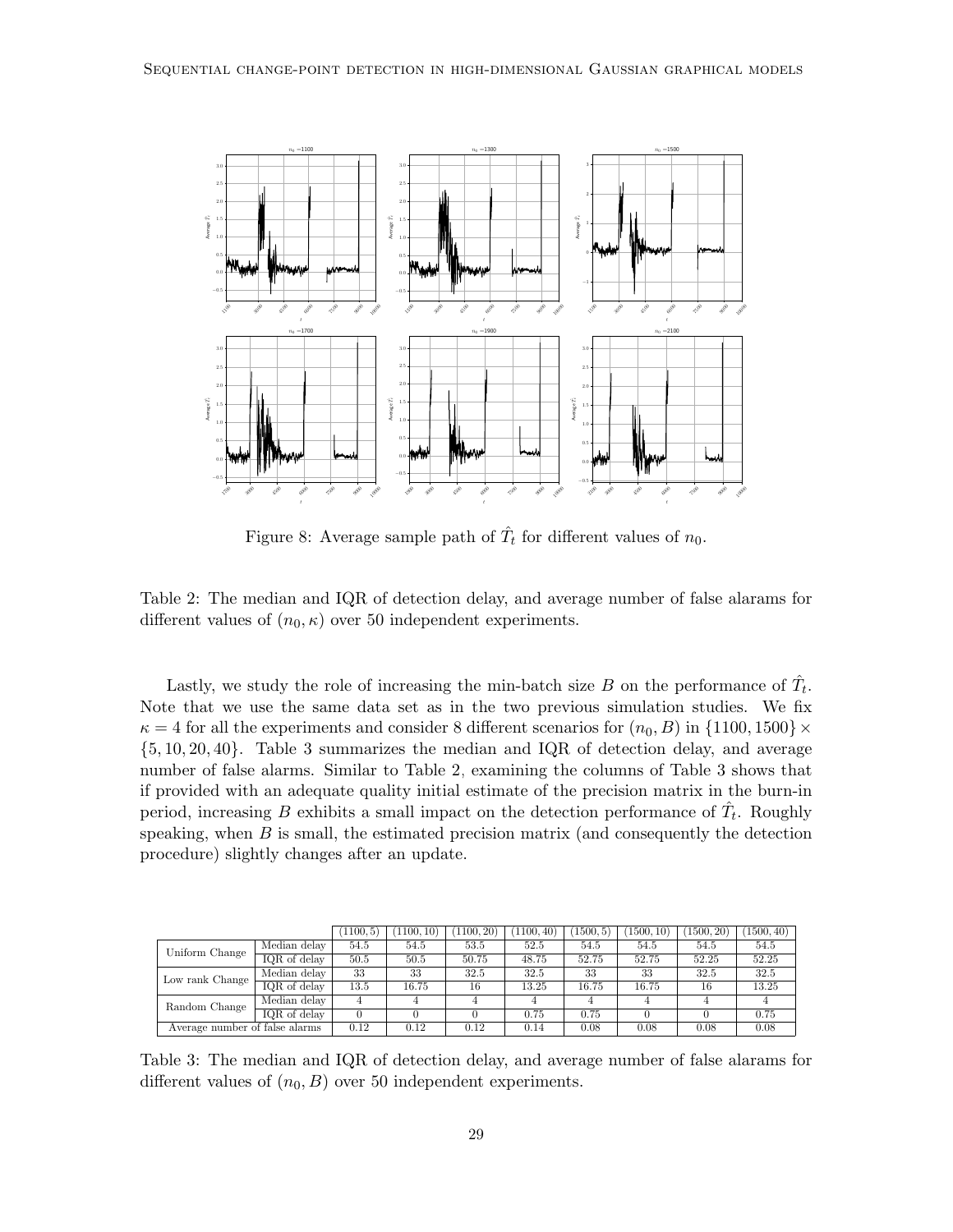#### <span id="page-29-0"></span>5.3. Real data experiment

We assess the performance of  $\hat{\Xi}_t$  in a real-world scenario. The objective is to estimate the time location of abrupt changes in the dependency structure of S&P 500 daily close price data for the period from 2000-01-01 to 2016-03-03 (total of 3814 trading days). Note that the S&P 500 data do not fit into the formulation of time evolving GGMs with independent observations for two main reasons. First, the list of securities in S&P 500 pool evolves over time. For example Alphabet Inc. Class C (with ticker symbol  $GOOG$ ) entered the list on 2006-04-03. For circumventing the first issue, we follow the cleaning procedure from [Atchade](#page-54-1) [and Bybee \(2017\)](#page-54-1) and select a fixed list of 436 ticker symbols from 2004-02-06 to 2016-03-03, consisting of 3039 trading days. The second technical challenge is that the daily close price of each ticker typically exhibits strong temporal dependence with non-Gaussian marginal distribution. The geometric Brownian motion (GBM) is a versatile and popular tool for modeling daily stock prices in mathematical finance (see e.g., Chapter 10 of [Ross \(2014\)](#page-56-11)). Note that under the GBM model, the daily log-return time series can be well approximated by a Gaussian random walk. In other words, a high-dimensional GGM with 436 vertices provides a good working model for the daily log-returns of S&P 500 components.

We choose  $n_0 = 200$ ,  $w = 22$  (corresponding to the number of trading days in a month),  $\pi_0 = 0.05$ ,  $\kappa = 2$ , and  $B = 10$ . We also employ the same estimation and model selection approach as in Section [5.2.](#page-25-0) For each experiment, we conduct our sequential detection algorithm on a network of 100 randomly chosen tickers, i.e.,  $p = 100$ . We also set  $\hat{\Xi}_t = 1$ for t in the burn-in period. The solid black curve and cyan interval in Figure [9,](#page-30-1) respectively exhibits the sample average and standard deviation of  $\hat{\Xi}_t$  over 300 independent experiments. Note that for each t, the proximity of the average  $\hat{\Xi}_t$  (over 300 experiments) to one implies that  $t$  is close to a sudden change in most of the experiments. So roughly speaking the solid dark curve captures the strength of nearest change-point.

It becomes apparent from Figure [9](#page-30-1) that the first cluster of change-points starts in the last few months of 2008 and lasts for one and half years, which successfully captures the 17-month bear market period from October 2007 to March 2009 (when the S&P 500 index lost approximately 50% of its value). The beginning of the *Great Recession* in December 2007 and the bankruptcy filing of Lehman Brothers Holdings Inc. on September 15, 2008 are two notable events during this bear market. Another visible change-point in Figure [9](#page-30-1) takes place in late 2010, which can represent the end of bear market in 2009. Our detection algorithm finds the third change-point starting around September 2011, in most of the 300 experiments. The new regime likely corresponds to a sharp drop in stock prices during August 2011 affecting the performance of stock exchanges across the United States, Europe, East Asia, and the Middle East. The fall of stock market in August 2011 was due to fears of contagion of the European sovereign debt crisis to Spain and Italy. The proposed algorithm spots the last change-point in Fall 2014. Note that from September 18 to October 14 of 2014, the S&P 500 experienced a remarkable decline of 7.4% due to market jitters over the rapid spread of the Ebola virus beyond Africa, fears of a global economic slowdown, Hong Kong protests *(umbrella revolution)*, and the first U.S. strikes against ISIS in Syria.

In the sequel, we introduce a tangible interpretation of the change-points identified in terms of the average volatility of all tickers (nodes in the S&P 500 graphical model). For each node s, let  $\{X_{t,s}\}_{t=1}^T$  stand for the daily log-return of s. We approximate the volatility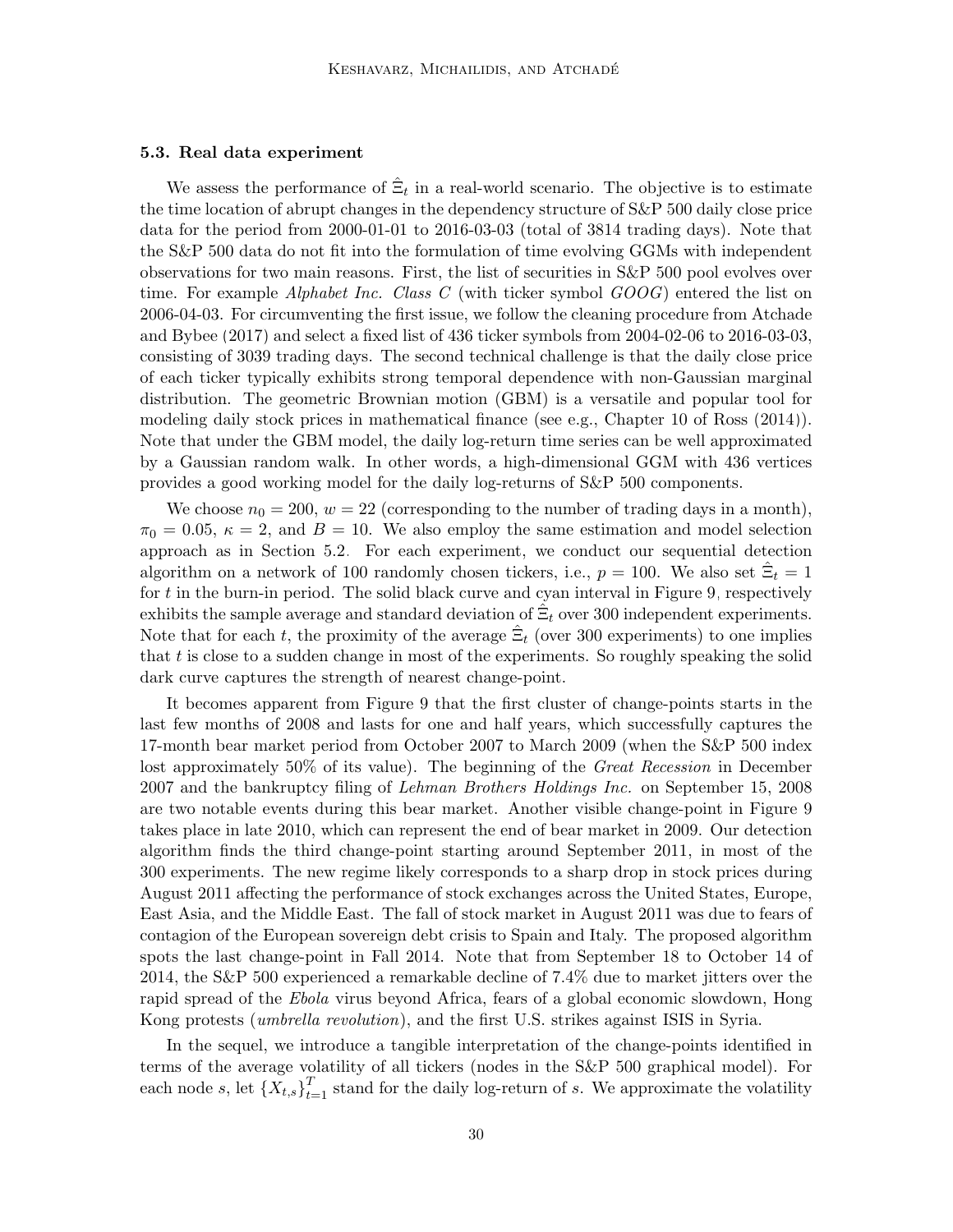of  $\{X_{t,s}\}_{t=1}^T$  using

$$
V_{t,s} = \text{std}(X_{s,t}, \dots, X_{s,t+w}), \forall t = 1, \dots, T - w.
$$

The dashed blue line in Figure [9](#page-30-1) represents the sample average of  ${V_{t,s}}_{s=1}^p$ , which is a proxy for the return volatility index in the S&P 500 pool. Note that based on Figure [9,](#page-30-1) all detected change-points are closely related to periods of relatively high values in the return volatility index.

<span id="page-30-1"></span>

Figure 9: Confidence bound around  $\hat{\Xi}_t$  for 300 random subsets of S&P 500 with 100 stocks, and average return volatility.

#### <span id="page-30-0"></span>6. Future directions

We studied the problem of scalable sequential detection of abrupt changes in the precision matrix of high-dimensional sparse GGMs. The objective is to detect a regime-change with maximum delay of  $w$ , while keeping the false alarm rate below some pre-specified threshold  $\delta$ . The proposed test  $\hat{T}_t$  (in Algorithm [2.3\)](#page-11-2) uses a convex barrier function, which is motivated by the formulation of KL-divergence between two zero mean multivariate Gaussian vectors, for comparing the conditional log-likelihood of all nodes before and after a sudden-change. We also established asymptotic performance guarantees of the algorithm under certain regularity conditions on  $p, w$ , sample size, and pre- and post-change structure of the graph.

Despite recent progress on scalable offline detection of change-points in the dependence structure of graphical models in the "*large p, small n*" framework, there is still a lot of work to be undertaken in the online setting and this study constitutes a first step in that direction. We conclude this section by addressing several potential extensions of Algorithm [2.3](#page-11-2) as topics of future investigation.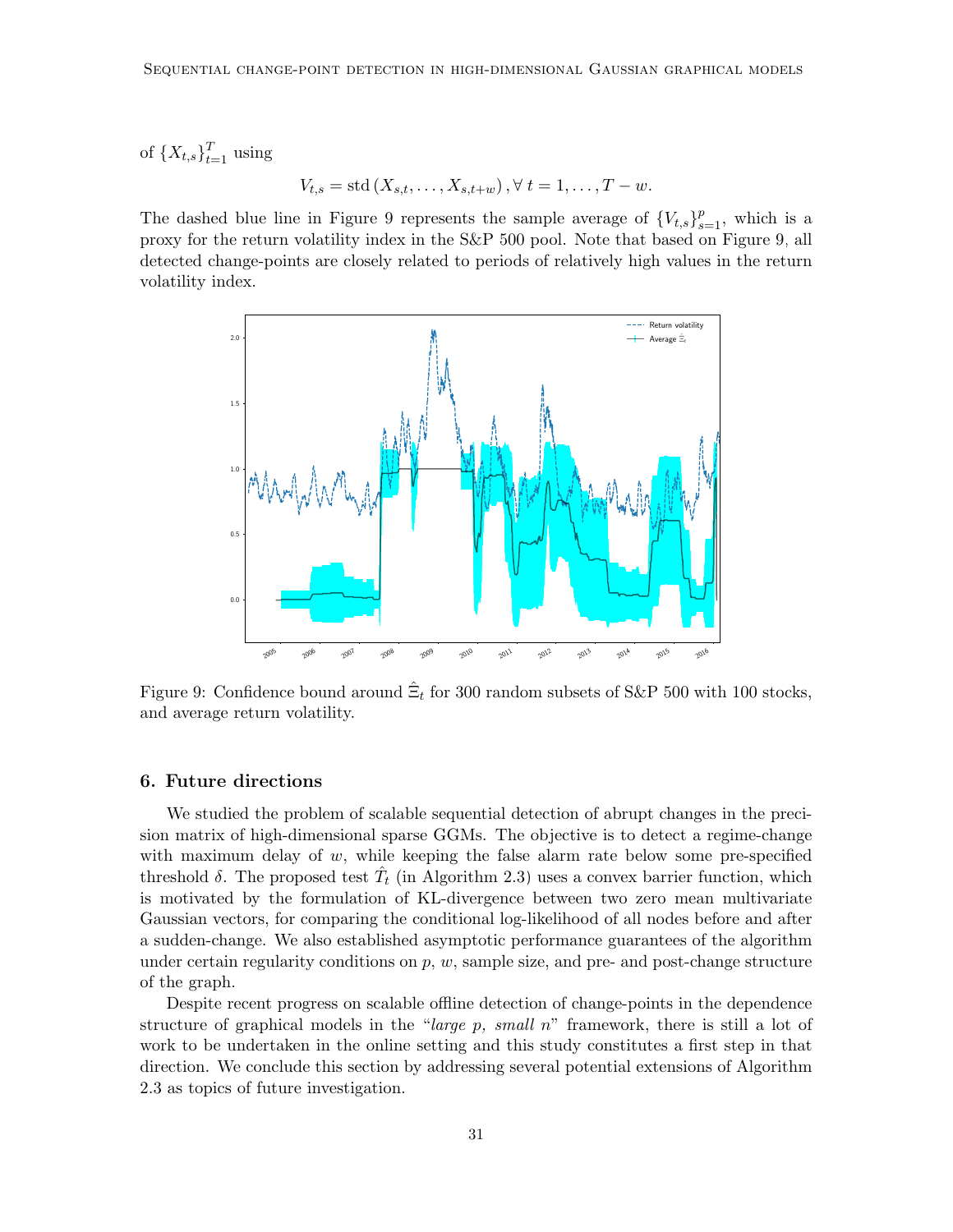- (a) Extending the applicability of  $\hat{T}_t$  to non-Gaussian random fields having a closedform conditional log-likelihood, such as Ising models, is straightforward. However the asymptotic analysis of the associated  $\hat{T}_t$  with Ising models is more technically challenging, since  $Y_s^{(t,w)}$ :  $s = 1, ..., p$  (in Eq. [\(6\)](#page-7-2)) is not a set of  $\chi^2_w$  random variables under the null hypothesis.
- (b) The pre-change precision matrix can be sequentially updated after receiving a new observation by regularized dual averaging (RDA) procedure [Xiao \(2010\)](#page-56-12) instead of using a mini-batch scheme in Algorithm [2.3.](#page-11-2) To the best of our knowledge, the consistency of RDA is formulated in terms of the regret function, unlike  $\ell_2$  or operator norm consistency of the CLIME or QUIC mini-batch updates. It is worth mentioning that an RDA-based sequential change-point detection was beyond the scope of this paper, as our core asymptotic focus was on online detection, rather than developing  $\ell_2$  or operator norm estimation rate of the online update for the pre-change precision matrix.
- (c) From a statistical standpoint, investigating optimal choices for the barrier function  $f$ , as well as the minimax lower bound on separability between  $\mathbb{H}_{0,t}$  and  $\mathbb{H}_{1,t}$  constitute interesting subjects of future research.
- (d) We pointed out in part (d) of Remark [9](#page-16-1) that  $\hat{T}_t$  is not capable of detecting regime-shifts affecting a small sub-graph of the network. When a sudden-change is confined to a subset of nodes  $B \subset \{1, \ldots, p\}$ ,  $f(Y^{(t,w)_s})$  concentrates around zero for all nodes s not directly connected to B, i.e.  $\Omega_{su}^{(t)} = 0$ ,  $\forall u \in B$ . In other words, the SNR is reduced in  $\hat{T}_t$  by considering all nodes unaffected by the change-point. In this case scanning through a set of potential candidates for  $B$  can improve the detection power. Strictly speaking if B is known to belong a class of clusters  $\mathcal{C}$ , then this idea can be formulated as the following.

$$
\hat{T}'_t = \max_{B \in \mathcal{C}} \frac{\sum_{s \in B} \left[ f\left(\hat{Y}_s^{(t,w)}\right) - g_1\left(w\right) \right]}{g_2\left(w\right) \sqrt{\sum_{s_1, s_2 \in B}^p h_w \left(\hat{R}_{s_1, s_2}^{(t)}\right)}}.
$$

Obtaining the distribution of  $\hat{T}'_t$  under the null and the alternative hypotheses is a challenging analytic task and relies on extreme value theory for dependent random variables, which is beyond the scope of this manuscript.

## <span id="page-31-0"></span>7. Proofs

Proof (Proof of Theorem [5\)](#page-13-2) Recall from Eq. [\(6\)](#page-7-2) and Eq. [\(13\)](#page-10-2) that

$$
Y_s^{(t,w)} := \frac{1}{w\Omega_{ss}^{(t)}} \sum_{r=1}^w \langle \mathbf{X}_{t+r}, \Omega_{:,s}^{(t)} \rangle^2,
$$
  

$$
T_t = \frac{\sum_{s=1}^p \left[ f\left(Y_s^{(t,w)}\right) - g_1\left(w\right) \right]}{g_2\left(w\right) \sqrt{\sum_{s_1,s_2=1}^p h_w\left(R_{s_1,s_2}^{(t)}\right)}}.
$$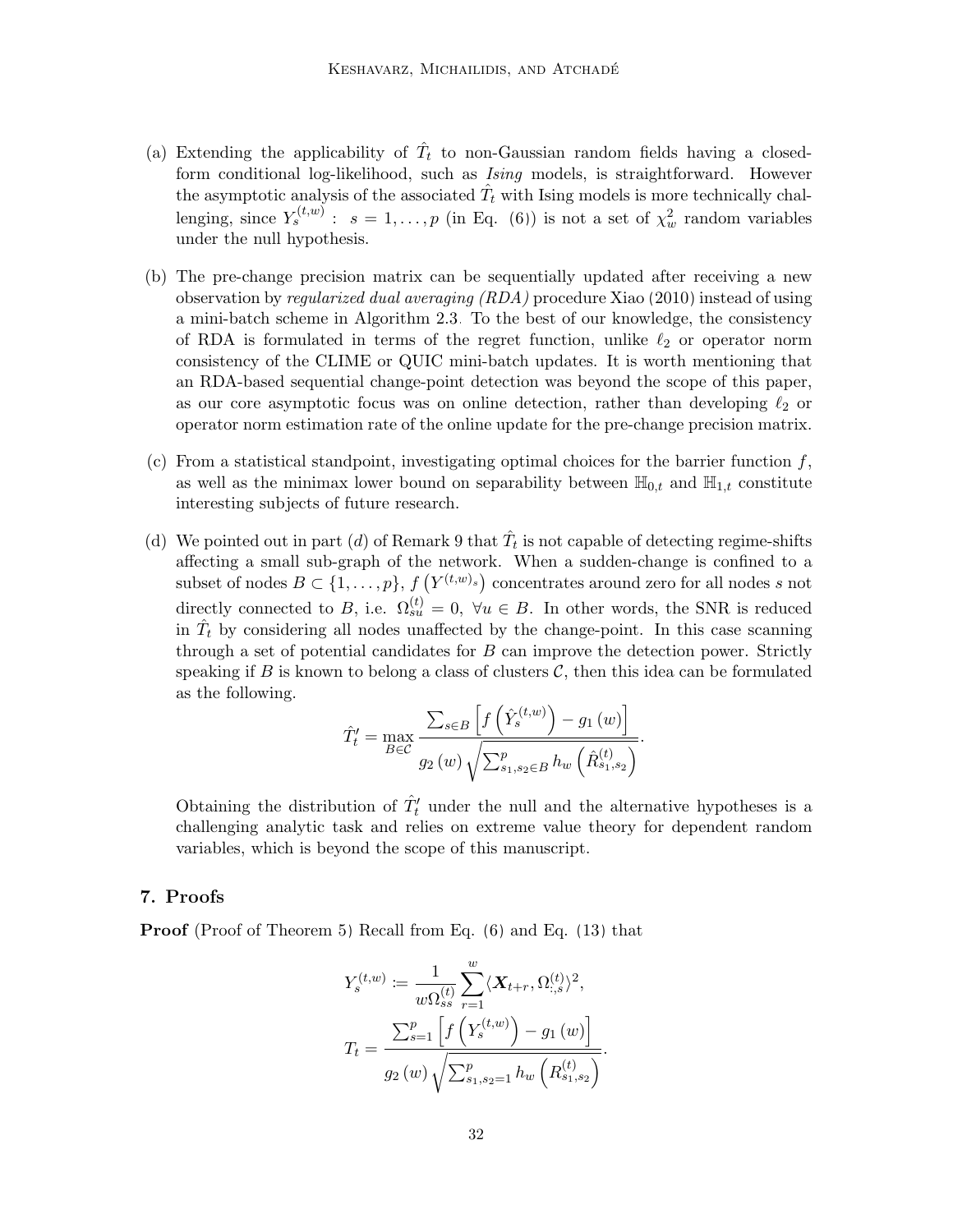The proof leverages the well-known Stein's result (see e.g. [Stein \(1972\)](#page-56-13) or Lemma 2 in [Bolthausen \(1982\)](#page-55-12)) saying that a sequence of  $\mathbb{L}^2$  integrable random variables  $\eta_n$  converges in distribution to a standard normal random variable as  $n \to \infty$ , if

<span id="page-32-2"></span>
$$
\mathbb{E}\left[\left(j\nu - \eta_n\right)e^{j\nu\eta_n}\right] \to 0, \quad \forall \ \nu \in \mathbb{R}.\tag{21}
$$

So we just need to show that  $\mathbb{E}(j\nu - T_t) e^{j\nu T_t}$  converges to zero (as  $p \to \infty$ ), for any  $\nu \in \mathbb{R}$ . We use a similar technique as in the proof of Theorem 3.3.1 in [Guyon \(1995\)](#page-55-13). Note that we cannot directly utilize the result in [Guyon \(1995\)](#page-55-13), as both  $\bar{d}$  and  $d_{\text{max}}$  can grow with p. We only consider the case of  $w = 1$  and the proof can be extended to any  $w > 1$ . However, we still keep  $w$  as superscript for notational consistency. We introduce new notation for compactness and transparency of algebraic derivations. For any  $s \in \{1, \ldots, p\}$ , define

$$
\bar{f}\left(Y_s^{(t,w)}\right) := f\left(Y_s^{(t,w)}\right) - g_1(w), \quad \sigma_{p,w}^2 := g_2^2(w) \sum_{s_1, s_2=1}^p h_w\left(R_{s_1, s_2}^{(t)}\right),
$$
\n
$$
\xi_s := \sum_{l=1}^p \bar{f}\left(Y_l^{(t,w)}\right) \mathbb{1}\left(R_{s,l} \neq 0\right), \quad \xi_s^c := \sum_{l=1}^p \bar{f}\left(Y_l^{(t,w)}\right) \mathbb{1}\left(R_{s,l} = 0\right). \tag{22}
$$

<span id="page-32-0"></span>Here R stands for the partial correlation matrix of the network. Notice that with the new notation, we have

$$
T_t = \frac{1}{\sigma_{p,w}} \sum_{s=1}^p \bar{f}\left(Y_s^{(t,w)}\right), \text{ and } \xi_u + \xi_u^c = \sum_{u=1}^p \bar{f}\left(Y_u^{(t,w)}\right) = \sigma_{p,w} T_t, \ \forall \ u = 1, \dots, p. \tag{23}
$$

Since  $R$  is a correlation matrix, then

<span id="page-32-1"></span>
$$
\sigma_{p,w}^2 \ge g_2^2(w) \sum_{s=1}^p h_w(R_{ss}) = g_2^2(w) \sum_{s=1}^p h_w(1) = g_2^2(w) p \implies \sigma_{p,w} \ge g_2(w) \sqrt{p}.
$$
 (24)

Our idea is to decompose  $(j\nu - T_t) e^{j\nu T_t}$  into 3 terms with diminishing expected value. For any  $\nu \in \mathbb{R}$ , define

$$
A_1 := \frac{1}{\sigma_{p,w}} e^{j\nu T_t} \sum_{s=1}^p \bar{f}\left(Y_s^{(t,w)}\right) \left[1 - \frac{j\nu}{\sigma_{p,w}} \xi_s - \exp\left(-\frac{j\nu \xi_s}{\sigma_{p,w}}\right)\right],
$$
  
\n
$$
A_2 := j\nu e^{j\nu T_t} \left[1 - \sigma_{p,w}^{-2} \sum_{s,l=1}^p \bar{f}\left(Y_s^{(t,w)}\right) \bar{f}\left(Y_l^{(t,w)}\right) \mathbb{1}\left(R_{s,l} \neq 0\right)\right] = j\nu e^{j\nu T_t} \left[1 - \sigma_{p,w}^{-2} \sum_{s=1}^p \bar{f}\left(Y_s^{(t,w)}\right) \xi_s\right]
$$
  
\n
$$
A_3 := \sigma_{p,w}^{-1} \sum_{s=1}^p \left(\bar{f}\left(Y_s^{(t,w)}\right) e^{j\nu \xi_s^c / \sigma_{p,w}}\right).
$$

,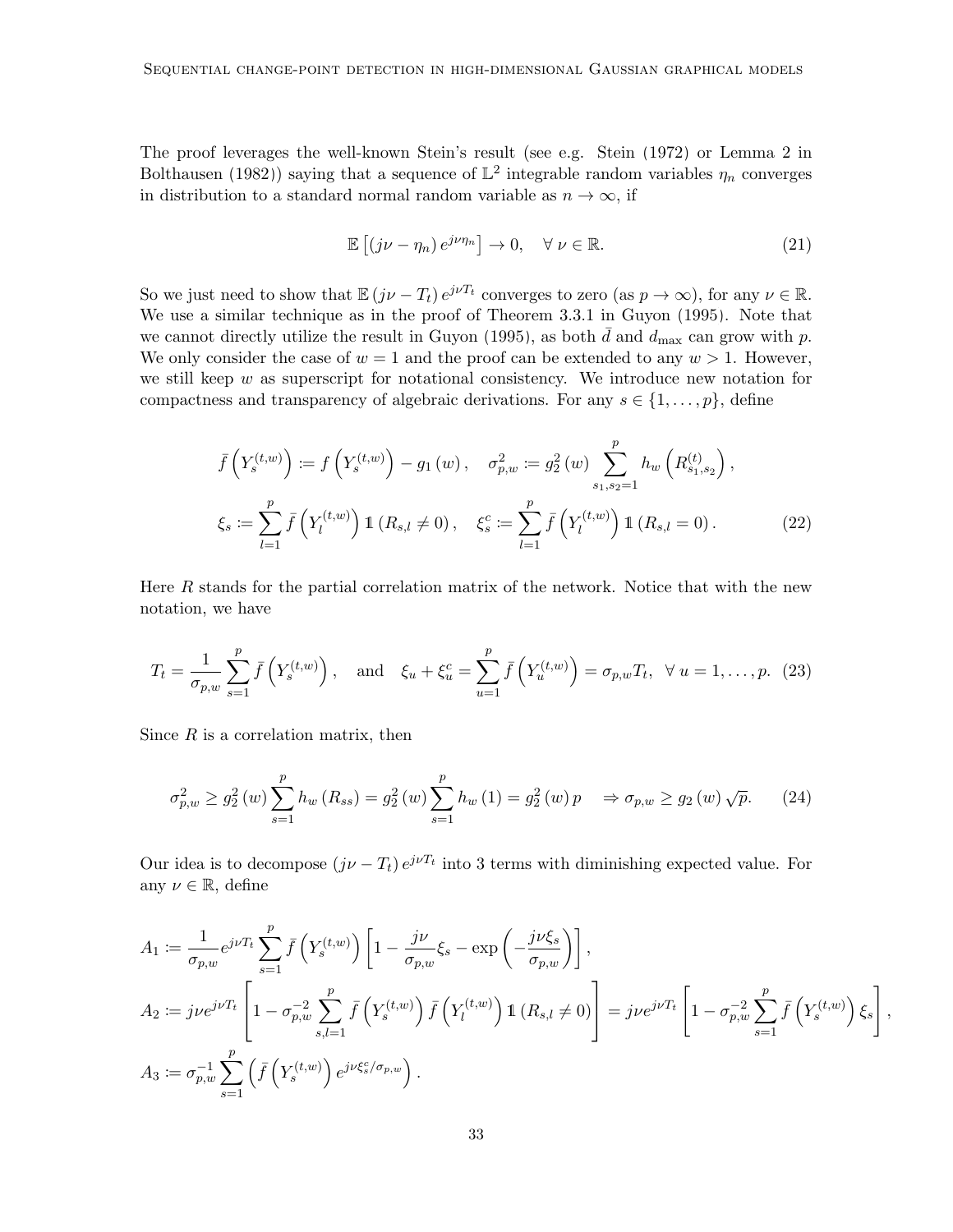We obtain a new formulation for  $A_1+A_3$  using Eq. [\(23\)](#page-32-0), which shows that  $(j\nu - T_t) e^{j\nu T_t} =$  $A_2 - (A_1 + A_3).$ 

$$
A_{1} + A_{3} = \frac{e^{j\nu T_{t}}}{\sigma_{p,w}} \sum_{s=1}^{p} \bar{f}\left(Y_{s}^{(t,w)}\right) - \frac{j\nu e^{j\nu T_{t}}}{\sigma_{p,w}^{2}} \sum_{s=1}^{p} \bar{f}\left(Y_{s}^{(t,w)}\right) \xi_{s} - \frac{1}{\sigma_{p,w}} \sum_{s=1}^{p} \bar{f}\left(Y_{s}^{(t,w)}\right) e^{j\nu \left(T_{t} - \frac{\xi_{s}}{\sigma_{p,w}}\right)} + A_{3}
$$
  
\n
$$
= e^{j\nu T_{t}} T_{t} - \frac{j\nu e^{j\nu T_{t}}}{\sigma_{p,w}^{2}} \sum_{s=1}^{p} \bar{f}\left(Y_{s}^{(t,w)}\right) \xi_{s} - \frac{1}{\sigma_{p,w}} \sum_{s=1}^{p} \bar{f}\left(Y_{s}^{(t,w)}\right) e^{j\nu \xi_{s}^{c}/\sigma_{p,w}} + A_{3}
$$
  
\n
$$
= e^{j\nu T_{t}} T_{t} - \frac{j\nu e^{j\nu T_{t}}}{\sigma_{p,w}^{2}} \sum_{s=1}^{p} \bar{f}\left(Y_{s}^{(t,w)}\right) \xi_{s} - A_{3} + A_{3} = e^{j\nu T_{t}} T_{t} - \frac{j\nu e^{j\nu T_{t}}}{\sigma_{p,w}^{2}} \sum_{s=1}^{p} \bar{f}\left(Y_{s}^{(t,w)}\right) \xi_{s}.
$$

We first show that  $\mathbb{E} A_3 = 0$ . There is a zero mean Gaussian random vector  $Z \in \mathbb{R}^p$  such that

$$
Y_s^{(t,w)} = Z_s^2, \quad \forall \ s \in \{1, \ldots, p\}, \quad \text{and} \quad \text{cov}\left(Z\right) = R.
$$

So for any s,  $Y_s^{(t,w)}$  is independent of  $\left\{Y_v^{(t,w)}: R_{vs} = 0\right\}$ , implying the independence of  $\bar{f}\left(Y_s^{(t,w)}\right)$  and  $\xi_s^c$ . Therefore,

$$
\mathbb{E}A_3 = \sigma_{p,w}^{-1} \sum_{s=1}^p \mathbb{E}\left(\bar{f}\left(Y_s^{(t,w)}\right) e^{j\nu \xi_s^c/\sigma_{p,w}}\right) = \sigma_{p,w}^{-1} \sum_{s=1}^p \text{cov}\left(\bar{f}\left(Y_s^{(t,w)}\right), e^{j\nu \xi_s^c/\sigma_{p,w}}\right) = 0.
$$

Thus  $\mathbb{E}[(j\nu - T_t)e^{j\nu T_t}] = \mathbb{E}A_2 - \mathbb{E}A_1$ . Next, we show that  $\mathbb{E}|A_1|$  and  $\mathbb{E}|A_2|$  tend to zero. We first deal with  $\mathbb{E}|A_2|$ . Due to the Cauchy-Schwartz inequality, we only show that  $||A_2||_2$ goes to zero. It is known from Eq. [24](#page-32-1) that  $\sigma_{p,w} \ge g_2(w) \sqrt{p}$ . A lower bound on  $\sigma_{p,w}$  gives an alternative asymptotic representation for  $||A_2||_2$ .

<span id="page-33-0"></span>
$$
||A_{2}||_{2}^{2} = \nu^{2} \mathbb{E} \left[ \left| \sum_{s,l=1}^{p} \frac{\bar{f}\left(Y_{s}^{(t,w)}\right) \bar{f}\left(Y_{l}^{(t,w)}\right)}{\sigma_{p,w}^{2}} \mathbb{1}_{\left\{R_{s,l}\neq 0\right\}} - 1 \right|^{2} \right]
$$
  
\n
$$
= \frac{\nu^{2}}{\sigma_{p,w}^{4}} \text{var}\left[ \sum_{s,l=1}^{p} \bar{f}\left(Y_{s}^{(t,w)}\right) \bar{f}\left(Y_{l}^{(t,w)}\right) \mathbb{1}_{\left\{R_{s,l}\neq 0\right\}} \right]
$$
  
\n
$$
\leq \frac{\nu^{2}}{p^{2} g_{2}^{4}(w)} \sum_{R_{s_{1},l_{1}\neq 0}} \sum_{R_{s_{2},l_{2}\neq 0}} \text{cov}\left[ \bar{f}\left(Y_{s_{1}}^{(t,w)}\right) \bar{f}\left(Y_{l_{1}}^{(t,w)}\right), \bar{f}\left(Y_{s_{2}}^{(t,w)}\right) \bar{f}\left(Y_{l_{2}}^{(t,w)}\right) \right].
$$
\n(25)

We break the summation in Eq.  $(25)$  into two parts. We interchangeably use  $B_1$  and  $B_2$ instead of  $(s_1, l_1)$  and  $(s_2, l_2)$ , respectively. Define

$$
C_1 := \{B_1, B_2 : R_{s_1, l_1}, R_{s_2, l_2} \neq 0, \text{ There is no edge between } B_1 \text{ and } B_2\},
$$
  

$$
C_2 := \{B_1, B_2 : R_{s_1, l_1}, R_{s_2, l_2} \neq 0, \text{ There is an edge between } B_1 \text{ and } B_2\}.
$$

Proposition [23](#page-50-1) states that

$$
\sum_{B_1,B_2 \in \mathcal{C}_1} \operatorname{cov}\left[\bar{f}\left(Y_{s_1}^{(t,w)}\right) \bar{f}\left(Y_{l_1}^{(t,w)}\right), \bar{f}\left(Y_{s_2}^{(t,w)}\right) \bar{f}\left(Y_{l_2}^{(t,w)}\right)\right] = 0.
$$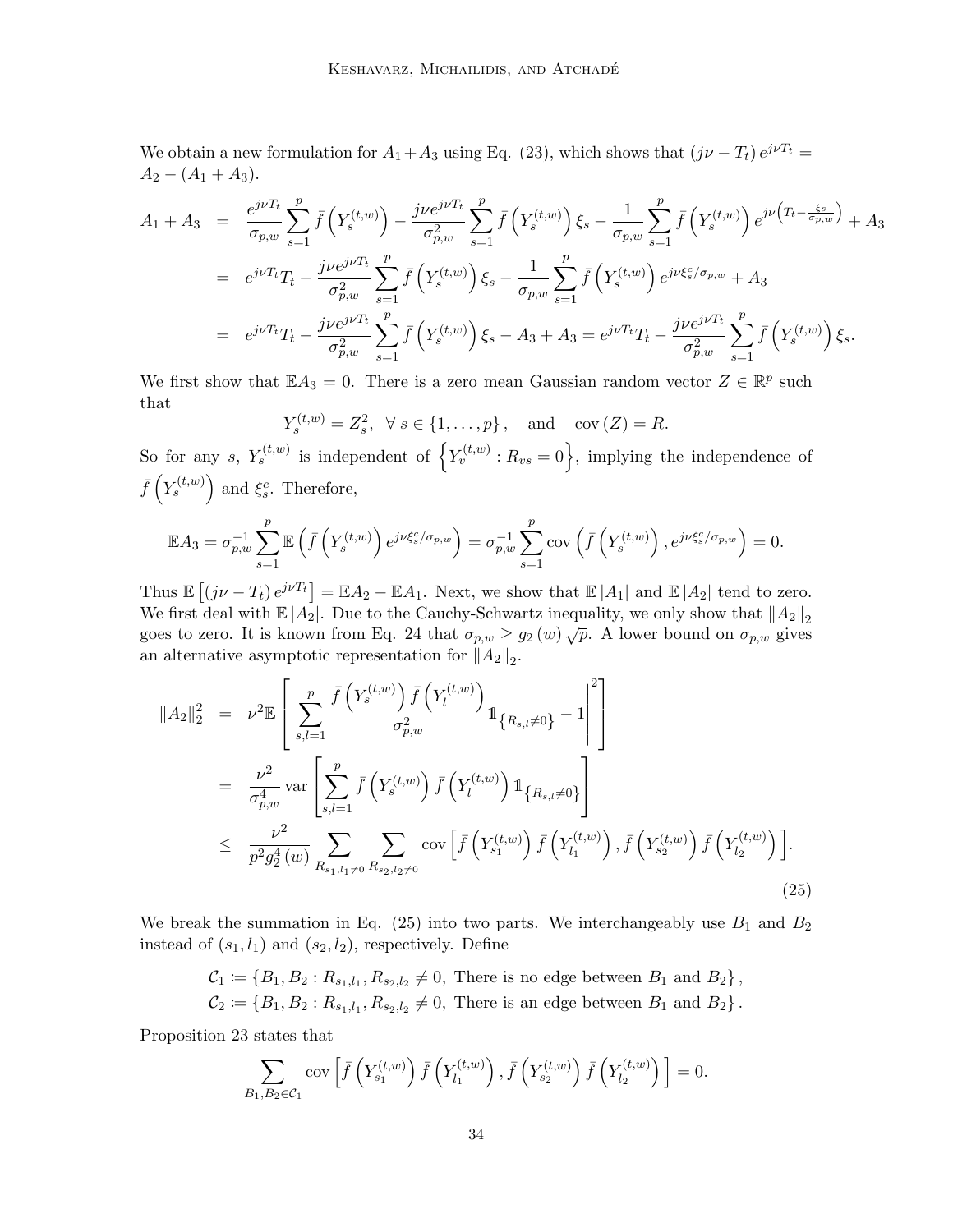So we can simplify the upper bound on  $||A_2||_2$  in Eq. [\(25\)](#page-33-0) as follows.

<span id="page-34-0"></span>
$$
||A_{2}||_{2}^{2} \leq \left(\frac{\nu}{pg_{2}^{2}(w)}\right)^{2} \sum_{B_{1},B_{2}\in\mathcal{C}_{2}} \text{cov}\left[\bar{f}\left(Y_{s_{1}}^{(t,w)}\right)\bar{f}\left(Y_{l_{1}}^{(t,w)}\right), \bar{f}\left(Y_{s_{2}}^{(t,w)}\right)\bar{f}\left(Y_{l_{2}}^{(t,w)}\right)\right] \leq \left(\frac{\nu}{pg_{2}^{2}(w)}\right)^{2} |C_{2}| \max_{B_{1},B_{2}\in\mathcal{C}_{2}} \left|\text{cov}\left[\bar{f}\left(Y_{s_{1}}^{(t,w)}\right)\bar{f}\left(Y_{l_{1}}^{(t,w)}\right), \bar{f}\left(Y_{s_{2}}^{(t,w)}\right)\bar{f}\left(Y_{l_{2}}^{(t,w)}\right)\right]\right|.
$$
\n(26)

We discussed in Section that  $wg_2(w)$  is uniformly bounded from below on N. Namely,  $\inf_{w \in \mathbb{N}} |wg_2(w)| > 0$ . So Eq. [\(26\)](#page-34-0) can be simplified as the following.

$$
||A_2||_2^2 \le \left(\frac{\nu}{p}\right)^2 |\mathcal{C}_2| \max_{B_1, B_2 \in \mathcal{C}_2} w^4 \left| \text{cov}\left[\bar{f}\left(Y_{s_1}^{(t,w)}\right) \bar{f}\left(Y_{l_1}^{(t,w)}\right), \bar{f}\left(Y_{s_2}^{(t,w)}\right) \bar{f}\left(Y_{l_2}^{(t,w)}\right) \right] \right|.
$$
 (27)

We now control the covariance between  $\bar{f}\left(Y_{s_1}^{(t,w)}\right)\bar{f}\left(Y_{l_1}^{(t,w)}\right)$  $\bar{f}\left(Y_{s_2}^{(t,w)}\right)$ , and  $\bar{f}\left(Y_{s_2}^{(t,w)}\right)\bar{f}\left(Y_{l_2}^{(t,w)}\right)$  $\left(\begin{matrix} t,w \end{matrix}\right)_2$ from above. Choose  $B_1, B_2 \in C_2$  arbitrarily. Observe that

<span id="page-34-2"></span><span id="page-34-1"></span>
$$
\begin{aligned}\n&\left|\text{cov}\left[\bar{f}\left(Y_{s_1}^{(t,w)}\right)\bar{f}\left(Y_{l_1}^{(t,w)}\right), \bar{f}\left(Y_{s_2}^{(t,w)}\right)\bar{f}\left(Y_{l_2}^{(t,w)}\right)\right]\right| \leq \\
\text{std}\left[\bar{f}\left(Y_{s_1}^{(t,w)}\right)\bar{f}\left(Y_{l_1}^{(t,w)}\right)\right] \text{std}\left[\bar{f}\left(Y_{s_2}^{(t,w)}\right)\bar{f}\left(Y_{l_2}^{(t,w)}\right)\right] \leq \\
&\left\|\bar{f}\left(Y_{s_1}^{(t,w)}\right)\bar{f}\left(Y_{l_1}^{(t,w)}\right)\right\|_2 \left\|\bar{f}\left(Y_{s_2}^{(t,w)}\right)\bar{f}\left(Y_{l_2}^{(t,w)}\right)\right\|_2 \leq \\
&\left\|\bar{f}\left(Y_{s_1}^{(t,w)}\right)\right\|_4 \left\|\bar{f}\left(Y_{l_1}^{(t,w)}\right)\right\|_4 \left\|\bar{f}\left(Y_{s_2}^{(t,w)}\right)\right\|_4 \left\|\bar{f}\left(Y_{l_2}^{(t,w)}\right)\right\|_4 \leq \max_{s=1,\dots,p} \left\|\bar{f}\left(Y_{s}^{(t,w)}\right)\right\|_4 (28)\n\end{aligned}
$$

Since  $\left\{Y_s^{(t,w)}: s = 1, \ldots, p\right\}$  form a set of identically distributed random variables, then

<span id="page-34-4"></span>
$$
\left\| \bar{f}\left(Y_1^{(t,w)}\right) \right\|_4 = \max_{s=1,\dots,p} \left\| \bar{f}\left(Y_s^{(t,w)}\right) \right\|_4 < \infty.
$$

Let  $M_0(w)$  stands for the forth moment of  $w\bar{f}(Y_1^{(t,w)})$  $\mathcal{L}_1^{(t,w)}$ . We substantiated the uniform boundedness of  $M_0(w)$  in Lemma [19.](#page-46-0) So substituting Eq. [\(28\)](#page-34-1) into Eq. [\(27\)](#page-34-2) leads to

$$
\left(\mathbb{E}\left|A_{2}\right|\right)^{2} \leq \|A_{2}\|_{2}^{2} \lesssim \left(\frac{|\nu|}{p}\right)^{2} \left|C_{2}\right| M_{0}(w) \asymp \left(\frac{|\nu|}{p}\right)^{2} \left|C_{2}\right|.
$$
\n(29)

<span id="page-34-3"></span>Claim 1  $|\mathcal{C}_2| \leq 8sd_{\max}^2 = 8pd_{\max}^2$ 

**Proof** (Proof of Claim [1\)](#page-34-3) Consider an arbitrary pair  $(s_1, l_1)$ ,  $(s_2, l_2) \in C_2$ . There is a direct edge between  $s_1$  and  $l_1$  as  $R_{s_1,l_1} \neq 0$ . Similarly, there should be an edge connecting  $s_2$  and  $l_2$ . A direct connection between  $(s_1, l_1), (s_2, l_2)$ , means that four vertices  $(s_1, l_1, s_2, l_2)$  form a path of length less 1, 2, or 3. Let  $m_i$  denotes the number of distinct paths of length i in  $G_t$ . Then

$$
|\mathcal{C}_2| \leq 4(m_1+m_2+m_3).
$$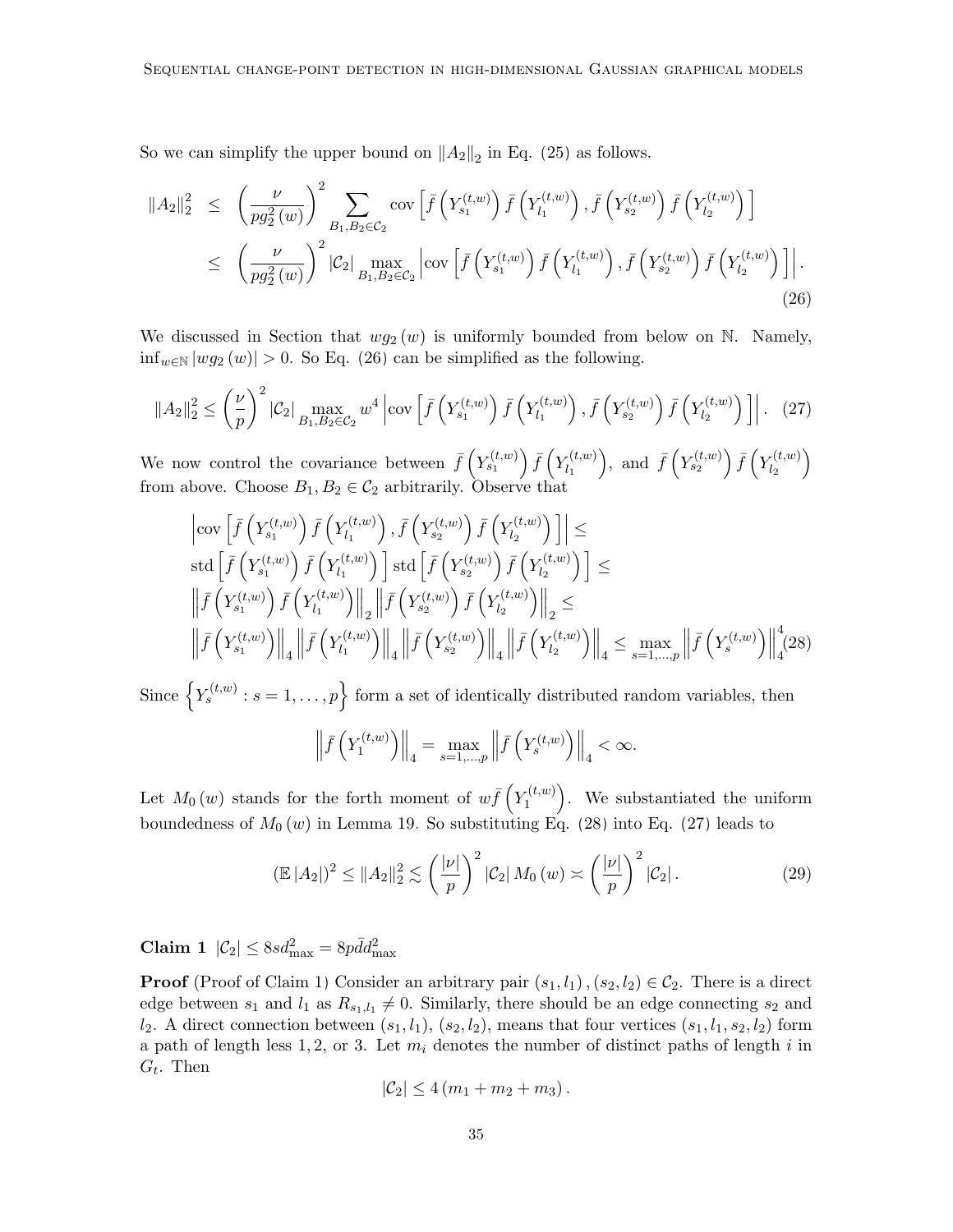Since each node in network is connected to at most  $d_{\text{max}}$  other nodes, one can easily verify that  $m_1 = s$  and

$$
m_{i} = \sum_{s=1}^{p} {d_{s} \choose 2} d_{\max}^{i-2} \le \sum_{s=1}^{p} {d_{s}^{2} \over 2} d_{\max}^{i-2} \le {1 \over 2} d_{\max}^{i-1} \sum_{s=1}^{p} d_{s} = {s \over 2} d_{\max}^{i-1}.
$$

Thus  $|\mathcal{C}_2| \leq 2s\left(2 + d_{\text{max}} + d_{\text{max}}^2\right) \leq 8sd_{\text{max}}^2 = 8p\bar{d}d_{\text{max}}^2$ 

Replacing the upper bound on  $|\mathcal{C}_2|$  in Claim [1](#page-34-3) into Eq. [\(29\)](#page-34-4) shows that

$$
\mathbb{E}\left|A_2\right| \leq |\nu| \sqrt{\frac{8\bar{d}d_{\max}^2}{p}}.
$$

Now we find sufficient condition under which  $\mathbb{E}|A_1| \to 0$ . Observe that

$$
|A_1| = \sigma_{p,w}^{-1} \left| \sum_{s=1}^p \bar{f}\left(Y_s^{(t,w)}\right) \left(1 - \frac{j\nu\xi_s}{\sigma_{p,w}} - e^{-j\nu\xi_s/\sigma_{p,w}}\right) \right| \leq \sigma_{p,w}^{-1} \sum_{s=1}^p \left| \bar{f}\left(Y_s^{(t,w)}\right) \right| \left|1 - \frac{j\nu\xi_s}{\sigma_{p,w}} - e^{-j\nu\xi_s/\sigma_{p,w}}\right|
$$
  
\n
$$
\leq \frac{1}{2\sigma_{p,w}} \sum_{s=1}^p \left| \bar{f}\left(Y_s^{(t,w)}\right) \right| \left(\frac{\nu\xi_s}{\sigma_{p,w}}\right)^2 = \frac{\nu^2}{2\sigma_p^3} \sum_{s=1}^p \xi_s^2 \left| \bar{f}\left(Y_s^{(t,w)}\right) \right|.
$$
 (30)

The inequality (*a*) is implied form the fact that  $|e^{-jy} + jy - 1| \leq y^2/2$  for any  $y \in \mathbb{R}$ . We can further simplify the upper bound on  $\mathbb{E}|A_1|$  by using Holder's inequality with  $p = 3$  and  $q = 3/2.$ 

<span id="page-35-0"></span>
$$
\mathbb{E}\left|A_{1}\right| \leq \frac{\nu^{2}}{2\sigma_{p}^{3}} \sum_{s=1}^{p} \mathbb{E}\xi_{s}^{2} \left|\bar{f}\left(Y_{s}^{(t,w)}\right)\right| \leq \frac{\nu^{2}}{2\sigma_{p}^{3}} \sum_{s=1}^{p} \left(\mathbb{E}\left|\xi_{s}\right|^{3}\right)^{\frac{2}{3}} \left(\mathbb{E}\left|\bar{f}\left(Y_{s}^{(t,w)}\right)\right|^{3}\right)^{\frac{1}{3}}.
$$
 (31)

We previously argued in Eq. [\(24\)](#page-32-1) that  $\sigma_{p,w} \geq \sqrt{p}g_2(w) \geq w\sqrt{p}$ . This fact is crucial for transforming Eq. [\(31\)](#page-35-0) into a desirable form.

$$
\mathbb{E}|A_1| \lesssim \nu^2 p^{\frac{3}{2}} \sum_{s=1}^p \left( \mathbb{E} |w\xi_s|^3 \right)^{\frac{2}{3}} \left( \mathbb{E} \left| w \bar{f} \left( Y_s^{(t,w)} \right) \right|^3 \right)^{\frac{1}{3}} = \nu^2 p^{-\frac{3}{2}} \sum_{s=1}^p \|w\xi_s\|_3^2 \left\| w \bar{f} \left( Y_s^{(t,w)} \right) \right\|_3^2
$$
\n
$$
\lesssim \nu^2 p^{-\frac{3}{2}} \sum_{s=1}^p \|w\xi_s\|_3^2. \tag{32}
$$

Here inequality (b) is obvious implication of Lemma [19.](#page-46-0) We finally control  $||w\xi_s||_3$  from above. Again by using Holder's inequality with  $p = 3, q = 3/2$  and Lemma [19,](#page-46-0) we get

<span id="page-35-1"></span>
$$
\|w\xi_s\|_3^3 = \mathbb{E}\left[\left|\sum_{l=1}^p w\bar{f}\left(Y_l^{(t,w)}\right)1\!\!1_{\{R_{sl}\neq 0\}}\right|^3\right] \leq d_s^2 \sum_{l=1}^p \mathbb{E}\left(\left|w\bar{f}\left(Y_l^{(t,w)}\right)\right|^3\right)1\!\!1_{\{R_{sl}\neq 0\}}\leq d_s^3 \max_{l=1,\dots,p} \mathbb{E}\left(\left|w\bar{f}\left(Y_l^{(t,w)}\right)\right|^3\right) \lesssim d_s^3.
$$
\n(33)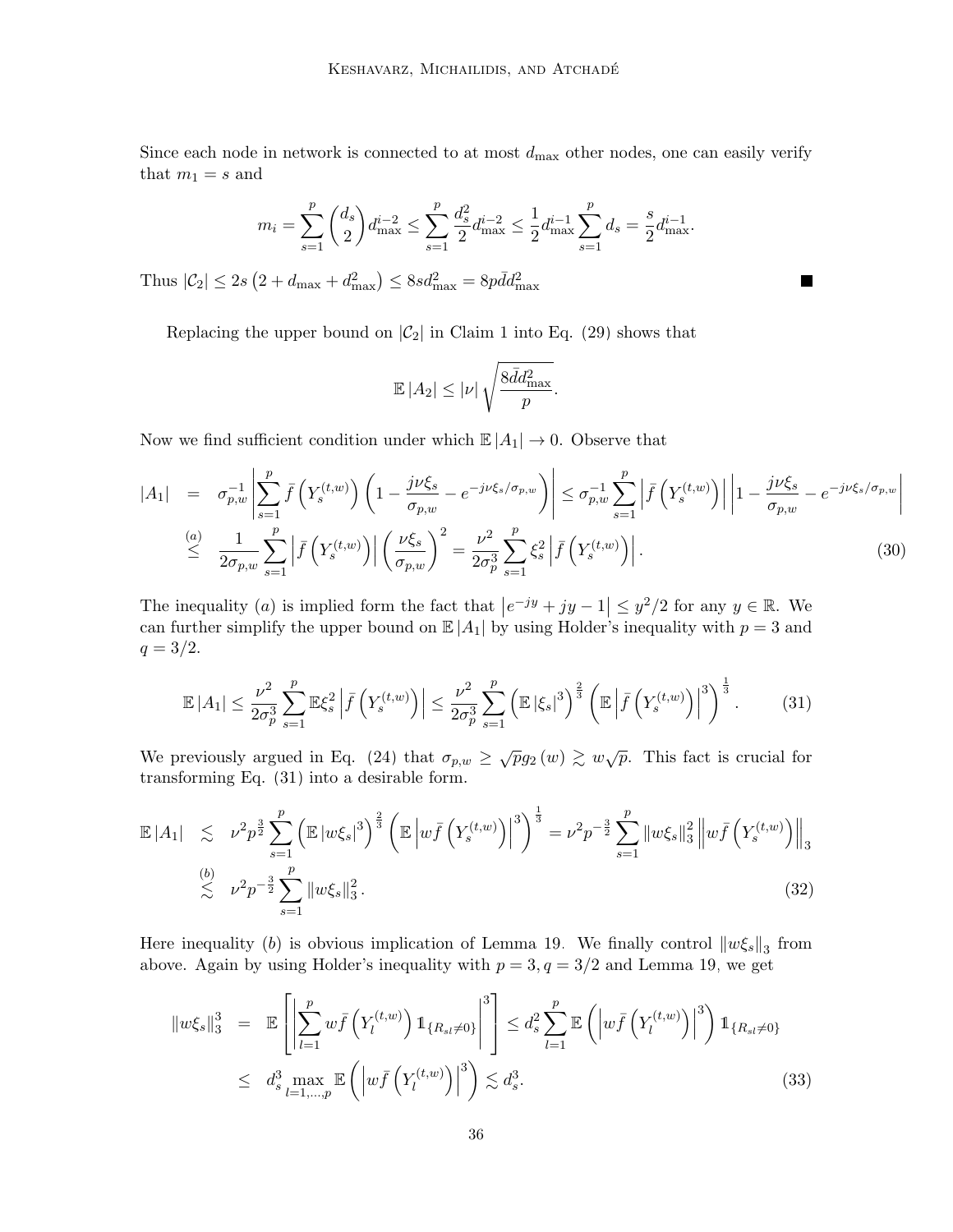We finally substitute Eq. [\(33\)](#page-35-1) into Eq. [\(33\)](#page-35-1).

$$
\mathbb{E}|A_1| \lesssim \nu^2 p^{-\frac{3}{2}} \sum_{s=1}^p d_s^2 \leq \nu^2 p^{-\frac{3}{2}} \sum_{s=1}^p d_s d_{\max} = \nu^2 p^{-\frac{3}{2}} p \bar{d} d_{\max} = \nu^2 \frac{\bar{d} d_{\max}}{\sqrt{p}}.
$$

Therefore  $\mathbb{E}|A_1|$  and  $\mathbb{E}|A_2|$  simultaneously tend to zero (for any fixed  $\nu \in \mathbb{R}$ ) whenever

$$
\sqrt{\frac{\bar{d}d_{\max}^2}{p}} \vee \frac{\bar{d}d_{\max}}{\sqrt{p}} = \frac{\bar{d}d_{\max}}{\sqrt{p}} \to 0,
$$

which exactly coincides with Assumption [3.1.](#page-13-1)

**Proof** (Proof of Theorem [7\)](#page-15-1) Let  $Q_{\eta}$  denotes  $(1 - \eta)$  quantile of  $\mathcal{N}(0, 1)$  distribution, for any  $\eta \in (0,1)$ . We prove that

$$
\mathbb{P}\left(T_t \geq Q_{\pi_0} \mid \mathbb{H}_{1,t}\right) \geq 1 - \pi_1.
$$

Let  $\mu_{p,w}$  and  $\sigma_{p,w}^2$  respectively stand for the mean and variance of  $T_t$  under alternative hypothesis. Obviously

<span id="page-36-0"></span>
$$
\mathbb{P}\left(T_t \geq Q_{\pi_0} \mid \mathbb{H}_{1,t}\right) = \mathbb{P}\left(\frac{T_t - \mu_{p,w}}{\sigma_{p,w}} \geq \frac{Q_{\pi_0} - \mu_{p,w}}{\sigma_{p,w}} \mid \mathbb{H}_{1,t}\right). \tag{34}
$$

As smallest eigenvalue of  $\Omega^{(t+1)}$  is greater than  $\alpha_{\min}$  and its  $\ell_1$ -operator norm is bounded above by M, we can show that  $(T_t - \mu_{p,w})/\sigma_{p,w}$  has asymptotically a standard Gaussian distribution by employing exact same techniques as in the proof of Theorem [5.](#page-13-2) So the condition in Eq. [\(34\)](#page-36-0) is satisfied if we can introduce a sufficient condition under which

$$
\frac{Q_{\pi_0} - \mu_{p,w}}{\sigma_{p,w}} \le -Q_{\pi_1}, \quad \text{or equivalently} \quad \frac{\mu_{p,w}}{\sigma_{p,w}} \left(1 - \frac{Q_{\pi_0}}{\mu_{p,w}}\right) \ge Q_{\pi_1}.
$$
 (35)

The inequality [\(35\)](#page-36-1) trivially holds if we can prove that

<span id="page-36-2"></span>
$$
\mu_{p,w} \ge 2Q_{\pi_0}, \quad \text{and} \quad \mu_{p,w} \ge 2\sigma_{p,w} Q_{\pi_1}.
$$
\n
$$
(36)
$$

It is easy to verify that  $\sigma_{p,w}$  is of order 1 as  $p, w \to \infty$ . So, we just need to find sufficient conditions under which  $\mu_{p,w} \gtrsim Q_{\pi_0} + Q_{\pi_1}$ . Recall  $\Delta$  from Eq. [\(16\)](#page-15-2) and define

$$
\bar{\Psi}_p \coloneqq \frac{1}{p} \sum_{s=1}^p f(1 + \Delta_s), \quad \bar{\Psi}'_p \coloneqq \frac{1}{p} \sum_{s=1}^p \Delta_s^2.
$$

We first note that all terms  $\Delta_s$ ,  $s = 1, \ldots, p$  are uniformly bounded, as for any  $s \in \{1, \ldots, p\}$ 

$$
\Delta_s = \frac{1}{\Omega_{ss}^{(t)}} \Omega_{s,:}^{(t)} \left(\Omega^{(t+1)}\right)^{-1} \Omega_{:,s}^{(t)} - 1 \leq \frac{\left\|\Omega_{:,s}^{(t)}\right\|_{\ell_2}^2}{\lambda_{\min}\left(\Omega^{(t+1)}\right) \Omega_{ss}^{(t)}} - 1 \leq \frac{\left\|\Omega_{:,s}^{(t)}\right\|_{\ell_2}^2}{\lambda_{\min}\left(\Omega^{(t+1)}\right) \lambda_{\min}\left(\Omega^{(t)}\right)} - 1 \leq \frac{M^2}{\alpha_{\min}^2} - 1.
$$

<span id="page-36-1"></span>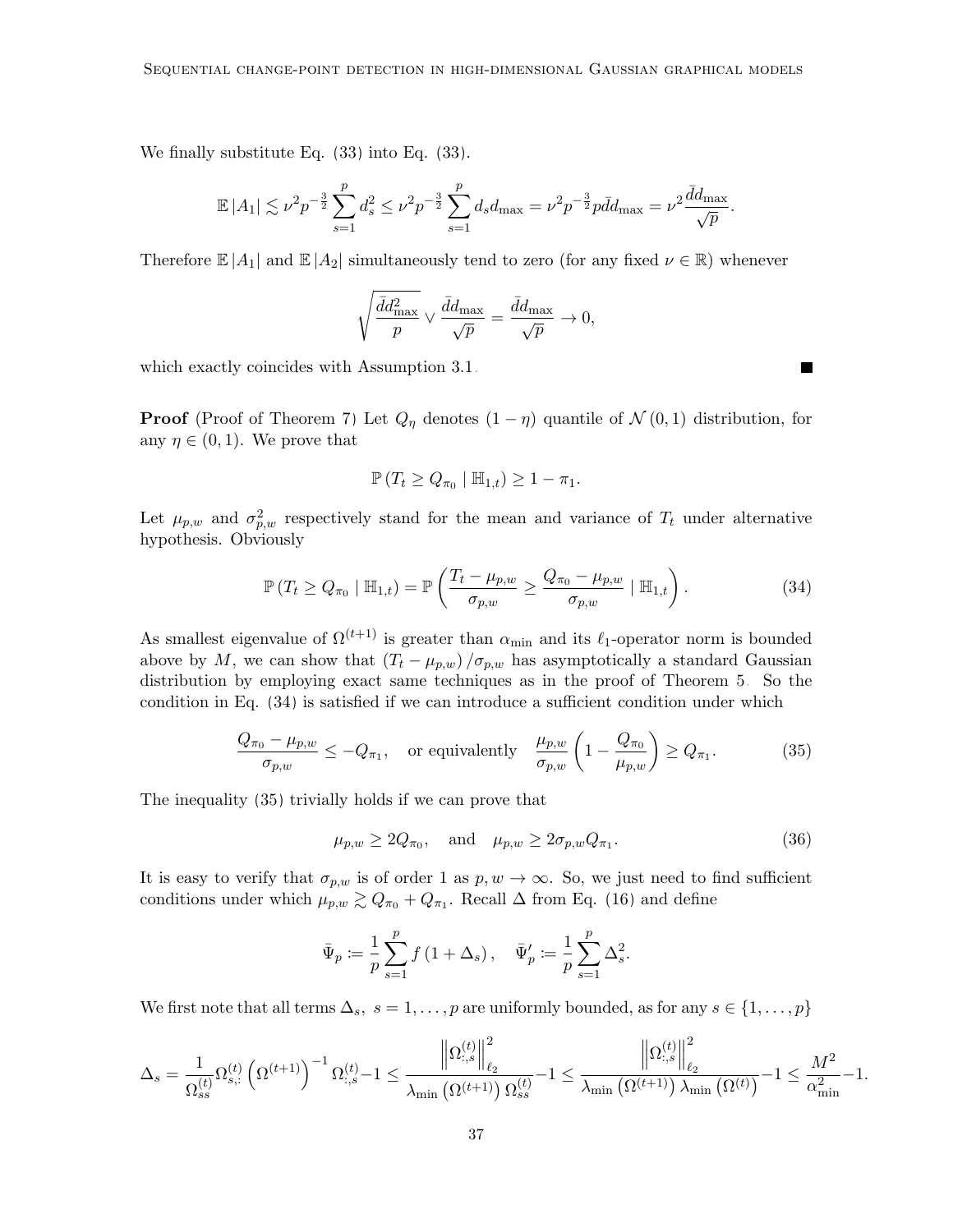So we can find a bounded scalar C (depending on  $\frac{M^2}{\alpha_{\min}^2} - 1$ ) such that

$$
\Delta_s^2 \le Cf\left(1+\Delta_s\right), \ \ \forall \ s=1,\ldots,p \quad \Longrightarrow \quad \bar{\Psi}_p' \le C\bar{\Psi}_p.
$$

We now have required tools for introducing a sufficient condition that guarantees two in-equalities in Eq. [\(36\)](#page-36-2). We begin by obtaining a sharp lower bound on  $\mu_{p,w}$ . Recall  $T_t$  from Eq. [\(13\)](#page-10-2). Using the first part of Lemma [22](#page-49-0) yields

$$
\mu_{p,w} = \mathbb{E}\left(T_t \mid \mathbb{H}_{1,t}\right) = \frac{\sum_{s=1}^p f\left(1 + \Delta_s\right)}{g_2\left(w\right)\sqrt{\sum_{s_1,s_2=1}^p h_w\left(R_{s_1,s_2}\right)}} \stackrel{(a)}{\sim} \frac{p w \bar{\Psi}_p}{\sqrt{\sum_{s_1,s_2=1}^p h_w\left(R_{s_1,s_2}\right)}}. \tag{37}
$$

Notice that (a) in Eq. [\(37\)](#page-37-0) holds since  $g_2(w) \ge c_0w$  for some universal constant  $c_0 > 0$ . Moreover, it is easy to verify the existence of a bounded constant  $C_1(M, \alpha_{\min})$  for which

<span id="page-37-0"></span>
$$
\sum_{s_1, s_2=1}^p h_w(R_{s_1, s_2}) \le C_1(M, \alpha_{\min}) p.
$$

Thus  $\mu_{p,w}$  in Eq. [\(37\)](#page-37-0) satisfies  $\mu_{p,w} \gtrsim w\sqrt{p}\bar{\Psi}_p$ . So the first condition in Eq. [\(36\)](#page-36-2) holds if

<span id="page-37-1"></span>
$$
\bar{\Psi}_p \ge C_2 \left( M, \alpha_{\min} \right) \frac{Q_{\pi_0} + Q_{\pi_1}}{w \sqrt{p}},\tag{38}
$$

 $\blacksquare$ 

which is same as the desired condition in Theorem [7.](#page-15-1)

**Proof** (Proof of Theorem [11\)](#page-20-1) Under Assumption [3.1](#page-13-1) and,  $n_t, p$ , and possibly  $w, \overline{d}, d_{\text{max}}$ asymptotically grow in such a way that

$$
\frac{\bar{d}d_{\max}}{\sqrt{p}} \to 0, \quad \text{and} \quad \frac{pd_{\max} \log^2 p}{n} \left( w \vee \log p \right) \to 0. \tag{39}
$$

All the statements regarding probabilistic convergence results in the proof are restricted to large p and  $n_t$  framework described in Eq. [\(39\)](#page-37-1). According to Theorem [5,](#page-13-2)  $T_t$  converges in distribution to a standard Gaussian random variable. Therefore, we only require to show that  $|\hat{T}_t - T_t|$  converges to zero, in probability.

Recall  $\sigma_{p,w}$  and  $\bar{f}(\cdot)$  from Eq. [\(22\)](#page-32-2) and define  $\hat{\sigma}_{p,w}$  (stands for estimated  $\sigma_{p,w}$ ) by

$$
\hat{\sigma}_{p,w}^2 := g_2^2(w) \sum_{s_1, s_2=1}^p h_w\left(\hat{R}_{s_1, s_2}^{(t)}\right).
$$

Using triangle inequality leads to

<span id="page-37-2"></span>
$$
\left| \hat{T}_t - T_t \right| = \left| \frac{1}{\hat{\sigma}_{p,w}} \sum_{s=1}^p \bar{f} \left( \hat{Y}_s^{(t,w)} \right) - \frac{1}{\sigma_{p,w}} \sum_{s=1}^p \bar{f} \left( Y_s^{(t,w)} \right) \right|
$$
\n
$$
\leq \frac{1}{\sigma_{p,w}} \left| \sum_{s=1}^p \bar{f} \left( \hat{Y}_s^{(t,w)} \right) - \bar{f} \left( Y_s^{(t,w)} \right) \right| + \left| \frac{1}{\hat{\sigma}_{p,w}} - \frac{1}{\sigma_{p,w}} \right| \left| \sum_{s=1}^p \bar{f} \left( Y_s^{(t,w)} \right) \right|
$$
\n
$$
= \frac{1}{\sigma_{p,w}} \left| \sum_{s=1}^p \bar{f} \left( \hat{Y}_s^{(t,w)} \right) - \bar{f} \left( Y_s^{(t,w)} \right) \right| + \left| \left( \frac{\sigma_{p,w}}{\hat{\sigma}_{p,w}} - 1 \right) T_t \right|.
$$
\n(40)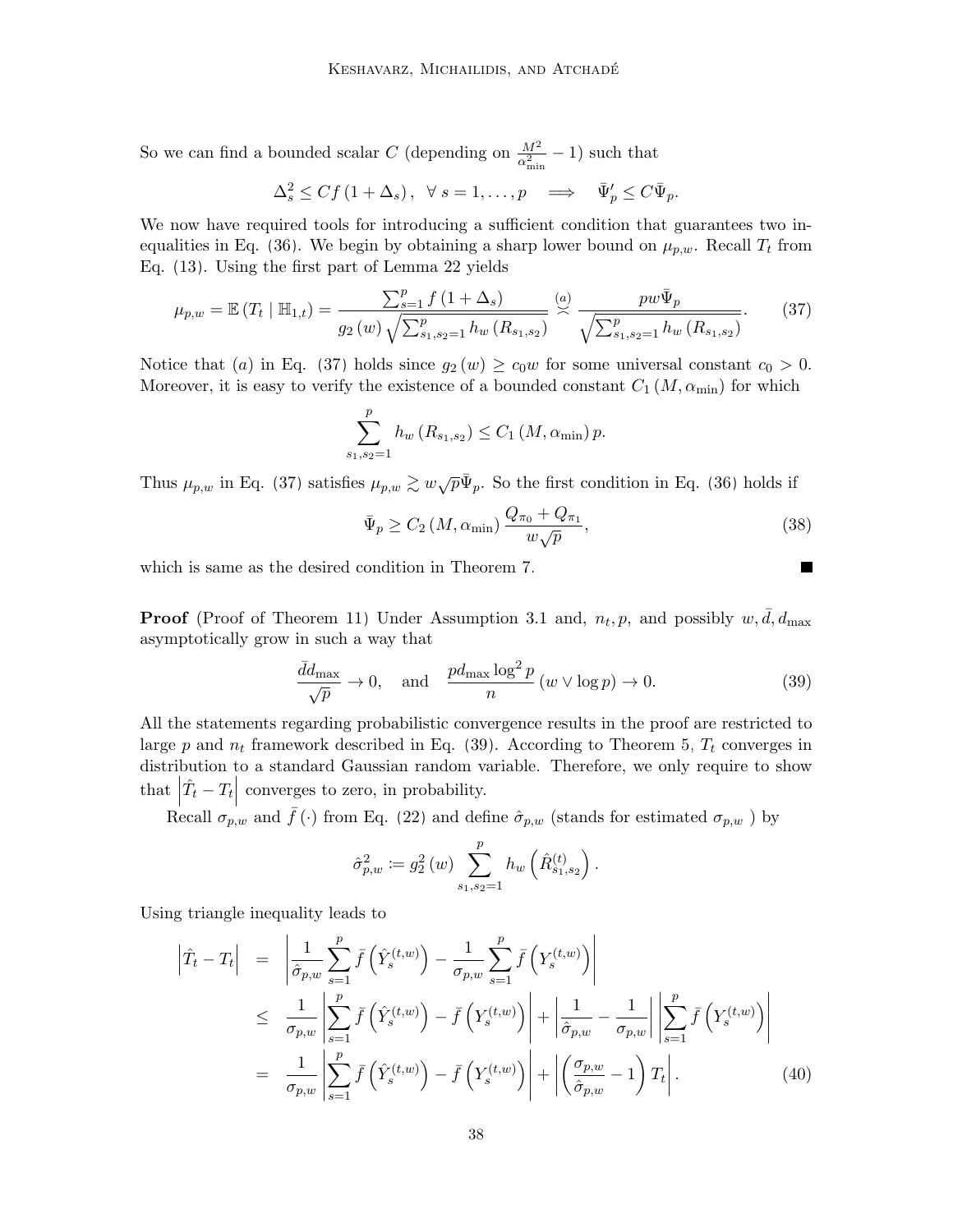The following facts provides a simpler upper bound on  $\Big|$  $\hat{T}_t - T_t\Big|$ .

- $\sigma_{p,w}$  is (obviously) greater than  $g_2(w) \sqrt{p}$ .
- Based upon Theorem [5,](#page-13-2)  $T_t$  converges in distribution to a standard Gaussian random variable. Therefore, in the asymptotic regime

<span id="page-38-1"></span>
$$
\mathbb{P}\left(|T_t| \ge 4\sqrt{\log p}\right) \le p^{-1}.
$$

Applying these facts on inequality [\(40\)](#page-37-2) yields

$$
\mathbb{P}\left(\frac{\left|\hat{T}_t - T_t\right|}{4} \le \left|\sum_{s=1}^p \frac{\bar{f}\left(\hat{Y}_s^{(t,w)}\right) - \bar{f}\left(Y_s^{(t,w)}\right)}{g_2(w)\sqrt{p}}\right| + \left|\frac{\sigma_{p,w}}{\hat{\sigma}_{p,w}} - 1\right| \sqrt{\log p}\right) \ge 1 - \frac{1}{p}.\tag{41}
$$

For further simplification of the upper bound on  $\Big|$  $\hat{T}_t - T_t$ , we need to control  $|\hat{\sigma}_{p,w} - \sigma_{p,w}|$ from above.

<span id="page-38-0"></span>**Claim 1** There exists a bounded constant  $C(\alpha_{\min}, M)$  such that

$$
\mathbb{P}\left(\left|\frac{\hat{\sigma}_{p,w}}{\sigma_{p,w}}-1\right|\geq C\left(\alpha_{\min},M\right)\varepsilon_{n_t,p,d_{\max}}\right)\leq \frac{2}{p},\quad\text{where}\quad\varepsilon_{n_t,p,d_{\max}}:=d_{\max}^{\frac{1}{4}}\sqrt{\frac{\log p}{n_t}}.
$$

Before proving Claim [1,](#page-38-0) we use it for simplifying Eq. [\(41\)](#page-38-1). Under conditions in Eq.  $(39), \, \varepsilon_{n_t,p,d_{\max}}$  $(39), \, \varepsilon_{n_t,p,d_{\max}}$ √  $\overline{\log p}$  converges to zero, as

$$
\varepsilon_{n_t, p, d_{\max}} \sqrt{\log p} = \frac{d_{max}^{\frac{1}{4}} \log p}{\sqrt{n_t}} \lesssim \frac{d_{max}^{\frac{1}{4}} \log p}{\sqrt{p d_{\max} \log^2 p}} = \left(p \sqrt{d_{\max}}\right)^{-\frac{1}{2}} \to 0.
$$

Therefore for large p and  $n, 2\hat{\sigma}_{p,w} \geq \sigma_{p,w}$  with probability at least  $1 - p^{-1}$ , and

<span id="page-38-2"></span>
$$
\left| \frac{\sigma_{p,w}}{\hat{\sigma}_{p,w}} - 1 \right| \sqrt{\log p} = \frac{\left| \hat{\sigma}_{p,w} - \sigma_{p,w} \right|}{\hat{\sigma}_{p,w}} \sqrt{\log p} \le \frac{2 \left| \hat{\sigma}_{p,w} - \sigma_{p,w} \right|}{\sigma_{p,w}} \sqrt{\log p} \le 2C \left( \alpha_{\min}, M \right) \varepsilon_{n_t, p, d_{\max}} \sqrt{\log p} \le \varepsilon_{n_t, p, d_{\max}} \sqrt{\log p} \to 0. \tag{42}
$$

Replacing Eq. [\(42\)](#page-38-2) into Eq. [\(41\)](#page-38-1) ensures that

$$
\left|\hat{T}_t - T_t\right| = \mathcal{O}_{\mathbb{P}}\left(\left|\sum_{s=1}^p \frac{\bar{f}\left(\hat{Y}_s^{(t,w)}\right) - \bar{f}\left(Y_s^{(t,w)}\right)}{g_2(w)\sqrt{p}}\right| \vee \varepsilon_{n_t,p,d_{\max}}\sqrt{\log p}\right).
$$

 $\mathbf{S\mathrm{o}}\mid$  $\hat{T}_t - T_t$  $\rightarrow 0$  (in probability), which terminates the proof, if we prove that

$$
\sum_{s=1}^{p} \left| \bar{f}\left(\hat{Y}_{s}^{(t,w)}\right) - \bar{f}\left(Y_{s}^{(t,w)}\right) \right| = o_{\mathbb{P}}(g_2(w)\sqrt{p}).
$$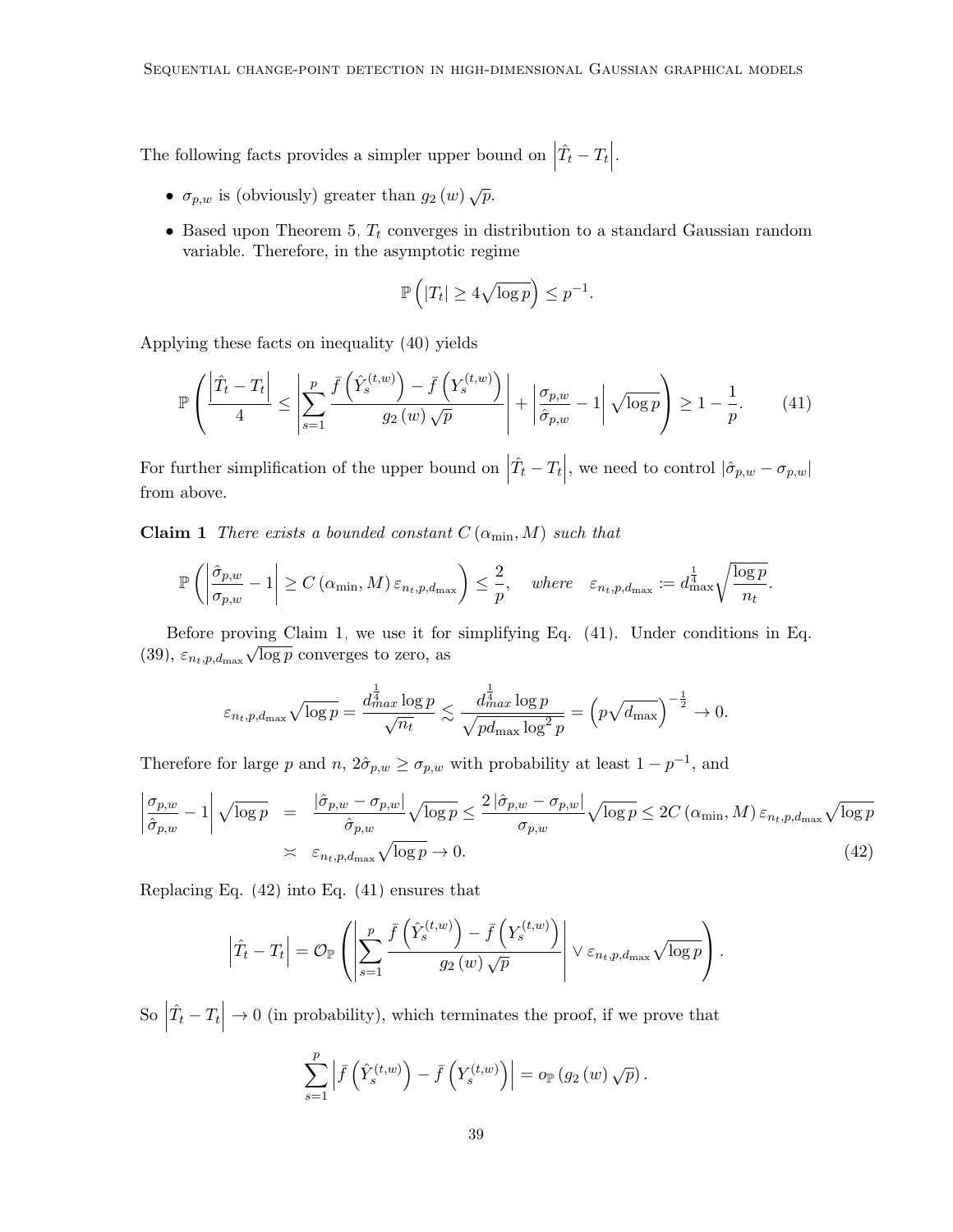<span id="page-39-2"></span>Since  $wg_2(w)$  is strictly less than some bounded universal constant  $C'_0$ , we just need to show that

$$
\frac{w}{\sqrt{p}} \sum_{s=1}^{p} \left| \bar{f}\left(\hat{Y}_s^{(t,w)}\right) - \bar{f}\left(Y_s^{(t,w)}\right) \right| = o_{\mathbb{P}}\left(1\right). \tag{43}
$$

<span id="page-39-3"></span>Define

$$
\eta_s := \frac{\hat{\Omega}_{s,:}^{(t)} (\Omega^{(t)})^{-1} \hat{\Omega}_{s,s}^{(t)}}{\hat{\Omega}_{s,s}^{(t)}}, \quad \forall s = 1, \dots, p. \tag{44}
$$

 $\eta_s$  is an important quantity in our analysis as it captures the conditional expected value of  $\hat{Y}_{s}^{(t,w)}$  given  $X_1, \ldots, X_t$ . Particularly, it is easy to show that

$$
\mathbb{E}\left[Y_s^{(t,w)} \mid X_1,\ldots,X_t\right] = 1, \text{ and } \mathbb{E}\left[\hat{Y}_s^{(t,w)} \mid X_1,\ldots,X_t\right] = \eta_s.
$$

A vigilant reader notices that despite random nature of  $\eta_s$ , it does not depend on  $X_{t+1}, \ldots, X_{t+w}$ . So using Corollary [25](#page-51-0) yields

$$
\mathbb{P}\left[\left|\bar{f}\left(\hat{Y}_{s}^{(t,w)}\right)-\bar{f}\left(Y_{s}^{(t,w)}\right)\right|\geq f\left(\eta_{s}\right)+|\eta_{s}-1|\sqrt{\frac{8\log p}{w}}\left(1\vee\sqrt{\frac{8\log p}{w}}\right)\right]\leq p^{-2},\quad\forall\ s=1\ldots,p.
$$

Using union bound technique, we get

$$
\mathbb{P}\left[\left|\bar{f}\left(\hat{Y}_{s}^{(t,w)}\right)-\bar{f}\left(Y_{s}^{(t,w)}\right)\right|\geq f\left(\eta_{s}\right)+|\eta_{s}-1|\sqrt{\frac{8\log p}{w}}\left(1\vee\sqrt{\frac{8\log p}{w}}\right), \quad \forall s=1\ldots,p\right]\leq p^{-1}.
$$

In summary, we showed that

<span id="page-39-0"></span>
$$
\frac{w}{\sqrt{p}} \sum_{s=1}^{p} \left| \bar{f}\left(\hat{Y}_{s}^{(t,w)}\right) - \bar{f}\left(Y_{s}^{(t,w)}\right) \right| = \mathcal{O}_{\mathbb{P}}\left(\frac{w\sum_{s=1}^{p} f\left(\eta_{s}\right)}{\sqrt{p}} + \frac{\log p \vee \sqrt{w\log p}}{\sqrt{p}} \sum_{s=1}^{p} |\eta_{s} - 1| \right). \tag{45}
$$

Using Cauchy-Schwartz inequality, we can rewrite Eq. [\(45\)](#page-39-0) as the following.

$$
\frac{w}{\sqrt{p}} \sum_{s=1}^{p} \left| \bar{f}\left(\hat{Y}_{s}^{(t,w)}\right) - \bar{f}\left(Y_{s}^{(t,w)}\right) \right| = \mathcal{O}_{\mathbb{P}}\left(\frac{w\sum_{s=1}^{p} f\left(\eta_{s}\right)}{\sqrt{p}} + \left(\log p \vee \sqrt{w\log p}\right) \left(\sum_{s=1}^{p} |\eta_{s} - 1|^{2}\right)^{\frac{1}{2}}\right). \tag{46}
$$

Let us investigate the behaviour of  $f(\eta_s)$  for  $s = 1, \ldots, p$ . We assumed that  $\lambda_{\min}(\Omega^{(t)})$  is greater than  $\alpha_{\min}$ . It is also known that (see Theorem 1 of [Cai et al. \(2011\)](#page-55-11)) with probability at least  $1 - 1/p$ 

<span id="page-39-1"></span>
$$
\left\|\hat{\Omega}^{(t)} - \Omega^{(t)}\right\|_{2 \to 2} \le CM^2 d_{\text{max}} \sqrt{\frac{\log p}{n}} = \mathcal{O}_{\mathbb{P}}\left(d_{\text{max}} \sqrt{\frac{\log p}{n}}\right) \to 0.
$$

for some bounded universal constant C. Thus

$$
\left(1 - \frac{CM^2 d_{\text{max}}}{\alpha_{\text{min}}}\sqrt{\frac{\log p}{n}}\right) \hat{\Omega}^{(t)} \preccurlyeq \Omega^{(t)} \preccurlyeq \left(1 + \frac{CM^2 d_{\text{max}}}{\alpha_{\text{min}}}\sqrt{\frac{\log p}{n}}\right) \hat{\Omega}^{(t)}.\tag{47}
$$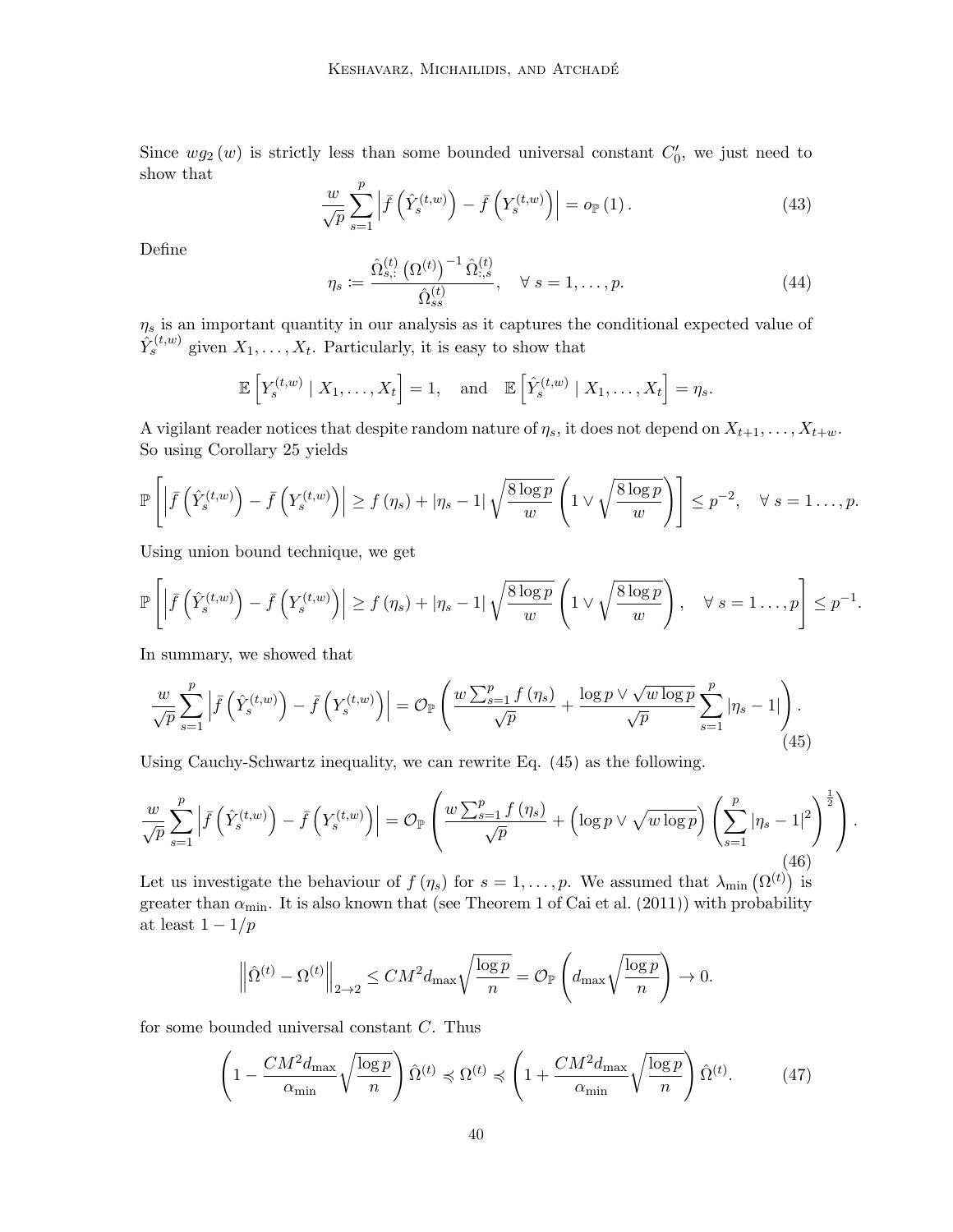The inequality [\(47\)](#page-39-1) is essential for studying the behaviour of  $\eta_s$ , as

$$
|\eta_s - 1| \le \left(1 + \frac{CM^2 d_{\max}}{\alpha_{\min}} \sqrt{\frac{\log p}{n}}\right) \frac{\hat{\Omega}_{s,:}^{(t)} \left(\hat{\Omega}^{(t)}\right)^{-1} \hat{\Omega}_{s,s}^{(t)}}{\hat{\Omega}_{ss}} - 1 = \frac{CM^2 d_{\max}}{\alpha_{\min}} \sqrt{\frac{\log p}{n}} \to 0, \quad \forall \ s = 1, \dots, p.
$$

So all  $\eta_s$  are in a small neighbourhood around one, which means that for large enough p and  $n_t$ 

$$
f(\eta_s) \leq 2(\eta_s - 1)^2.
$$

<span id="page-40-0"></span>From Proposition [26](#page-51-1) we know that if we replace the last inequality into Eq. [\(45\)](#page-39-0), then we get

$$
\frac{w}{\sqrt{p}}\sum_{s=1}^p \left| \bar{f}\left(\hat{Y}_s^{(t,w)}\right) - \bar{f}\left(Y_s^{(t,w)}\right) \right| = \mathcal{O}_{\mathbb{P}}\left(\frac{\sum_{s=1}^p (\eta_s - 1)^2}{w^{-1}\sqrt{p}} + \left(\log p \vee \sqrt{w\log p}\right)\left(\sum_{s=1}^p |\eta_s - 1|^2\right)^{\frac{1}{2}}\right). \tag{48}
$$

<span id="page-40-1"></span> $\textbf{Claim 2} \text{ }\sum_{s=1}^{p} \left(\eta_s-1\right)^2 \text{ }= \text{ } \mathcal{O}_{\mathbb{P}}\left(\frac{pd_{\max}\log p}{n_t}\right)$  $\left(\frac{\partial x \log p}{\partial t}\right)$ . The constant involved in  $\mathcal{O}_{\mathbb{P}}$  depends on M and  $\alpha_{\min}$ .

Given Claim 2, by applying Proposition [26](#page-51-1) we can rewrite Eq. [\(48\)](#page-40-0) in the following way.

$$
\frac{w}{\sqrt{p}} \sum_{s=1}^{p} \left| \bar{f}\left(\hat{Y}_{s}^{(t,w)}\right) - \bar{f}\left(Y_{s}^{(t,w)}\right) \right| = \mathcal{O}_{\mathbb{P}}\left(\frac{pwd_{\max}\log p}{\sqrt{p}} + \sqrt{\frac{pd_{\max}\log^{2}p(w\vee\log p)}{n_{t}}}\right)
$$

$$
= \mathcal{O}_{\mathbb{P}}\left(\sqrt{\frac{pd_{\max}\log^{2}p(w\vee\log p)}{n_{t}}}\right) \stackrel{(a)}{=} o_{\mathbb{P}}(1).
$$

Here identity  $(a)$  is implied form assumptions in Eq. [\(39\)](#page-37-1). Notice that the last equation is identical as Eq. [\(43\)](#page-39-2), which concludes the proof. Finally, we establish Claim [1](#page-38-0) and [2.](#page-40-1) **Proof** (Proof of Claim [1\)](#page-38-0) Lemma [28](#page-53-0) states that as long as  $\alpha_{\min} > 0$ , the following result holds with probability at least  $1 - p^{-1}$ , and for some bounded  $C'(\alpha_{\min})$ .

<span id="page-40-3"></span>
$$
\left| \frac{\hat{\sigma}_{p,w}}{\sigma_{p,w}} - 1 \right| \leq C' \left( \alpha_{\min} \right) \left( \|R\|_{\ell_4}^{-1} \sqrt{\left\| \hat{\Omega}^{(t)} - \Omega^{(t)} \right\|_{\ell_\infty}} \left\| \hat{\Omega}^{(t)} - \Omega^{(t)} \right\|_{\ell_2} \vee \left\| \hat{\Omega}^{(t)} - \Omega^{(t)} \right\|_{\ell_\infty} \right)
$$
\n
$$
\lesssim \rho^{-\frac{1}{4}} \sqrt{\left\| \hat{\Omega}^{(t)} - \Omega^{(t)} \right\|_{\ell_\infty}} \left\| \hat{\Omega}^{(t)} - \Omega^{(t)} \right\|_{\ell_2} \vee \left\| \hat{\Omega}^{(t)} - \Omega^{(t)} \right\|_{\ell_\infty} . \tag{49}
$$

The inequality  $(a)$  is valid as all diagonal entries of R are equal to one. It is also known that (see Theorem 4 of [Cai et al. \(2011\)](#page-55-11)) with probability at least  $1 - p^{-1}$ 

<span id="page-40-2"></span>
$$
\left\| \hat{\Omega}^{(t)} - \Omega^{(t)} \right\|_{\ell_{\infty}} \le C_0 M^2 \sqrt{\frac{\log p}{n_t}}, \quad \text{and} \quad \left\| \hat{\Omega}^{(t)} - \Omega^{(t)} \right\|_{\ell_2} \le C_0 M^2 \sqrt{\frac{p d_{\text{max}} \log p}{n_t}}, \tag{50}
$$

for some bounded universal constant  $C_0$ . Combining Eq. [\(50\)](#page-40-2) and Eq. [\(49\)](#page-40-3) ends the proof.  $\overline{\phantom{0}}$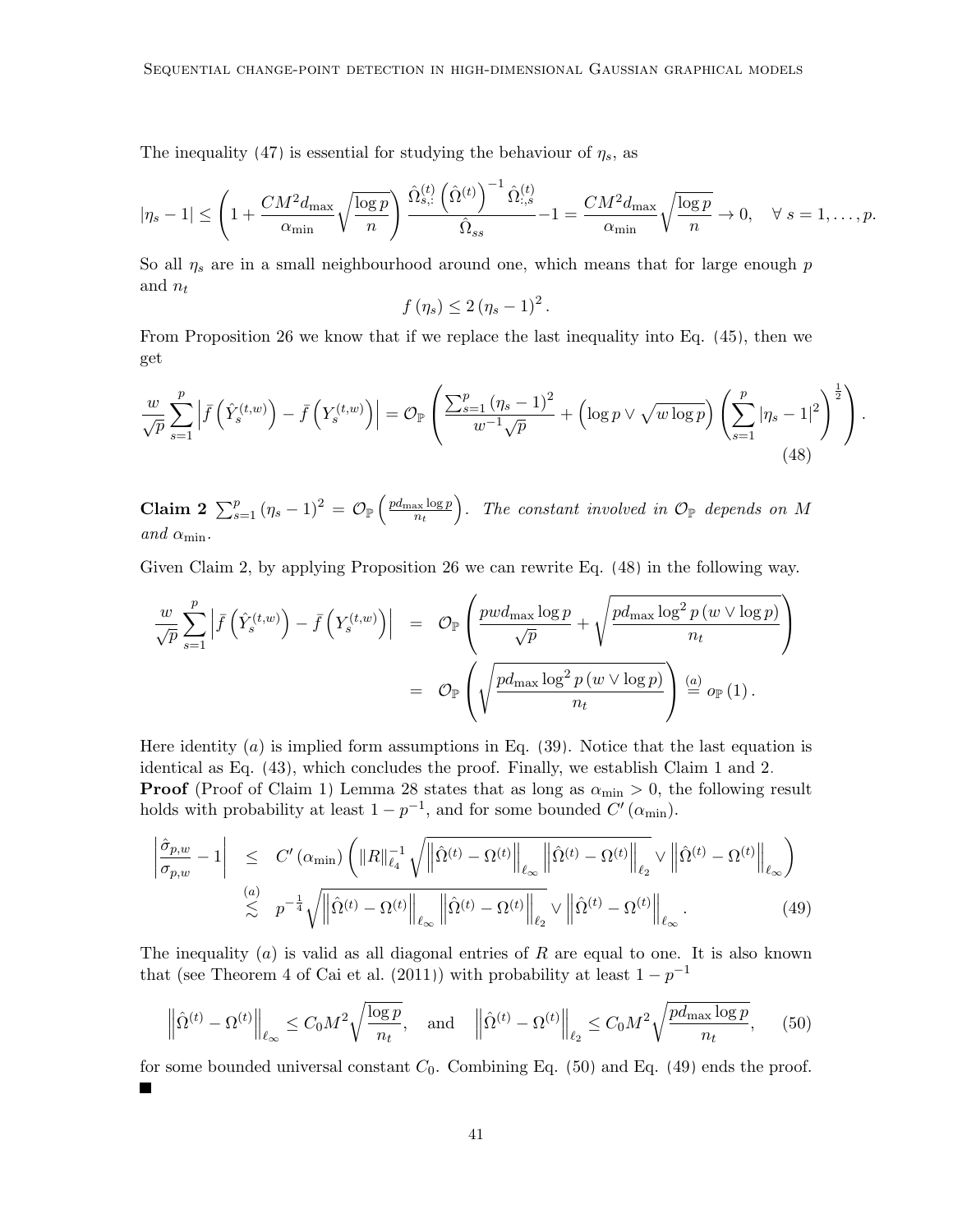**Proof** [Proof of Claim [2\]](#page-40-1) Recall  $\eta_s$  from Eq. [\(44\)](#page-39-3). Observe that

$$
\eta_s = \frac{\hat{\Omega}_{s,:}^{(t)}\left(\Omega^{(t)}\right)^{-1}\hat{\Omega}_{:,s}^{(t)}}{\hat{\Omega}_{ss}^{(t)}} = \frac{\left\|\left(\Omega^{(t)}\right)^{-1/2}\hat{\Omega}_{:,s}^{(t)}\right\|_{\ell_2}^{2}}{\hat{\Omega}_{s}^{(t)}} = \left(\frac{\left\|\left(\Omega^{(t)}\right)^{-1/2}\hat{\Omega}_{:,s}^{(t)}\right\|_{\ell_2}}{\sqrt{\hat{\Omega}_{ss}^{(t)}}}\right)^2
$$

Using Eq. [\(47\)](#page-39-1), we showed that all  $\delta_s$ ,  $s = 1, \ldots, p$  are in a small neighborhood of one, with probability at least  $1 - 1/p$ . Thus,  $|\eta_s - 1| \leq 3 |\sqrt{\eta_s} - 1|$  in the asymptotic framework and hence

<span id="page-41-0"></span>
$$
|\sqrt{\eta_s} - 1| = \left\| \frac{\left\| (\Omega^{(t)})^{-1/2} \hat{\Omega}_{:,s}^{(t)} \right\|_{\ell_2}}{\sqrt{\hat{\Omega}_{ss}^{(t)}}} - 1 \right\|_{\ell_2}^{\ell_2} \frac{\left\| (\Omega^{(t)})^{-1/2} \hat{\Omega}_{:,s}^{(t)} \right\|_{\ell_2}}{\sqrt{\hat{\Omega}_{ss}^{(t)}}} - \frac{\left\| (\Omega^{(t)})^{-1/2} \Omega_{:,s}^{(t)} \right\|_{\ell_2}}{\sqrt{\hat{\Omega}_{ss}^{(t)}}} \right\|_{\ell_2}
$$
\n
$$
\leq \left\| (\Omega^{(t)})^{-1/2} \left( \frac{\hat{\Omega}_{:,s}^{(t)}}{\sqrt{\hat{\Omega}_{ss}}} - \frac{\Omega_{:,s}^{(t)}}{\sqrt{\Omega_{ss}^{(t)}}} \right) \right\|_{\ell_2} \leq \sqrt{\frac{1}{\lambda_{\min} (\Omega^{(t)})}} \left\| \frac{\hat{\Omega}_{:,s}^{(t)}}{\sqrt{\hat{\Omega}_{ss}}} - \frac{\Omega_{:,s}^{(t)}}{\sqrt{\Omega_{ss}^{(t)}}} \right\|_{\ell_2}
$$
\n
$$
\leq \alpha_{\min}^{-\frac{1}{2}} \left\| \frac{\hat{\Omega}_{:,s}^{(t)}}{\sqrt{\hat{\Omega}_{ss}^{(t)}}} - \frac{\Omega_{:,s}^{(t)}}{\sqrt{\Omega_{ss}^{(t)}}} \right\|_{\ell_2}.
$$
\n(51)

Note that identity  $(b)$  is an immediate consequence of the fact that

$$
\Omega_{ss}^{\left(t\right)}=\left[\Omega^{\left(t\right)}\left(\Omega^{\left(t\right)}\right)^{-1}\Omega^{\left(t\right)}\right]=\Omega_{:,s}^{\left(t\right)}\left(\Omega^{\left(t\right)}\right)^{-1}\Omega_{:,s}^{\left(t\right)}=\left\|\left(\Omega^{\left(t\right)}\right)^{-\frac{1}{2}}\Omega_{:,s}^{\left(t\right)}\right\|_{\ell_{2}}^{2}.
$$

For simplicity define the following two matrices

$$
L^{(t)} := \left[\frac{\Omega^{(t)}_{s_1,s_2}}{\sqrt{\Omega^{(t)}_{s_2,s_2}}}\right]_{s_1,s_2=1}^p, \quad \hat{L}^{(t)} := \left[\frac{\hat{\Omega}^{(t)}_{s_1,s_2}}{\sqrt{\hat{\Omega}^{(t)}_{s_2,s_2}}}\right]_{s_1,s_2=1}^p
$$

.

Next, we find an upper bound on  $\sum_{s=1}^{p} (\eta_s - 1)^2$  by using Eq. [\(51\)](#page-41-0).

$$
\sum_{s=1}^p (\eta_s - 1)^2 \le 9 \sum_{s=1}^p (\sqrt{\eta_s} - 1)^2 \le \frac{9}{\alpha_{\min}} \sum_{s=1}^p \left\| \hat{L}_{:,s}^{(t)} - L_{:,s}^{(t)} \right\|_{\ell_2}^2 = \frac{9}{\alpha_{\min}} \left\| \hat{L}^{(t)} - L^{(t)} \right\|_{\ell_2}^2.
$$

Lemma [29](#page-53-1) provides an upper bound on  $\parallel$  $\hat{L}^{(t)} - L^{(t)} \Big\|_{\ell_2}$ . There is  $C_1 < \infty$  (depending on  $\alpha_{\rm min})$  such that

$$
\left\|\hat{L}^{(t)} - L^{(t)}\right\|_{\ell_2}^2 \leq C_1 \left(\left\|\Omega^{(t)}\right\|_{\ell_2}^2 \left\|\hat{\Omega}^{(t)} - \Omega^{(t)}\right\|_{\ell_\infty}^2 + \left\|\hat{\Omega}^{(t)} - \Omega^{(t)}\right\|_{\ell_2}^2\right)
$$
  
\n
$$
\stackrel{(c)}{=} \mathcal{O}_{\mathbb{P}}\left(M^2 \frac{\log p}{n_t} \left\|\Omega^{(t)}\right\|_{\ell_2}^2 + M^2 \frac{pd_{\max}\log p}{n_t}\right).
$$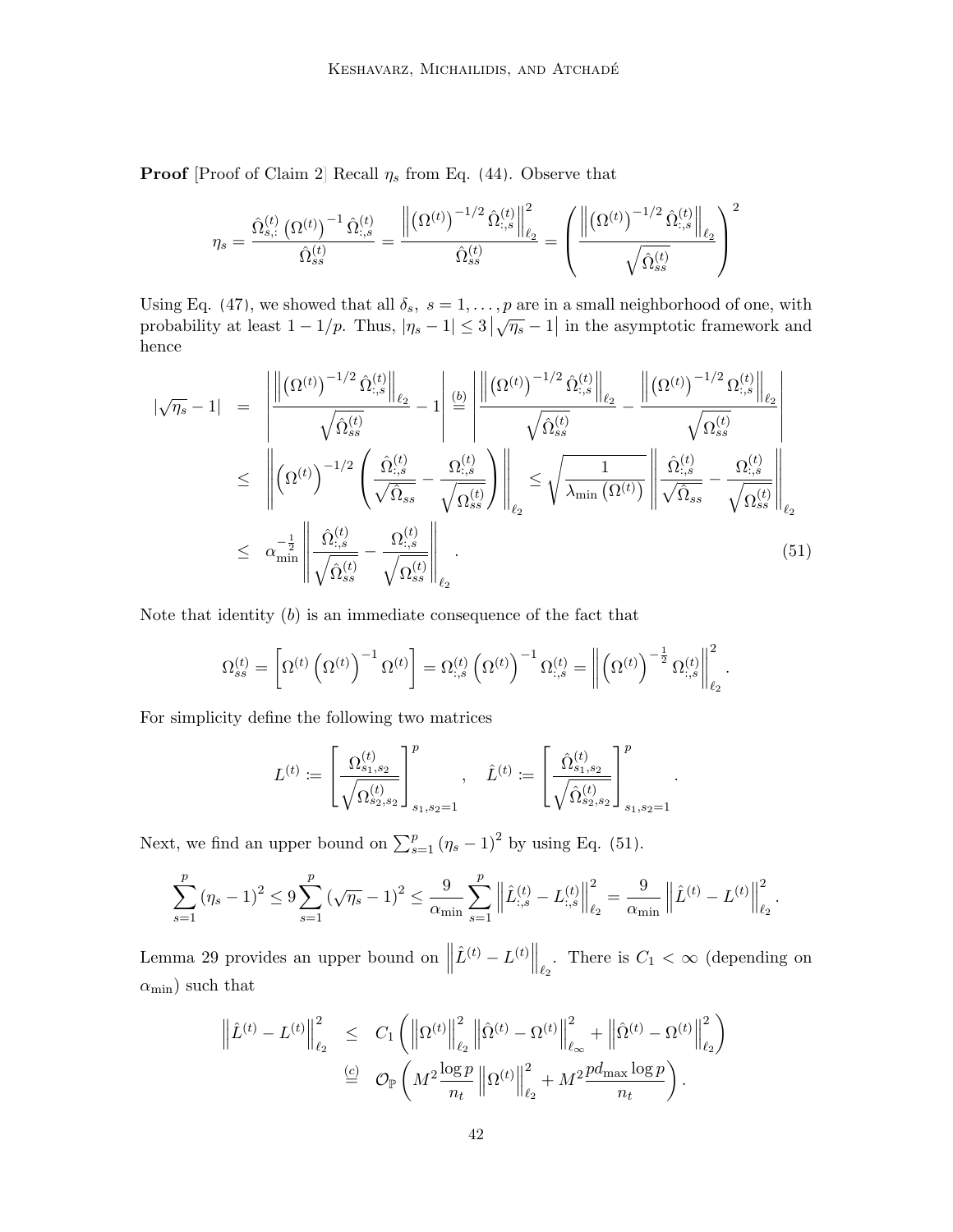Note that identity  $(c)$  is implied by the rates obtained in Theorem 4 of Cai et al.  $(2011)$ . Recall that  $\ell_1$  operator norm of  $\Omega^{(t)}$  is less than M. Therefore

$$
\left\| \Omega^{(t)} \right\|_{\ell_2}^2 \le p \left\| \Omega^{(t)} \right\|_{2 \to 2}^2 \le p \left\| \Omega^{(t)} \right\|_{2 \to 2}^2 \le p M^2.
$$

We conclude the proof by combining the last two inequalities.

$$
\left\|\hat{L}^{(t)} - L^{(t)}\right\|_{\ell_2}^2 = \mathcal{O}_{\mathbb{P}}\left(M^4 \frac{p \log p}{n_t} + M^2 \frac{p d_{\max} \log p}{n_t}\right) = \mathcal{O}_{\mathbb{P}}\left(\frac{p d_{\max} \log p}{n_t}\right).
$$

 $\blacksquare$ 

 $\blacksquare$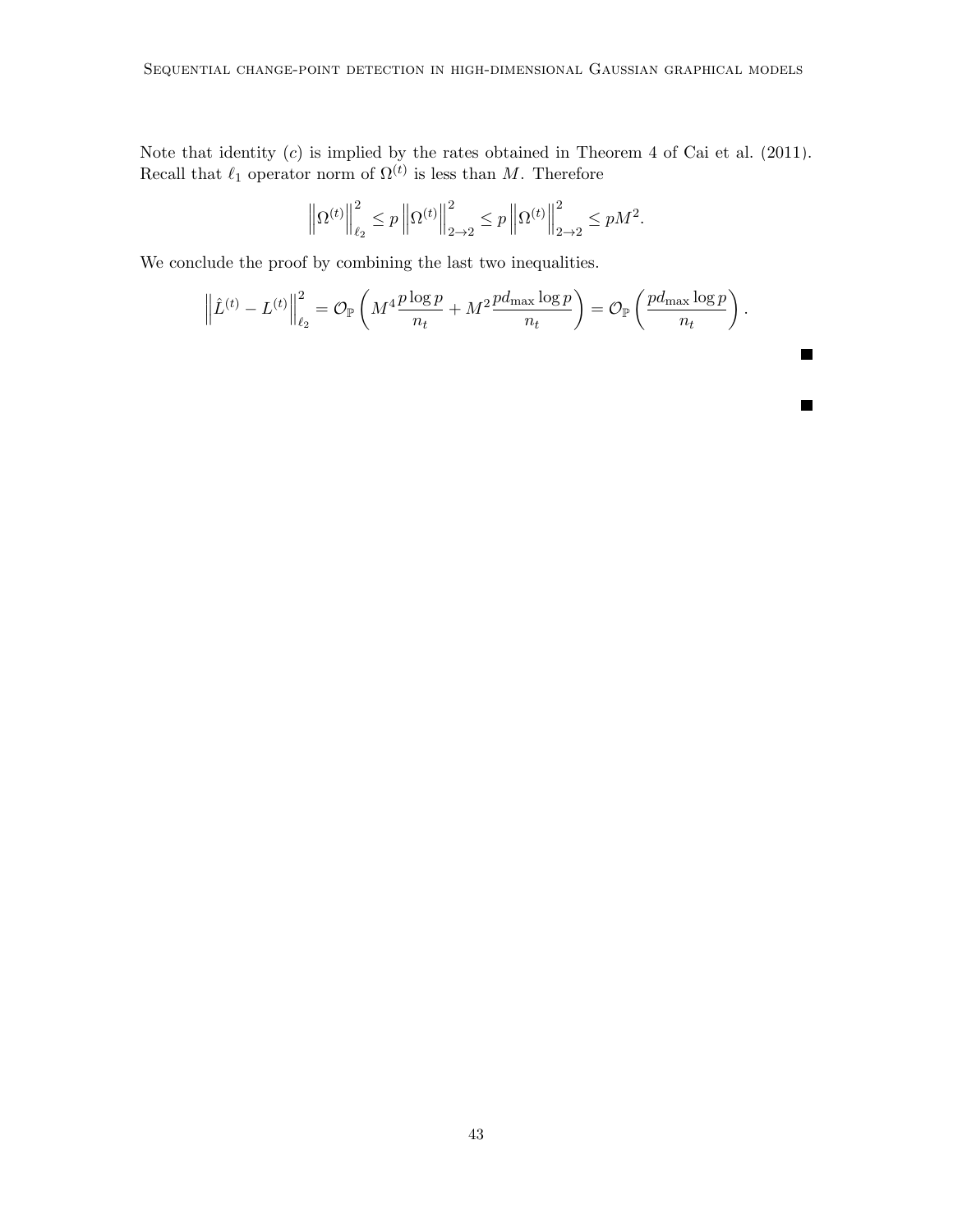## <span id="page-43-0"></span>Appendix A. Auxiliary results on moments of a Chi-square random variable

We used  $Y_s^{(t,w)}$  (recall its definition from Eq. [\(6\)](#page-7-2)) to denote the sample mean of conditional log-likelihood of node s given other nodes of  $G_t$ , over a window of size w. We argued in Section [2.2](#page-6-0) that if GGM does not experience a sudden change at  $t + 1$ , then  $wY_s^{(t,w)}$  is distributed as a Chi-square random variable with w degrees of freedom. Also recall  $f : [0, \infty] \mapsto \mathbb{R}$  from Eq. [\(3\)](#page-6-3). In this section we formulate central moments of  $f\left(Y_s^{(t,w)}\right)$ ,  $s=1,\ldots,p$  under  $\mathbb{H}_{0,t}$  (no change at  $t+1$ ) and  $\mathbb{H}_{1,t}$  (abrupt change at  $t+1$ ). The two following results, Lemma [16](#page-43-2) and [17,](#page-43-1) are crucial in the proof of principal results in this section.

<span id="page-43-2"></span>**Lemma 16** Let  $X$  and  $Y$  be two real-valued independent zero-mean random variables. For arbitrary functions  $f_1, f_2 : \mathbb{R} \mapsto \mathbb{R}$ , we have

$$
cov(f_1(X), Yf_2(X)) = 0.
$$

Proof Independence of X and Y means that

$$
cov(f_1(X), Yf_2(X)) = \mathbb{E}f_1(X) f_2(X) Y - \mathbb{E}f_1(X) \mathbb{E}f_2(X) Y = \mathbb{E}f_1(X) f_2(X) \mathbb{E}Y - \mathbb{E}f_1(X) \mathbb{E}f_2(X) \mathbb{E}Y = \mathbb{E}Y cov(f_1(X), f_2(X)).
$$

П

Thus  $f_1(X)$  and  $Y f_2(X)$  are obviously uncorrelated, since  $\mathbb{E} Y = 0$ .

<span id="page-43-1"></span>**Lemma 17** Let  $(X, X')$  be a standard bi-variate Gaussian random vector with corr  $(X, X') =$ r. Let  $\left\{ \left( X_{k},X_{k}^{\prime}\right) \right\} _{k=1}^{w}$  be i.i.d. draws from  $\left( X,X^{\prime}\right)$  and define

$$
Z_w := \sum_{k=1}^w X_k^2, \quad Z'_w := \sum_{k=1}^w X_k'^2.
$$

Then,

$$
p(r, w) := \text{cov}\left[\left(Z_w - w\right)^2, \left(Z'_w - w\right)^2\right] = 8r^2 \left[4w + r^2 w^2 + 2r^2\right],
$$
  

$$
q(r, w) := \text{cov}\left[\left(Z_w - w\right)^2, \left(Z'_w - w\right)^3\right] = 72r^4 \left(w^2 + w + 2\right) + 240r^2 w.
$$

**Proof**  $Z_w$  and  $Z'_w$  are identically distributed chi-square random variables with w degrees of freedom. We aim to find a recursive formula for  $p(r, w)$  in terms of  $p(r, w - 1)$  and  $p(r, 1)$ .  $Z_w$  and  $Z'_w$  can be formulated in a recursive way.

$$
Z_w - w = \left( Z_{w-1} - (w-1) \right) + X_w^2 - 1, \quad Z_w' - w = \left( Z_{w-1}' - (w-1) \right) + \left( X_w'^2 - 1 \right).
$$

For simplicity, define  $\bar{Z}_w = Z_w - w$  and  $\bar{Z}'_w = Z'_w - w$ . Notice that the pair of random variables  $(\bar{Z}_{w-1}, \bar{Z}_{w-1}')$  are independent from  $X'_{w}$  and  $X_{w}$ . Thus,

<span id="page-43-3"></span>
$$
cov\left[\bar{Z}_{w-1}^{2},\left(X_{w}^{'2}-1\right)^{2}\right]=0, \quad cov\left[\bar{Z}_{w-1}^{'2},\left(X_{w}^{2}-1\right)^{2}\right]=0.
$$
\n(52)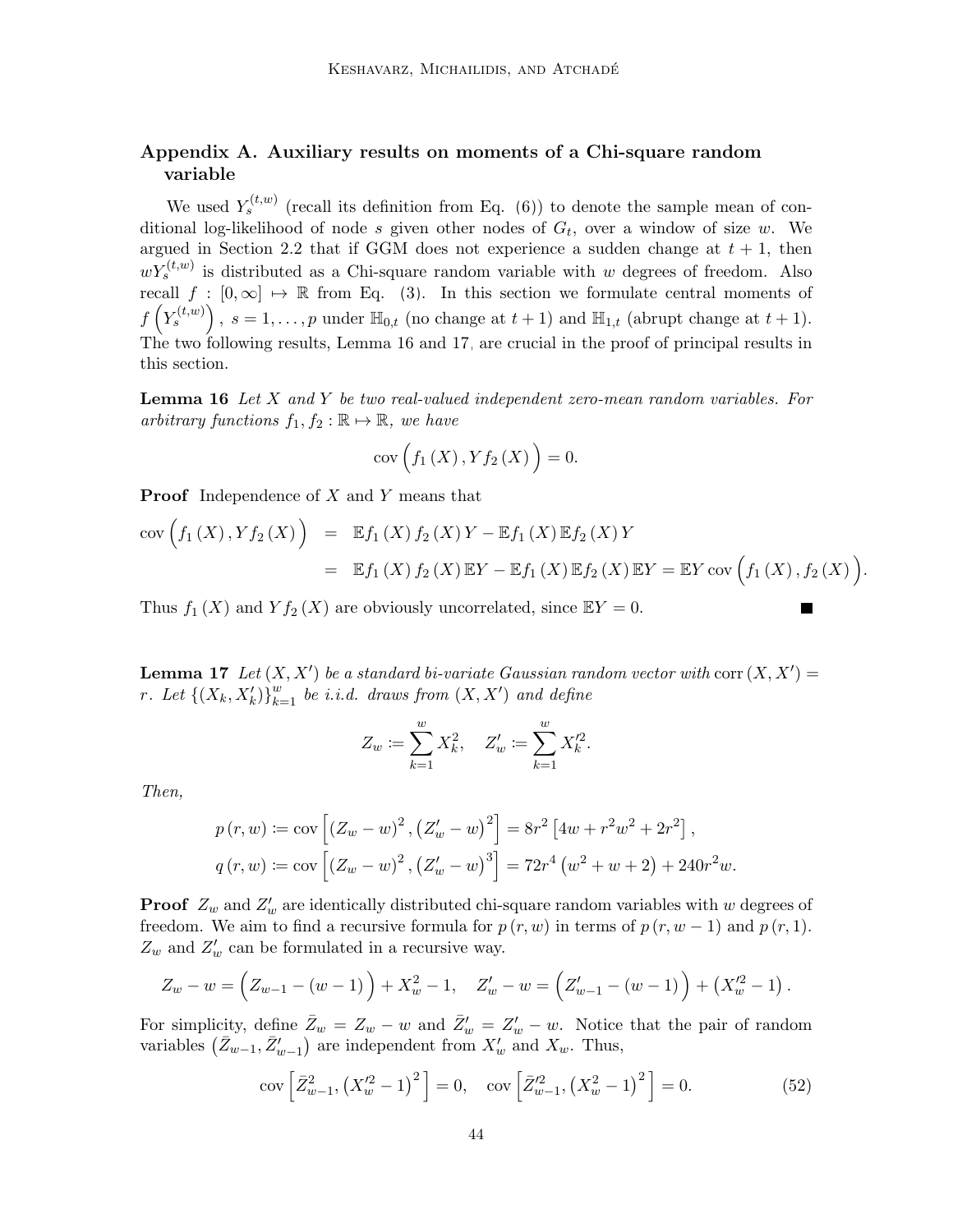Furthermore, Lemma [16](#page-43-2) implies that

<span id="page-44-0"></span>
$$
\text{cov}\left[\left(X_w^2 - 1\right)^2, \bar{Z}_{w-1}'\left(X_w'^2 - 1\right)\right] = 0, \quad \text{cov}\left[\left(X_w'^2 - 1\right)^2, \bar{Z}_{w-1}\left(X_w^2 - 1\right)\right] = 0, \\\text{cov}\left[\bar{Z}_{w-1}^2, \bar{Z}_{w-1}'\left(X_w'^2 - 1\right)\right] = 0, \quad \text{cov}\left[\bar{Z}_{w-1}^{\prime 2}, \bar{Z}_{w-1}\left(X_w^2 - 1\right)\right] = 0. \tag{53}
$$

The identities [\(52\)](#page-43-3) and [\(53\)](#page-44-0) are crucial for finding a simple alternative way of expressing  $p(r, w)$ .

$$
p(r, w) = \text{cov}\left[\left(X_w^2 - 1\right)^2 + \bar{Z}_{w-1}^2 + 2\bar{Z}_{w-1}\left(X_w^2 - 1\right), \left(X_w'^2 - 1\right)^2 + \bar{Z}_{w-1}'^2 + 2\bar{Z}_{w-1}'\left(X_w'^2 - 1\right)\right]
$$
  
\n
$$
= \text{cov}\left[\left(X_w^2 - 1\right)^2, \left(X_w'^2 - 1\right)^2\right] + \text{cov}\left[\bar{Z}_{w-1}^2, \bar{Z}_{w-1}^2\right] + 4\text{cov}\left[\bar{Z}_{w-1}\left(X_w^2 - 1\right), \bar{Z}_{w-1}'\left(X_w'^2 - 1\right)\right]
$$
  
\n
$$
= p(r, 1) + p(r, w - 1) + 4\text{cov}\left[\bar{Z}_{w-1}\left(X_w^2 - 1\right), \bar{Z}_{w-1}'\left(X_w'^2 - 1\right)\right].
$$

Next we evaluate cov  $\left[\bar{Z}_{w-1}\left(X_w^2-1\right), \bar{Z}_{w-1}'\left(X_w'^2-1\right)\right]$  in terms of w and r. Since  $X_w^2-1$ is a zero mean random variable, so

$$
\mathbb{E}\bar{Z}_{w-1}\left(X_w^2-1\right)=\mathbb{E}\bar{Z}_{w-1}\mathbb{E}\left(X_w^2-1\right)=0.
$$

Therefore,

$$
cov\left[\bar{Z}_{w-1}\left(X_w^2 - 1\right), \bar{Z}_{w-1}'\left(X_w'^2 - 1\right)\right] = \mathbb{E}\left(\bar{Z}_{w-1}\bar{Z}_{w-1}'\right)\mathbb{E}\left[\left(X_w'^2 - 1\right)\left(X_w^2 - 1\right)\right] = \text{cov}\left(\bar{Z}_{w-1}, \bar{Z}_{w-1}'\right) \text{cov}\left(X_w^2, X_w'^2\right) = \sum_{i,j=1}^{w-1} cov\left(X_i^2, X_j'^2\right) \text{cov}\left(X_w^2, X_w'^2\right) \stackrel{(b)}{=} \left(w-1\right)\left[\text{cov}\left(X_1^2, X_1'^2\right)\right]^2 \stackrel{(c)}{=} 4r^4\left(w-1\right).
$$

Identity (b) is an obvious consequence of the independence of  $X_i$  and  $X'_j$ , for any distinct pair  $(i, j)$ . Finally equality (c) is implied from the fact that cov  $(X_1^2, X_1'^2) = 2r^2$ . Thus,

<span id="page-44-3"></span><span id="page-44-1"></span>
$$
p(r, w) = p(r, w - 1) + p(r, 1) + 4r4(w - 1), \quad \forall w > 1.
$$
 (54)

Eq. [\(54\)](#page-44-1) can be easily reformulated as the following way

$$
p(r, w) = p(r, 1) + (w - 1) p(r, 1) + 4r4 \sum_{k=1}^{w} (k - 1) = wp(r, 1) + 8r4 (w - 1) (w - 2). (55)
$$

In the last step, we calculate  $p(r, 1)$ . The cumbersome algebraic details (which is mainly based on using moment identities for standard Gaussian distribution) are omitted due to space constraint. The fact that  $Z_1$  and  $Z'_1$  has the same distribution yields

<span id="page-44-2"></span>
$$
p(r,1) = \mathbb{E}\left[ (Z_1 - 1)^2 (Z_1' - 1)^2 \right] - \text{var}(Z_1) \text{var}(Z_1') = \mathbb{E}\left[ (Z_1 - 1)^2 (Z_1' - 1)^2 \right] - 4
$$
  
\n
$$
= \mathbb{E}Z_1^2 Z_1'^2 - 4\mathbb{E}Z_1^2 Z_1' + 2\mathbb{E}Z_1^2 + 1 - 4\mathbb{E}Z_1 + 4\mathbb{E}Z_1 Z_1' - 4
$$
  
\n
$$
= \mathbb{E}Z_1^2 Z_1'^2 - 4\mathbb{E}Z_1^2 Z_1' + 4\mathbb{E}Z_1 Z_1' - 1.
$$
 (56)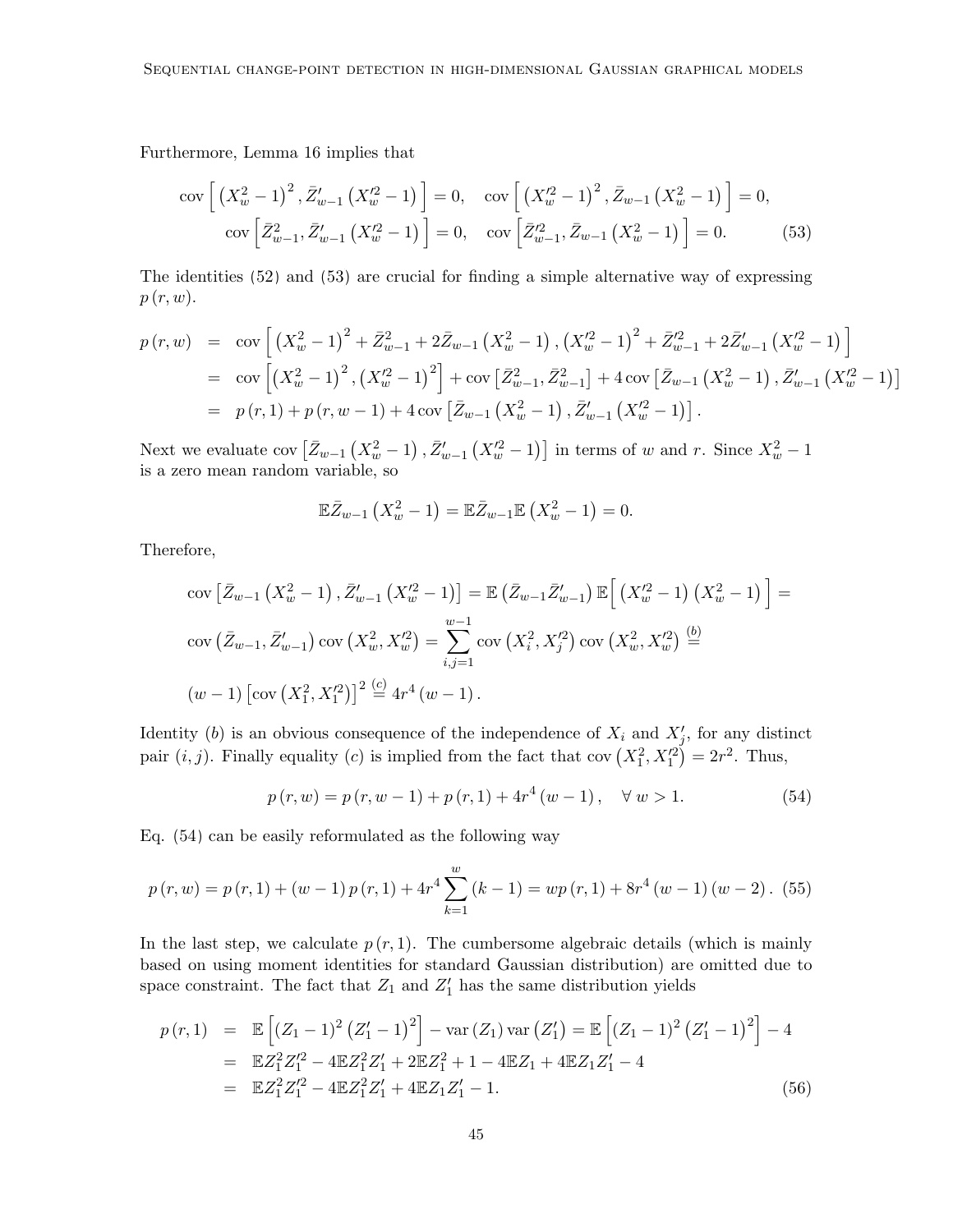Furthermore, using Isserlis' Theorem implies that

$$
\mathbb{E}Z_1 Z_1' = \mathbb{E}Z_1 \mathbb{E}Z_1' + 2 (\mathbb{E}X_1 X_1')^2 = 1 + 2r^2,
$$
  
\n
$$
\mathbb{E}Z_1^2 Z_1' = \frac{1}{2} {4 \choose 2} (\mathbb{E}Z_1)^2 \mathbb{E}Z_1' + 2 \times {4 \choose 2} EZ_1 (\mathbb{E}X_1 X_1')^2 = 3 + 12r^2,
$$
  
\n
$$
\mathbb{E}Z_1^2 Z_1'^2 = \mathbb{E}Z_1^2 \mathbb{E}Z_1'^2 + 4! (\mathbb{E}X_1 X_1')^4 + \frac{4^2 \times 3^2}{2} (\mathbb{E}X_1 X_1')^2 \mathbb{E}Z_1 \mathbb{E}Z_1' = 9 + 72r^2 + 24r^4.
$$
 (57)

Substituting Eq. [\(57\)](#page-45-1) into [\(56\)](#page-44-2) yields

<span id="page-45-2"></span><span id="page-45-1"></span>
$$
p(r,1) = \mathbb{E}Z_1^2 Z_1'^2 - 9 - 40r^2 = 24r^4 + 72r^2 + 9 - 9 - 40r^2 = 8r^2(4+3r^2).
$$
 (58)

We terminate the proof by replacing Eq. [\(58\)](#page-45-2) into Eq. [\(55\)](#page-44-3). As the second claim in the statement of Lemma [17](#page-43-1) can be substantiated by similar techniques, we skip its proof for avoiding repetitions.

The succeeding Lemma comes in handy at Section [2.2](#page-6-0) for standardizing  $T_t$  under  $\mathbb{H}_{0,t}$ regime.

<span id="page-45-0"></span>**Lemma 18** Let  $Z_w$  be a chi-square random variable with w degrees of freedom. Then the mean and standard deviation of  $f\left(\frac{Z_w}{w}\right)$  is given by

$$
g_1(w) := \mathbb{E} f\left(\frac{Z_w}{w}\right) = \log\left(\frac{w}{2}\right) - \psi^{(0)}\left(\frac{w}{2}\right), \quad g_2(w) := \text{std } f\left(\frac{Z_w}{w}\right) = \sqrt{\psi^{(1)}\left(\frac{w}{2}\right) - \frac{2}{w}}.
$$

in which  $\psi^{(r)}$  stands for the poly-gamma function of order r.

**Proof** It is known that the expected value and variance of  $\log Z_w$  are respectively given by  $\log 2 + \psi^{(0)}(w/2)$  and  $\psi^{(1)}(w/2)$  [Pav \(2015\)](#page-56-14). Therefore,

$$
\mathbb{E}f\left(\frac{Z_w}{w}\right) = \mathbb{E}\left[\frac{Z_w}{w} - 1 - \log\left(\frac{Z_w}{w}\right)\right] = 1 - 1 + \log w - \mathbb{E}\log Z_w = \log\left(\frac{w}{2}\right) - \psi\left(\frac{w}{2}\right).
$$

We now focus on calculating the variance of  $f\left(\frac{Z_w}{w}\right)$ . Observe that

<span id="page-45-3"></span>
$$
\operatorname{var} f\left(\frac{Z_w}{w}\right) = \operatorname{var}\left(\frac{Z_w}{w} - \log Z_w\right) = \frac{\operatorname{var} Z_w}{w^2} + \operatorname{var} \log Z_w - \frac{2 \operatorname{cov}\left(Z_w, \log Z_w\right)}{w}
$$

$$
= \frac{2}{w} + \psi^{(1)}\left(\frac{w}{2}\right) - \frac{2}{w} \operatorname{cov}\left(Z_w, \log Z_w\right)
$$

$$
= \frac{2}{w} + \psi^{(1)}\left(\frac{w}{2}\right) - \frac{2}{w} \left[\mathbb{E}\left(Z_w \log Z_w\right) - w \mathbb{E} \log Z_w\right]. \tag{59}
$$

So we just need to evaluate the expected value of  $Z_w \log Z_w$ . Using the fact that  $\Gamma(x+1) =$  $x\Gamma(x)$  for any  $x > 0$  leads to

$$
\mathbb{E}\left(Z_w \log Z_w\right) = \int_0^\infty x \log x \frac{x^{w/2 - 1} \exp\left(x/2\right)}{2^{w/2} \Gamma\left(w/2\right)} dx = \int_0^\infty \log x \frac{x^{(w+2)/2 - 1} \exp\left(x/2\right)}{2^{w/2} \Gamma\left(w/2\right)} dx
$$

$$
= w \int_0^\infty \log x \frac{x^{(w+2)/2 - 1} \exp\left(x/2\right)}{2^{(w+2)/2} \Gamma\left((w+2)/2\right)} dx = w \mathbb{E} \log Z_{w+2}.
$$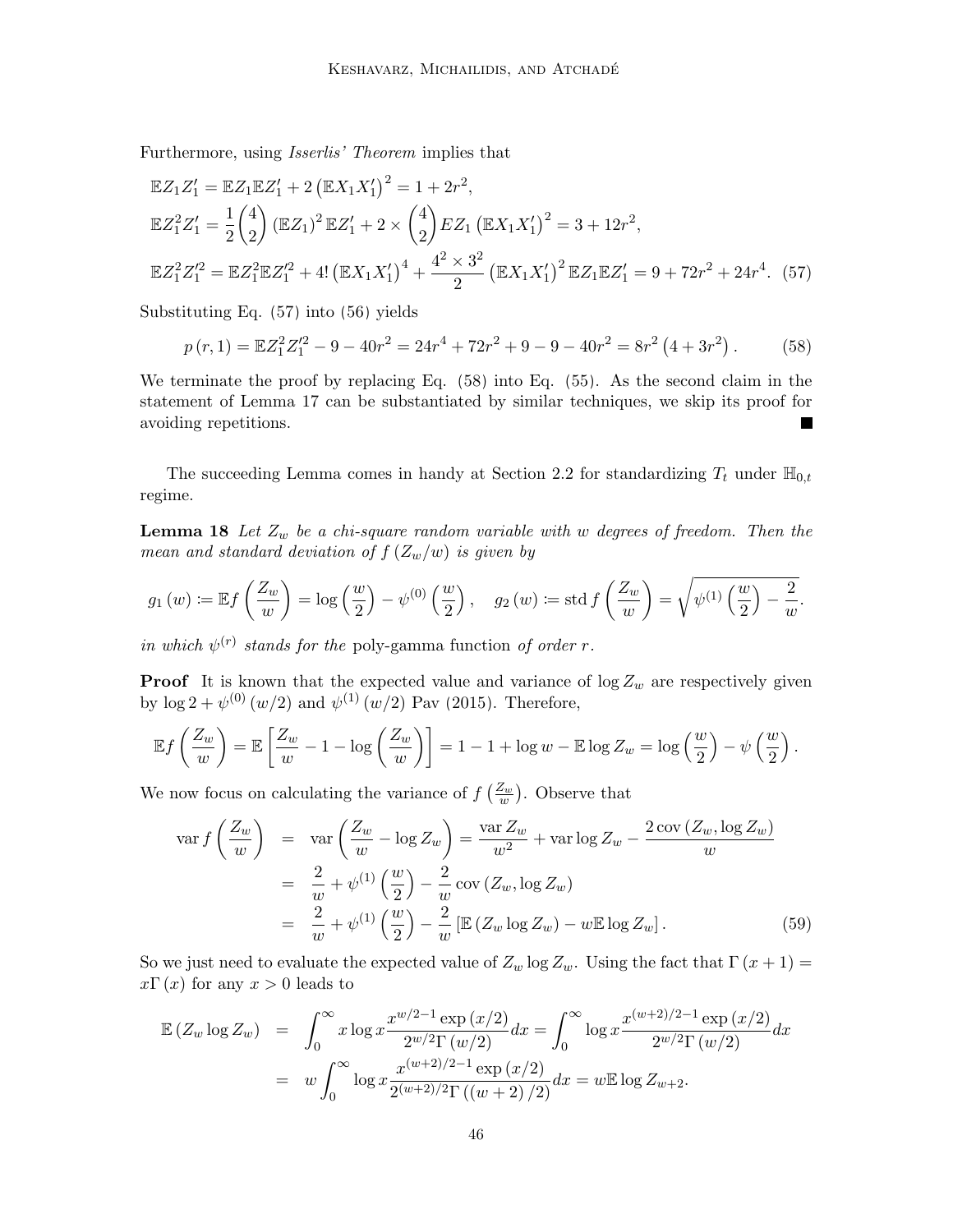Thus the covariance of  $Z_w$  and  $\log Z_w$  can be rewritten as

<span id="page-46-1"></span>
$$
cov(Z_w, \log Z_w) = w (\mathbb{E} \log Z_{w+2} - \mathbb{E} \log Z_w) = w \left[ \psi^{(0)} \left( \frac{w+2}{2} \right) + \log 2 - \psi^{(0)} \left( \frac{w}{2} \right) - \log 2 \right]
$$
  
= 
$$
w \left[ \psi^{(0)} \left( 1 + \frac{w}{2} \right) - \psi^{(0)} \left( \frac{w}{2} \right) \right] \stackrel{(a)}{=} w \frac{2}{w} = 2.
$$
 (60)

In which the identity (a) is a direct implication of the fact that  $\psi^{(0)}(x+1) - \psi^{(0)}(x) = 1/x$ . Replacing Eq. [\(60\)](#page-46-1) into Eq. [\(59\)](#page-45-3) yields

$$
\text{var } f\left(\frac{Z_w}{w}\right) = \frac{2}{w} + \psi^{(1)}\left(\frac{w}{2}\right) - \frac{4}{w} = \psi^{(1)}\left(\frac{w}{2}\right) - \frac{2}{w},
$$

П

which concludes the proof.

The following result, which is needed for proving Theorem [5,](#page-13-2) shows that all moments of  $\mathit{wf}\left(\frac{Z_w}{w}\right)$  are bounded

<span id="page-46-0"></span>**Lemma 19** There exist universal constant  $C_1, C_2 > 0$  such that

$$
\left\| wf\left(\frac{Z_w}{w}\right)\right\|_k = w \left| \mathbb{E} f^k \left(\frac{Z_w}{w}\right) \right|^{1/k} \le C_1 k,
$$
  

$$
\left\| w \left[ f\left(\frac{Z_w}{w}\right) - g_1\left(w\right) \right] \right\|_k \le C_2 k, \quad \forall \ k \in \mathbb{N}.
$$

**Proof** Let  $G_w(t)$  denotes the moments generating function of  $f(Z_w/w)$ . Due to nonnegativity of f, if  $G_w$  is well defined for a strictly positive t, then all moments of  $f(Z_w/w)$ can be controlled from above by  $G_w(t)$ . We first show that  $G_w$  is well defined at  $t = w/4$ . Observe that

<span id="page-46-2"></span>
$$
G_w\left(\frac{w}{4}\right) = \mathbb{E}\left[\exp\left(\frac{w}{4}f\left(\frac{Z_w}{w}\right)\right)\right] = \mathbb{E}\left[\exp\left(\frac{Z_w}{4} - \frac{w}{4} - \frac{w}{4}\log\left(\frac{Z_w}{w}\right)\right)\right]
$$
  
\n
$$
= e^{-\frac{w}{4}}w^{\frac{w}{4}}\mathbb{E}\left[Z_w^{-\frac{w}{4}}\exp\left(\frac{Z_w}{4}\right)\right] = e^{-\frac{w}{4}}w^{\frac{w}{4}}\int_0^\infty x^{-\frac{w}{4}}e^{\frac{x}{4}}\frac{x^{\frac{w}{2}-1}e^{-\frac{x}{2}}}{2^{\frac{w}{2}}\Gamma\left(\frac{w}{2}\right)}dx
$$
  
\n
$$
= e^{-\frac{w}{4}}w^{\frac{w}{4}}\int_0^\infty \frac{x^{\frac{w}{4}-1}e^{-\frac{x}{4}}}{2^{\frac{w}{2}}\Gamma\left(\frac{w}{2}\right)}dx.
$$

The last integral can be simplified by introducing  $u := \frac{x}{4}$  $\frac{x}{4}$ .

$$
G_w\left(\frac{w}{4}\right) = e^{-\frac{w}{4}}w^{\frac{w}{4}} \int_0^\infty \frac{u^{\frac{w}{4}-1}e^{-u}}{\Gamma\left(\frac{w}{2}\right)} du = \exp\left[-\frac{w}{4} + \frac{w}{4}\log w + \log\Gamma\left(\frac{w}{4}\right) - \log\Gamma\left(\frac{w}{2}\right)\right].\tag{61}
$$

This identity ensures that  $G_w(\frac{w}{4})$  is well defined as long as w does not grow. Strictly speaking we can find bounded  $w_0 \in \mathbb{N}$  nd  $C_0 > 0$  (depending on  $w_0$ ) so that  $G_w(w/4)$  is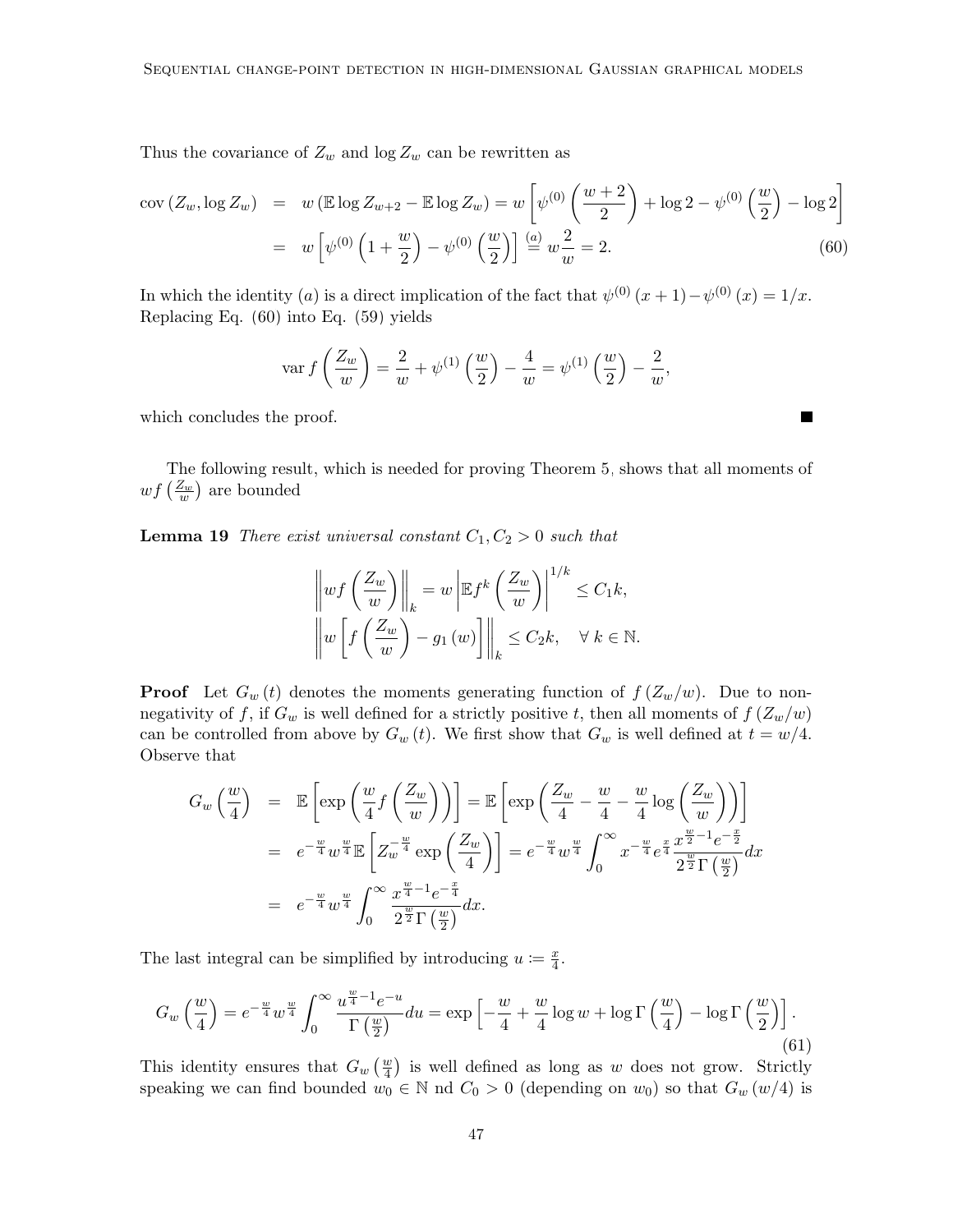smaller than  $C_0$  for all  $w \leq w_0$ . Next we study the behaviour of  $G_w(\frac{w}{4})$  for large w. It is known that [2](#page-47-0)

$$
\lim_{x \to \infty} \log \Gamma(x) - \left(x - \frac{1}{2}\right) \log x + x = \frac{\log(2\pi)}{2}
$$

Applying the asymptotic identity of log Γ function on Eq.  $(61)$  implies that

$$
G_w\left(\frac{w}{4}\right) = \exp\left(\frac{1}{2}\log 2\right) = \sqrt{2}.
$$

In summary, we guaranteed the existence of a bounded universal constant  $C_1 \geq 1$  for which  $G_w\left(\frac{w}{4}\right) \leq C_1$ , for all  $w \in \mathbb{N}$ . Elementary properties of moment generating function implies that

$$
\frac{1}{k!} \left(\frac{w}{4}\right)^k \left\| f\left(\frac{Z_w}{w}\right) \right\|_k^k \le G_w\left(\frac{w}{4}\right), \quad \forall \ k \in \mathbb{N} \implies \left\| \frac{w}{4} f\left(\frac{Z_w}{w}\right) \right\|_k \le \sqrt[k]{k! G_w\left(\frac{w}{4}\right)} \le \sqrt[k]{k! G_k^{\frac{1}{k}}}, \quad \forall \ k \in \mathbb{N}.
$$

.

We conclude the proof by mentioning that  $\sqrt[k]{k!} \leq k$  for any  $k \in \mathbb{N}$ . Now we turn to the proof of second claim. Using Minkowski's inequality, we get

$$
\left\|w\left[f\left(\frac{Z_w}{w}\right)-g_1\left(w\right)\right]\right\|_k \leq \left\|wf\left(\frac{Z_w}{w}\right)\right\|_k + |wg_1\left(w\right)| \leq Ck + |wg_1\left(w\right)|.
$$

So the desired result obviously holds, since there is a bounded universal scalar  $C' > 0$  such that  $|wg_1(w)| \leq C'$  for all  $w \in \mathbb{N}^3$  $w \in \mathbb{N}^3$ .

We now find a polynomial approximation for  $h_w$  function defined in Eq. [\(12\)](#page-9-3).

<span id="page-47-2"></span>**Lemma 20** Under the same notation and conditions as Lemma [17,](#page-43-1) define  $h_w[-1,1] \mapsto$  $[-1, 1]$  by

$$
h_w(r) := \text{corr}\left[f\left(\frac{Z_w}{w}\right), f\left(\frac{Z'_w}{w}\right)\right]
$$

Then

- 1.  $h_w$  is an even function, i.e.  $h_w(x) = h_w(-x)$  for any  $x \in [0,1]$ , with  $h_w(0) = 0$  and  $h_w(1) = 1.$
- 2. There exist a bounded universal scalar  $C > 0$  and  $w_0 \in \mathbb{N}$  such that for any  $w \geq w_0$

$$
\max_{r \in [-1,1]} |h_w(r) - r^4| \le \frac{C}{w}.
$$

**Proof** The first claim in obvious. So we focus on finding a uniform upper bound on the difference between  $h_w(r)$  and  $r^4$ , for  $r \in [-1,1]$ . Choose an arbitrary  $r \in [-1,1]$ . Define random variables  $\bar{Z}_w$  and  $\bar{Z}'_w$  by

$$
\bar{Z}_w := (Z_w - w), \quad \bar{Z}'_w := (Z'_w - w).
$$
\n(62)

<span id="page-47-0"></span><sup>2.</sup> See <http://functions.wolfram.com/GammaBetaErf/LogGamma/introductions/Gammas/ShowAll.html>

<span id="page-47-1"></span><sup>3.</sup> We refer the reader to 5.11.2 of <https://dlmf.nist.gov/5.11>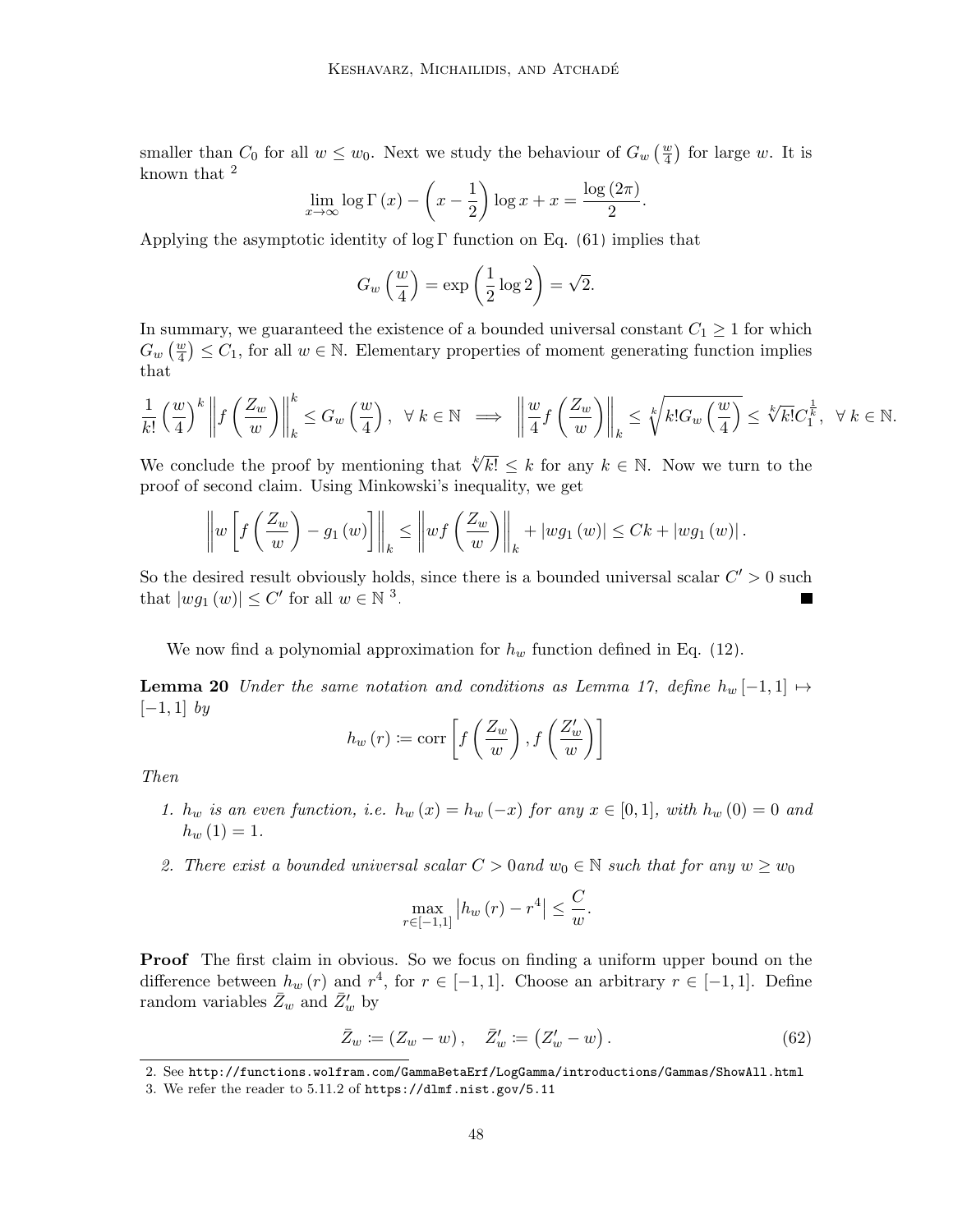Taylor expansion of  $f$  around 1 gives us

$$
f\left(\frac{Z_w}{w}\right) = f\left(1 + \frac{\bar{Z}_w}{w}\right) = \sum_{k=2}^{\infty} \frac{(-1)^k \bar{Z}_w^k}{k w^k}
$$

Therefore,

<span id="page-48-0"></span>
$$
\text{cov}\left[f\left(\frac{Z_w}{w}\right), f\left(\frac{Z'_w}{w}\right)\right] = \text{cov}\left[\sum_{k=2}^{\infty} \frac{(-1)^k \bar{Z}_w^k}{kw^k}, \sum_{k=2}^{\infty} \frac{(-1)^k \bar{Z}_w^{k}}{kw^k}\right] = \sum_{j,k=2}^{\infty} \frac{(-1)^{j+k}}{jkw^{j+k}} \text{cov}\left(\bar{Z}_w^j, \bar{Z}_w'^k\right)
$$

$$
= \frac{\text{cov}\left(\bar{Z}_w^2, \bar{Z}_w'^2\right)}{4w^4} - \frac{\text{cov}\left(\bar{Z}_w^3, \bar{Z}_w'^2\right)}{3w^5} + \sum_{j+k\geq 6}^{\infty} \frac{(-1)^{j+k}}{jkw^{j+k}} \text{cov}\left(\bar{Z}_w^j, \bar{Z}_w'^k\right) \text{(63)}
$$

<span id="page-48-1"></span>Lemma [17](#page-43-1) gives an equivalent representation for the first two terms in the second line of Eq.  $(63)$ . One line of algebra guarantees the existence of a large enough constant  $C_1$  such that

$$
\left| \frac{\text{cov}\left(\bar{Z}_{w}^{2}, \bar{Z}_{w}^{'2}\right)}{4w^{4}} - \frac{\text{cov}\left(\bar{Z}_{w}^{3}, \bar{Z}_{w}^{'2}\right)}{3w^{5}} - \frac{2r^{4}}{w^{2}} \right| \leq \frac{C_{1}}{w^{3}}, \quad \forall w \geq 1.
$$
\n(64)

We also use  $\xi$  to denote the third term in the second line of Eq. [\(63\)](#page-48-0). Observe that

$$
|\xi| = w^{-3} \left| \sum_{j+k \ge 6}^{\infty} \frac{(-1)^{j+k}}{jk} \left(\frac{2}{w}\right)^{(j+k-6)/2} \operatorname{cov}\left[\left(\frac{\bar{Z}_w}{\sqrt{2w}}\right)^j, \left(\frac{\bar{Z}_w'}{\sqrt{2w}}\right)^k\right]\right|
$$

We know from central limit Theorem that as  $w$  tends to infinity, then

$$
\left(\frac{\bar{Z}_w}{\sqrt{2w}}, \frac{\bar{Z}'_w}{\sqrt{2w}}\right) \stackrel{d}{\rightarrow} \mathcal{N}\left(\begin{bmatrix}0\\0\end{bmatrix}, \begin{bmatrix}1 & r^2\\r^2 & 1\end{bmatrix}\right).
$$

<span id="page-48-2"></span>Thus, there exist a large enough  $w_0 \in \mathbb{N}$  and finite positive scalar  $C_2$  such that for any  $w \geq w'_0$ 

<span id="page-48-4"></span>
$$
|\xi| \le \frac{C_2}{w^3}.\tag{65}
$$

.

Combining Eq.  $(63)$ ,  $(64)$  and  $(65)$  gives us

$$
\left|\text{cov}\left[f\left(\frac{Z_w}{w}\right), f\left(\frac{Z'_w}{w}\right)\right] - \frac{2r^4}{w^2}\right| \le \frac{C_1 + C_2}{w^3}, \quad \forall w \ge w'_0.
$$

According to Lemma [18,](#page-45-0) var  $\left[f\left(\frac{Z_w}{w}\right)\right] = \text{var}\left[f\left(\frac{Z'_w}{w}\right)\right] = \psi^{(1)}\left(\frac{w}{2}\right) - \frac{2}{w}$  $\frac{2}{w}$ . So

$$
\left| h_w(r) - \frac{2r^4}{w^2} \left( \psi^{(1)}\left(\frac{w}{2}\right) - \frac{2}{w} \right)^{-1} \right| \le \frac{C_1 + C_2}{w^3} \left( \psi^{(1)}\left(\frac{w}{2}\right) - \frac{2}{w} \right)^{-1} . \tag{66}
$$

It is known that<sup>[4](#page-48-3)</sup> there are two finite scalars  $C'_1$  and  $w''_0$  such that

$$
\left|\psi^{(1)}\left(\frac{w}{2}\right) - \frac{2}{w} - \frac{2}{w^2}\right| \le \frac{C_1'}{w^3}, \quad \forall w \ge w_0''.
$$

<span id="page-48-3"></span><sup>4.</sup> See 5.15.8 at <https://dlmf.nist.gov/5.15>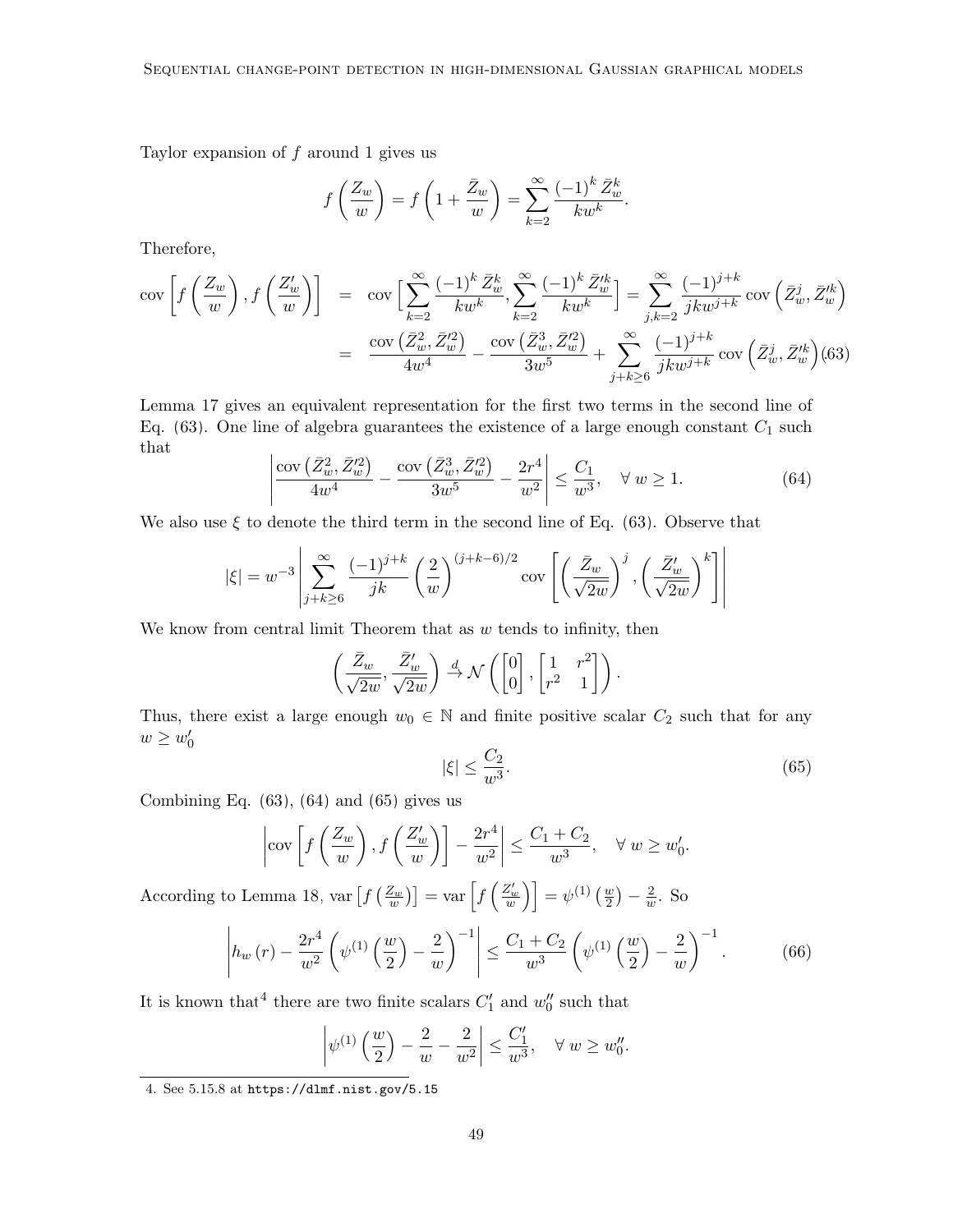So inequality [\(66\)](#page-48-4) can be simplified as

$$
|h_w(r) - r^4| \le \frac{C_1 + C_2}{2w - C_1'} + \frac{2C_1'r^4}{w} \le \frac{C}{w}.
$$

Here C is a finite scalar depending on  $C_1, C_2, C'_1, w'_0$  and  $w''_0$ . In summary we showed that for any  $r \in [-1, 1]$ ,

$$
\left| h_w(r) - r^4 \right| \leq \frac{C}{w}, \quad \forall \ w \geq w_0 \coloneqq w'_0 \vee w''_0.
$$

<span id="page-49-2"></span>**Lemma 21** There exists a bounded constant  $C_w > 1$  such that  $\sup_{r \in [-1,1]}$  $h_w(r)$  $\left| \frac{w(r)}{r^4} - 1 \right| \leq C_w.$ 

**Proof** Since  $h_w$  is a continuous function on a compact space, we only need to show that  $h_w(r)$  $\frac{f_w(r)}{r^4} \leq C'_w := 1 + C_w$ . According to Lemma [19,](#page-46-0)  $h_w(r) \approx r^4$  as  $w \to \infty$ , so we only lim sup  $r\rightarrow 0$ present the proof for  $w = 1$ .  $\overline{\phantom{a}}$ 

The following result is beneficiary for finding the expected value and standard deviation of  $T_t$ , under alternative hypothesis  $\mathbb{H}_{1,t}$ .

<span id="page-49-0"></span>**Lemma 22** Let  $(X, X')$  be a standard bi-variate Gaussian random vector with corr  $(X, X') =$ r. Let  $\left\{ \left( X_k, X'_k \right) \right\}_{k=1}^w$  be i.i.d. draws from  $\left( X, X' \right)$  and define

<span id="page-49-1"></span>
$$
Z_w := \sum_{k=1}^w X_k^2, \quad Z'_w := \sum_{k=1}^w X_k'^2.
$$

Recall  $g_1(\cdot)$  and  $g_2(\cdot)$  from Lemma [18.](#page-45-0) For two arbitrary positive scalars  $\alpha, \alpha',$ 

1.  $\mathbb{E} f\left(\frac{\alpha Z_w}{w}\right) = g_1(w) + f(\alpha)$ . 2. cov $\left[ f\left(\frac{\alpha Z_w}{w}\right), f\left(\frac{\alpha' Z'_w}{w}\right) \right] = \frac{2r^2}{w}$  $\frac{dx^{2}}{w}(\alpha-1)(\alpha' - 1) + h_{w}(r) g_{2}^{2}(w).$ 

Proof We employ a similar approach as the proof of Lemma [18](#page-45-0) and [20.](#page-47-2) Notice that

$$
f\left(\frac{\alpha Z_w}{w}\right) = f\left(\frac{Z_w}{w}\right) + (\alpha - 1)\frac{Z_w}{w} - \log \alpha.
$$
 (67)

taking expected value from both sides substantiates the first claim.

$$
\mathbb{E} f\left(\frac{\alpha Z_w}{w}\right) = \mathbb{E} f\left(\frac{Z_w}{w}\right) + \alpha - 1 - \log \alpha = \mathbb{E} f\left(\frac{Z_w}{w}\right) + f\left(\alpha\right) = g_1\left(w\right) + f\left(\alpha\right).
$$

We now aim to prove the second claim.  $h_w$  is defined to satisfy the following identity.

$$
cov\left[f\left(\frac{Z_w}{w}\right), f\left(\frac{Z'_w}{w}\right)\right] = h_w(r) g_2^2(w).
$$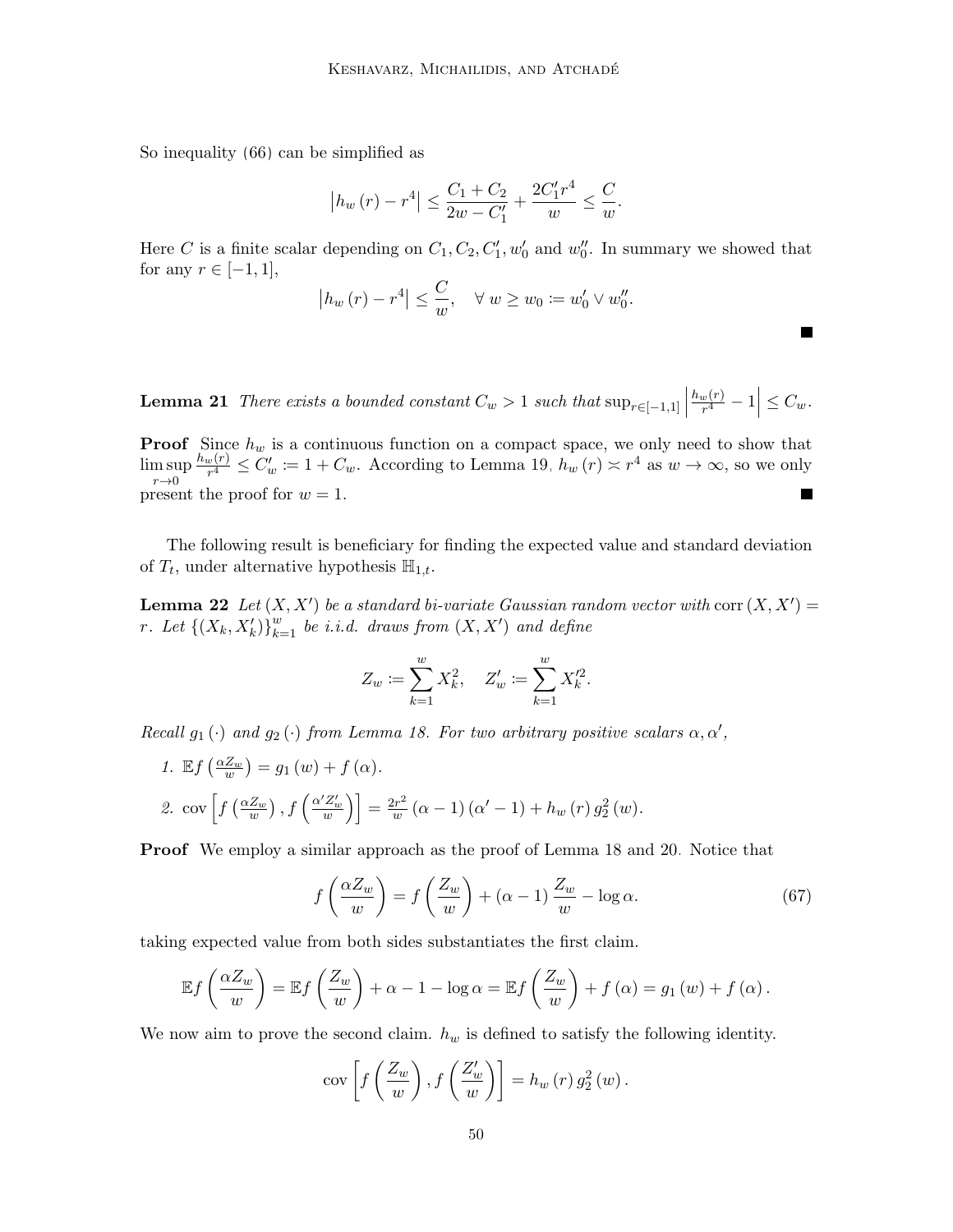Since covariance operator is bilinear, using Eq. [\(67\)](#page-49-1) one can show that

<span id="page-50-2"></span>
$$
\operatorname{cov}\left[f\left(\frac{\alpha Z_w}{w}\right), f\left(\frac{\alpha' Z'_w}{w}\right)\right] - h_w(r) g_2^2(w) =
$$
\n
$$
\left(\alpha\alpha' - 1\right)\operatorname{cov}\left(\frac{Z_w}{w}, \frac{Z'_w}{w}\right) - \left(\alpha - 1\right)\operatorname{cov}\left(\frac{Z_w}{w}, \log\frac{Z'_w}{w}\right) - \left(\alpha' - 1\right)\operatorname{cov}\left(\frac{Z'_w}{w}, \log\frac{Z_w}{w}\right). \tag{68}
$$

Let  ${Y_k}_{k=1}^w$  be a set of i.i.d. standard Gaussian random variables. Obviously

$$
(Z_w, Z'_w) = \left(Z_w, r^2 Z_w, (1 - r^2) \sum_{k=1}^w Y_k^2 + 2r\sqrt{1 - r^2} \sum_{k=1}^w X_k Y_k\right).
$$

This distributional identity alongside with Lemma [16](#page-43-2) shows that

$$
cov\left(Z_w, Z'_w\right) = r^2 var Z_w = 2r^2 w,
$$
  
\n
$$
cov\left(\frac{Z_w}{w}, \frac{Z'_w}{w}\right) = cov\left(\frac{Z'_w}{w}, \log \frac{Z_w}{w}\right) = r^2 cov\left(\frac{Z_w}{w}, \log \frac{Z_w}{w}\right).
$$

So we can rewrite Eq. [\(68\)](#page-50-2) as the following.

$$
\text{cov}\left[f\left(\frac{\alpha Z_w}{w}\right), f\left(\frac{\alpha' Z'_w}{w}\right)\right] - h_w\left(r\right)g_2^2\left(w\right) = \frac{2r^2}{w}\left(\alpha\alpha' - 1\right) - \frac{r^2\left(\alpha + \alpha' - 2\right)}{w}\text{cov}\left(Z_w, \log Z_w\right).
$$

We conclude the proof by applying Eq.  $(60)$ .

$$
\text{cov}\left[f\left(\frac{\alpha Z_w}{w}\right), f\left(\frac{\alpha' Z_w'}{w}\right)\right] - h_w\left(r\right)g_2^2\left(w\right) = \frac{2r^2}{w}\left(\alpha\alpha' - 1\right) - \frac{2r^2}{w}\left(\alpha + \alpha' - 2\right) = \frac{2r^2}{w}\left(\alpha - 1\right)\left(\alpha' - 1\right).
$$

### <span id="page-50-0"></span>Appendix B. Some technical probabilistic results

This section contains auxiliary results that are useful for proving main theoretical contributions of this manuscript in Section [7.](#page-31-0) The following Proposition comes in handy for substantiating Theorems [5](#page-13-2) and [11.](#page-20-1)

<span id="page-50-1"></span>**Proposition 23** Let  $Z \in \mathbb{R}^p$  be a zero mean GGM with inverse covariance matrix  $\Omega$ . Define another (zero mean)  $GGM Y \in \mathbb{R}^p$  by

$$
Y_s = \frac{\langle \Omega_{s,:}, Z \rangle}{\sqrt{\Omega_{ss}}}, \quad \forall s \in \{1, \dots, p\}.
$$

Choose four distinct points  $s_1, t_1, s_2, t_2 \in \{1, \ldots, p\}$  such that there is no edge between  $B_1 = \{s_1, t_1\}$  and  $B_2 = \{s_2, t_2\}$ . Then  $[Y_{s_1}, Y_{t_1}]$  is independent of  $[Y_{s_2}, Y_{t_2}]$ .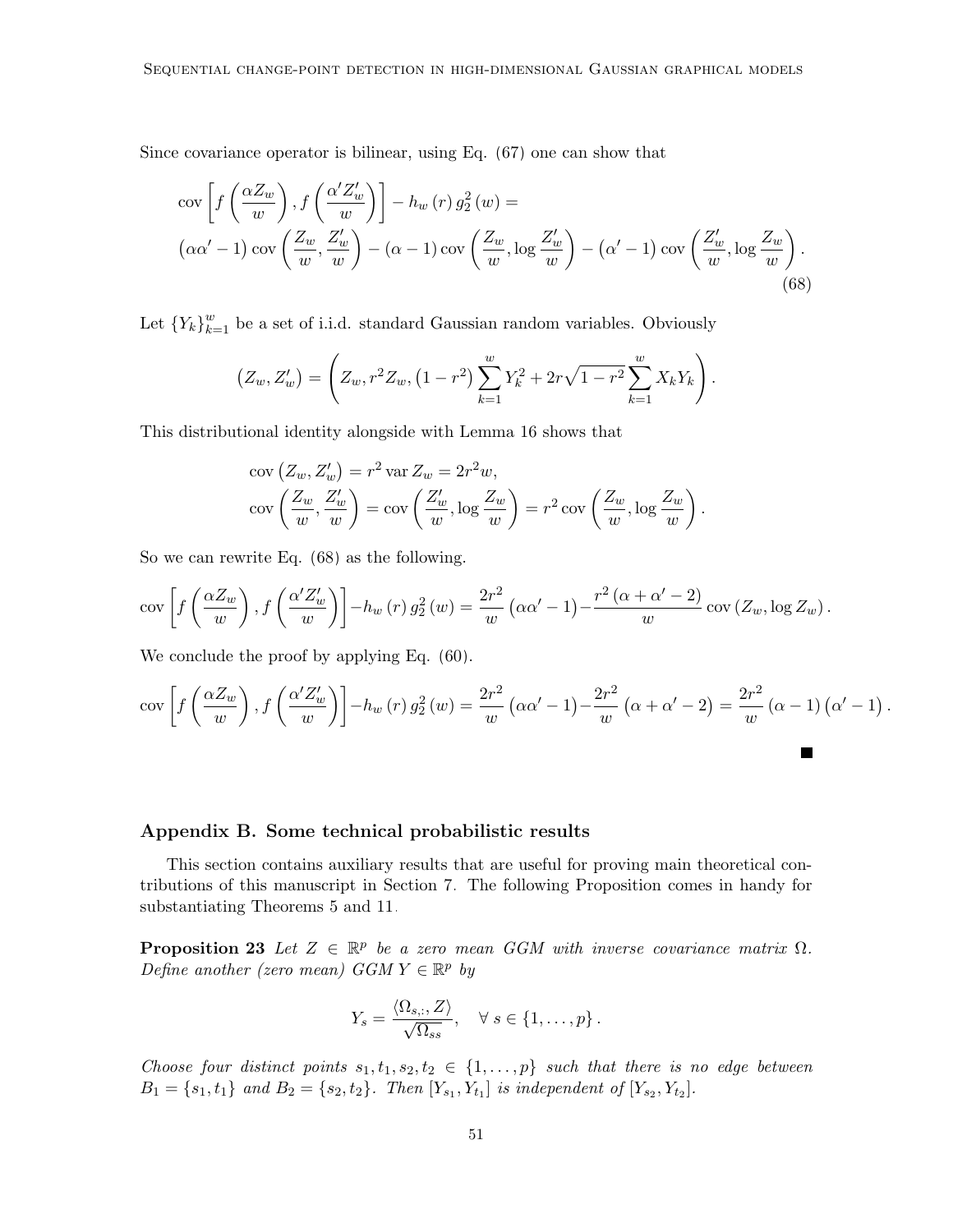**Proof** Let R be the partial correlation matrix of Z. It is easy to show that  $cov(Y) = R$ . Thus  $[Y_{s_1}, Y_{t_1}]$  is independent of  $[Y_{s_2}, Y_{t_2}]$  if and only if

$$
cov([Y_{s_1}, Y_{t_1}], [Y_{s_2}, Y_{t_2}]) = R_{B_1, B_2} = \mathbf{0}_{2 \times 2}.
$$

Since there is no edge between  $\{s_1, t_1\}$  and  $\{s_2, t_2\}$ , then  $\Omega_{B_1, B_2} = \mathbf{0}_{2 \times 2}$ . We conclude the proof by reminding the reader that R has the same sparsity pattern as  $\Omega$ , i.e. supp  $(R)$  =  $supp(\Omega)$ . П

Next we conduct a probabilistic sensitivity analysis for  $f$  with a stochastic argument (Chi-square random variable with w-degrees of freedom). Such result is crucial in the proof of Theorem [11.](#page-20-1)

<span id="page-51-3"></span>**Lemma 24** Let  $\alpha$  be a bounded strictly positive scalar and let  $Z_w$  be a chi-square random variables with w degrees of freedom. Then for any  $\xi > 0$ ,

$$
\mathbb{P}\left[\left|f\left(\frac{\alpha Z_w}{w}\right) - f\left(\frac{Z_w}{w}\right) - f\left(\alpha\right)\right| \geq |\alpha - 1| \sqrt{\frac{8\xi\log p}{w}} \left(1 \vee \sqrt{\frac{8\xi\log p}{w}}\right)\right] \leq p^{-2\xi}.
$$

**Proof** Without loss of generality, assume that  $\alpha \neq 1$ . The following identity holds for any  $x > 0$ .

$$
f(\alpha x) - f(x) - f(\alpha) = [\alpha x - 1 - \log(\alpha x)] - (x - 1 - \log x) - (\alpha - 1 - \log \alpha) = (\alpha - 1)(x - 1).
$$

Thus

$$
\frac{\sqrt{\frac{w}{2}}}{|\alpha - 1|} \left| f\left(\frac{\alpha Z_w}{w}\right) - f\left(\frac{Z_w}{w}\right) - f(\alpha) \right| = \frac{|Z_w - w|}{\sqrt{2w}}.
$$

Therefore we just need a concentration inequality for a standardized version of  $Z_w$ . We know form Remark 2.11 of [Boucheron et al. \(2013\)](#page-55-14) that for any  $t > 0$ 

<span id="page-51-0"></span>
$$
\mathbb{P}\left(\frac{|Z_w - w|}{\sqrt{2w}} \ge \sqrt{2t} + \sqrt{\frac{2}{w}}t\right) \le e^{-t}.\tag{69}
$$

<span id="page-51-2"></span> $\blacksquare$ 

Replacing  $t = 2\xi \log p$  in Eq. [\(69\)](#page-51-2) concludes the proof.

One can extend Lemma [24](#page-51-3) to random  $\alpha$ , as long as it is independent from  $Z_w$ . We skip the proof due to its simplicity.

**Corollary 25** Lemma [24](#page-51-3) is satisfied for a strictly positive random variable  $\alpha$ , independent of  $Z_w$ .

<span id="page-51-1"></span>**Proposition 26** Let X and Y be random variables jointly distributed as  $\mathbb{P}$ . Let B be a measurable set with  $\mathbb{P}(Y \in B) \geq 1 - \epsilon_1$ , for some  $\epsilon_1 \in (0,1)$ . If there exist a measurable set A and  $\epsilon_2 \in (0,1)$  such that

<span id="page-51-4"></span>
$$
\mathbb{P}\left(A \mid Y=y\right) \le \epsilon_2, \quad \forall \ y \in B,\tag{70}
$$

then  $\mathbb{P}(A) \leq \epsilon_1 + \epsilon_2$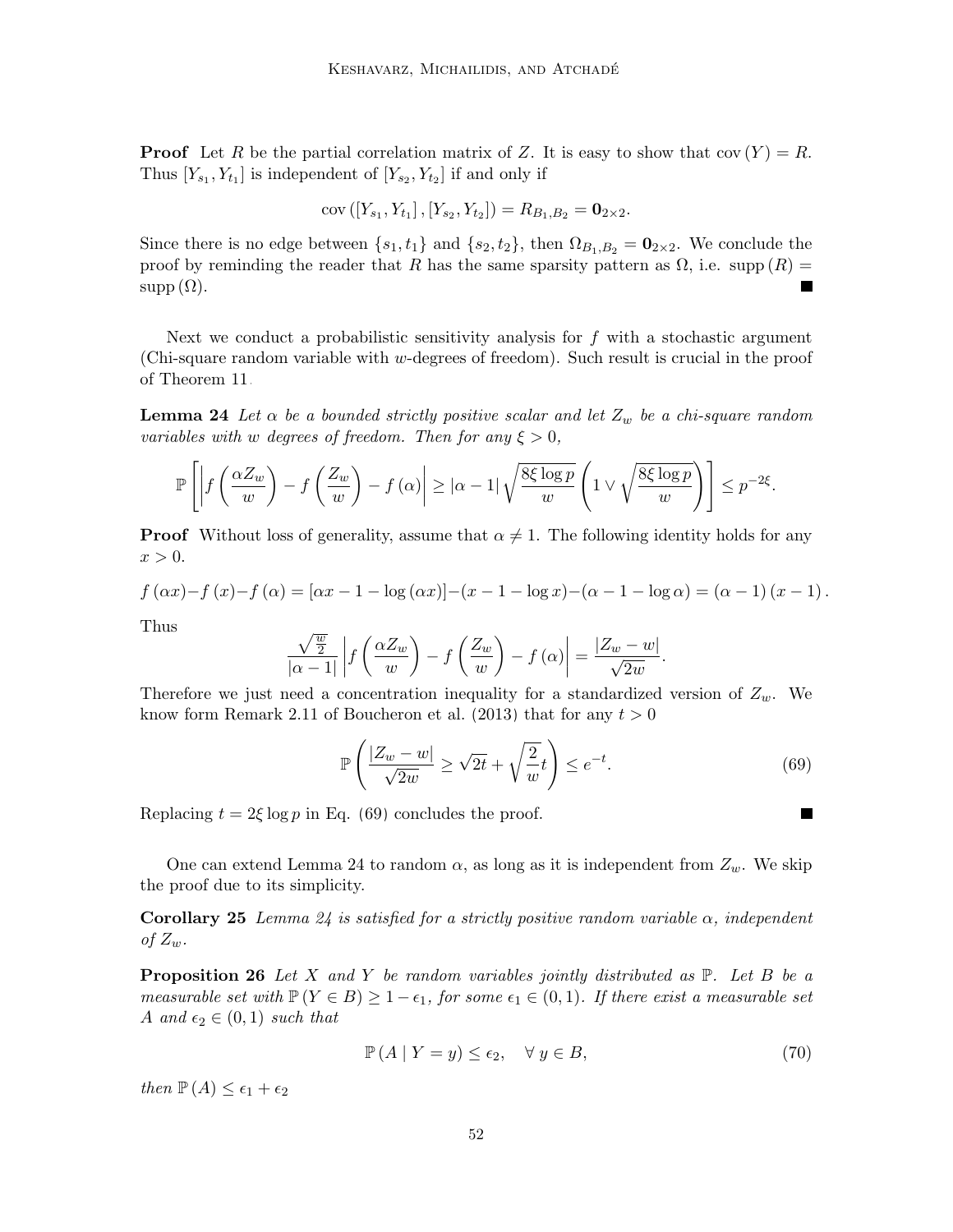**Proof** Let  $\mathbb{P}_Y$  stands for the marginal distribution of Y. Observe that

$$
\mathbb{P}(A) = \mathbb{P}(A \cap [Y \notin B]) + \mathbb{P}(A \cap [Y \in B]) \le \mathbb{P}(Y \notin B) + \mathbb{P}(A \cap [Y \in B]) \le \epsilon_1 + \mathbb{P}(A \cap [Y \in B])
$$
  
=  $\epsilon_1 + \int_B \mathbb{P}(A \mid Y = y) d\mathbb{P}_Y(y) \le \epsilon_1 + \sup_{y \in B} \mathbb{P}(A \mid Y = y).$ 

Finally condition [\(70\)](#page-51-4) trivially substantiates the desired upper bound on  $\mathbb{P}(A)$ .

<span id="page-52-1"></span>**Lemma 27** Let  $\Omega, \Omega' \in S_{++}^{p \times p}$  be two inverse covariance matrices such that

<span id="page-52-0"></span>
$$
\lambda_{\min}(\Omega) \wedge \lambda_{\min}(\Omega') \ge \alpha_{\min},\tag{71}
$$

for a strictly positive scalar  $\alpha_{\min}$ . We use R and R' to denote the partial correlation matrices associated to  $\Omega$  and  $\Omega'$ , respectively. If  $\|\Omega' - \Omega\|_{\ell_{\infty}} \leq \alpha_{\min}$ , then there exists a bounded universal constant C such that

$$
\frac{\left\|R'-R\right\|_{\ell_4}}{\left\|R\right\|_{\ell_4}} \leq \frac{C}{\alpha^2_{\min}}\left[\frac{\sqrt{\left\|\Omega'-\Omega\right\|_{\ell_\infty}\left\|\Omega'-\Omega\right\|_{\ell_2}}}{\left\|R\right\|_{\ell_4}}+\left\|\Omega'-\Omega\right\|_{\ell_\infty}\right]
$$

**Proof** For simplicity define  $\Delta := R' - R$ . Our objective is control  $|\Delta_{st}|$ ,  $s, t = 1, ..., p$ from above. Using triangle inequality yields

$$
|\Delta_{st}| = \left| \frac{\Omega'_{st}}{\sqrt{\Omega'_{ss}\Omega'_{tt}}} - \frac{\Omega_{st}}{\sqrt{\Omega_{ss}\Omega_{tt}}} \right| \leq \frac{|\Omega'_{st} - \Omega_{st}|}{\sqrt{\Omega'_{ss}\Omega'_{tt}}} + |\Omega_{st}| \left| \frac{1}{\sqrt{\Omega'_{ss}\Omega'_{tt}}} - \frac{1}{\sqrt{\Omega_{ss}\Omega_{tt}}} \right|
$$
  

$$
\leq \frac{|\Omega'_{st} - \Omega_{st}|}{\sqrt{\Omega_{ss}\Omega_{tt}}} \sqrt{\frac{\Omega_{tt}}{\Omega'_{tt}}} \sqrt{\frac{\Omega_{ss}}{\Omega'_{ss}}} + |R_{st}| \left| \sqrt{\frac{\Omega_{tt}}{\Omega'_{tt}}} \sqrt{\frac{\Omega_{ss}}{\Omega'_{ss}}} - 1 \right|
$$

Let us simplify the right hand side term in preceding inequality. The right hand side condition in Eq. [\(71\)](#page-52-0) guarantees that all diagonal entries of  $\Omega$  are greater than  $\alpha_{\min}$ . Thus for all  $s \in \{1, \ldots, p\},\$ 

<span id="page-52-2"></span>
$$
\sqrt{\frac{\Omega_{ss}}{\Omega_{ss}'}} = \left(1 + \frac{\Omega_{ss} - \Omega_{ss}'}{\Omega_{ss}'}\right)^{1/2} \le 1 + \frac{|\Omega_{ss}' - \Omega_{ss}|}{2\Omega_{ss}'} \le 1 + \frac{||\Omega' - \Omega||_{\ell_{\infty}}}{2\Omega_{ss}'} \le 1 + \frac{||\Omega' - \Omega||_{\ell_{\infty}}}{2\alpha_{\min}}.\tag{72}
$$

Moreover we know that  $\|\Omega' - \Omega\|_{\ell_{\infty}} \leq \alpha_{\min}$ . So, the upper bound on  $|\Delta_{st}|$  can be rewritten as

$$
\begin{array}{rcl}\n\left|\Delta_{st}\right| & \leq & \dfrac{\left|\Omega'_{st}-\Omega_{st}\right|}{\alpha_{\min}}\left(1+\dfrac{\left\|\Omega'-\Omega\right\|_{\ell_{\infty}}}{2\alpha_{\min}}\right)^2+\left|R_{st}\right|\left|\left(1+\dfrac{\left\|\Omega'-\Omega\right\|_{\ell_{\infty}}}{2\alpha_{\min}}\right)^2-1\right| \\
& \leq & \dfrac{9\left|\Omega'_{st}-\Omega_{st}\right|}{4\alpha_{\min}}+\dfrac{5\left|R_{st}\right|}{4\alpha_{\min}}\left\|\Omega'-\Omega\right\|_{\ell_{\infty}}\leq\dfrac{9\sqrt{\left|\Omega'_{st}-\Omega_{st}\right|}}{4\alpha_{\min}}\sqrt{\left\|\Omega'-\Omega\right\|_{\ell_{\infty}}}+\dfrac{5\left|R_{st}\right|}{4\alpha_{\min}}\left\|\Omega'-\Omega\right\|_{\ell_{\infty}}.\n\end{array}
$$

We now apply the following result to find an upper bound on  $|\Delta_{st}|^4$ .

$$
(x+y)^4 \le 8(x^4+y^4), \quad \forall x, y \ge 0.
$$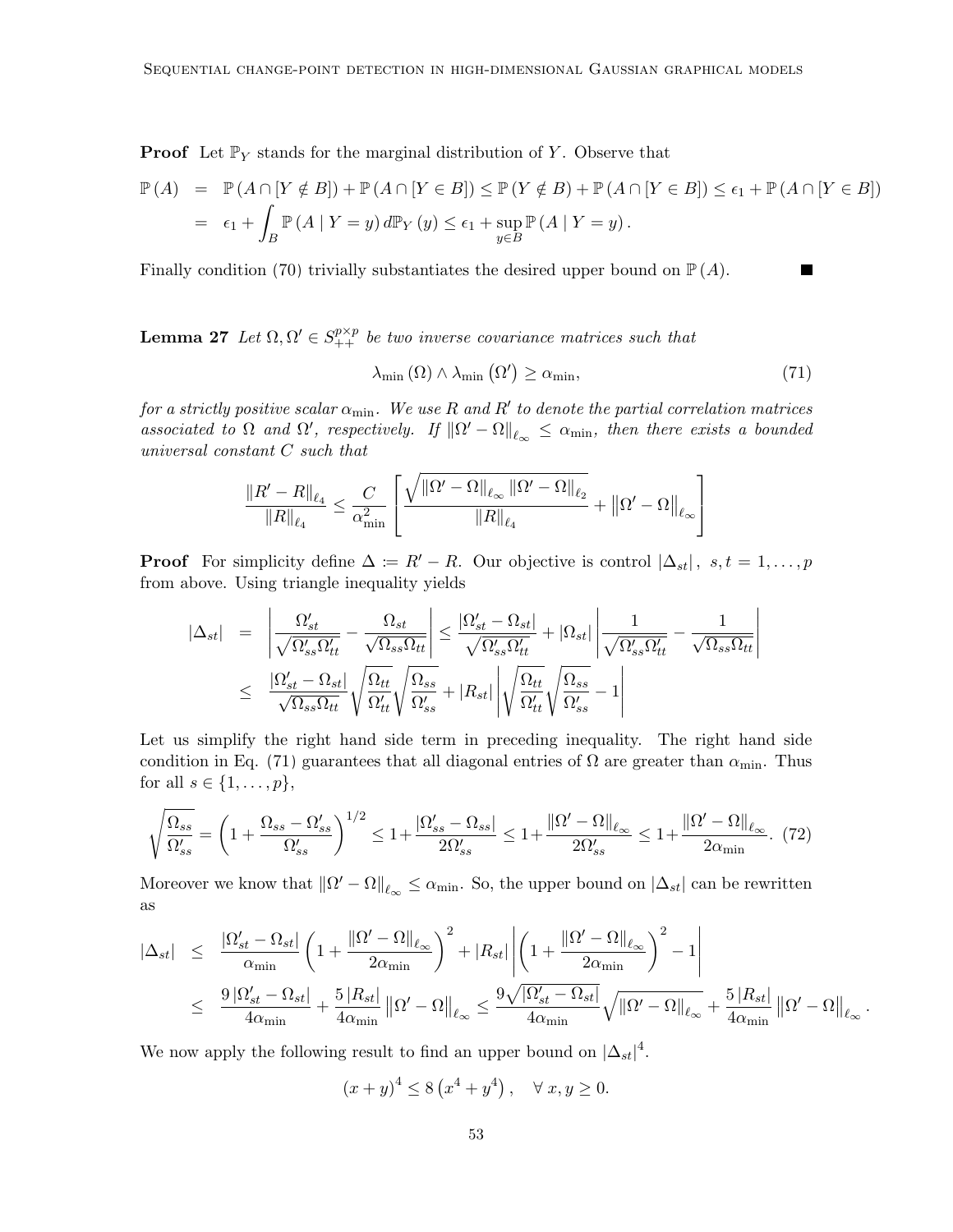The proof of preceding result is left to the reader. So,

$$
\left|\Delta_{st}\right|^4 \leq \frac{206}{\alpha_{\min}^4} \left|\Omega'_{st} - \Omega_{st}\right|^2 \left\|\Omega' - \Omega\right\|_{\ell_\infty}^2 \vee \frac{20}{\alpha_{\min}^4} \left\|\Omega' - \Omega\right\|_{\ell_\infty}^4 R_{st}^4.
$$

Now summing up over all entries of  $\Delta$  (omitting the straightforward algebra), we get

<span id="page-53-2"></span>
$$
\|\Delta\|_{\ell_4}^4 \le \frac{C}{\alpha_{\min}^4} \left[ \left\|\Omega' - \Omega\right\|_{\ell_\infty}^2 \left\|\Omega' - \Omega\right\|_{\ell_2}^2 + \left\|\Omega' - \Omega\right\|_{\ell_\infty}^4 \left\|R\right\|_{\ell_4}^4 \right],\tag{73}
$$

for some bounded universal constant C. Taking forth root from both sides of Eq.  $(73)$  ends the proof.

The following result is an easy consequence of Lemma [21](#page-49-2) and Lemma [27.](#page-52-1)

<span id="page-53-0"></span>Lemma 28 The following inequality holds under the same conditions of Lemma [27.](#page-52-1)

$$
\left|\frac{\sum_{s_1,s_2=1}^p h_w(R'_{s_1,s_2})}{\sum_{s_1,s_2=1}^p h_w(R_{s_1,s_2})}-1\right|\leq \frac{C}{\alpha_{\min}^2}\left[\frac{\sqrt{\|\Omega'-\Omega\|_{\ell_{\infty}}\|\Omega'-\Omega\|_{\ell_2}}}{\|R\|_{\ell_4}}+\left\|\Omega'-\Omega\right\|_{\ell_{\infty}}\right].
$$

**Proof** Lemma [21](#page-49-2) ensures the existence of two bounded strictly positive constants  $C_w, C'_w$ such that

$$
h_w(r) \ge C'_w r^4
$$
, and  $h_w(r) \le C_w r^4$ ,  $\forall r \in [-1, 1]$ .

Therefore,

<span id="page-53-3"></span>
$$
\left(\sum_{s_1, s_2=1}^p h_w\left(R'_{s_1, s_2}\right)\right)^{\frac{1}{4}} \leq C_w^{\frac{1}{4}} \|R'\|_{\ell_4} \leq C_w^{\frac{1}{4}} \|R\|_{\ell_4} \left(1 + \frac{\|R' - R\|_{\ell_4}}{\|R\|_{\ell_4}}\right)
$$

$$
\leq \left(\frac{C_w}{C_w'}\right)^{\frac{1}{4}} \left(\sum_{s_1, s_2=1}^p h_w\left(R_{s_1, s_2}\right)\right)^{\frac{1}{4}} \left(1 - \frac{\|R' - R\|_{\ell_4}}{\|R\|_{\ell_4}}\right). (74)
$$

Applying triangle inequality on Eq. [\(74\)](#page-53-3) leads to

$$
\frac{\sum_{s_1,s_2=1}^p h_w\left(R'_{s_1,s_2}\right)}{\sum_{s_1,s_2=1}^p h_w\left(R_{s_1,s_2}\right)} - 1 \lesssim \left(1 - \frac{\|R' - R\|_{\ell_4}}{\|R\|_{\ell_4}}\right)^4 - 1 \le \left|1 - \frac{\|R' - R\|_{\ell_4}}{\|R\|_{\ell_4}}\right| - 1 \le \frac{\|R' - R\|_{\ell_4}}{\|R\|_{\ell_4}}.
$$

Employing similar techniques, one can show that  $1 - \frac{\sum_{s_1,s_2=1}^{p} h_w(R'_{s_1,s_2})}{\sum_{s_1,s_2=1}^{p} h_w(R'_{s_1,s_2})}$  $\frac{\sum_{s_1,s_2=1}^p h_w\big(R_{s_1,s_2}'\big)}{\sum_{s_1,s_2=1}^p h_w\big(R_{s_1,s_2}\big)} \leq \frac{\|R'-R\|_{\ell_4}}{\|R\|_{\ell_4}}$  $\frac{\epsilon}{\|R\|_{\ell_4}}$ . Thus,

$$
\left| \frac{\sum_{s_1, s_2=1}^p h_w\left(R_{s_1, s_2}'\right)}{\sum_{s_1, s_2=1}^p h_w\left(R_{s_1, s_2}\right)} - 1 \right| \lesssim \frac{\left\|R' - R\right\|_{\ell_4}}{\left\|R\right\|_{\ell_4}}.\tag{75}
$$

<span id="page-53-4"></span>П

<span id="page-53-1"></span>We conclude the proof by applying Lemma [27](#page-52-1) to Eq. [\(75\)](#page-53-4).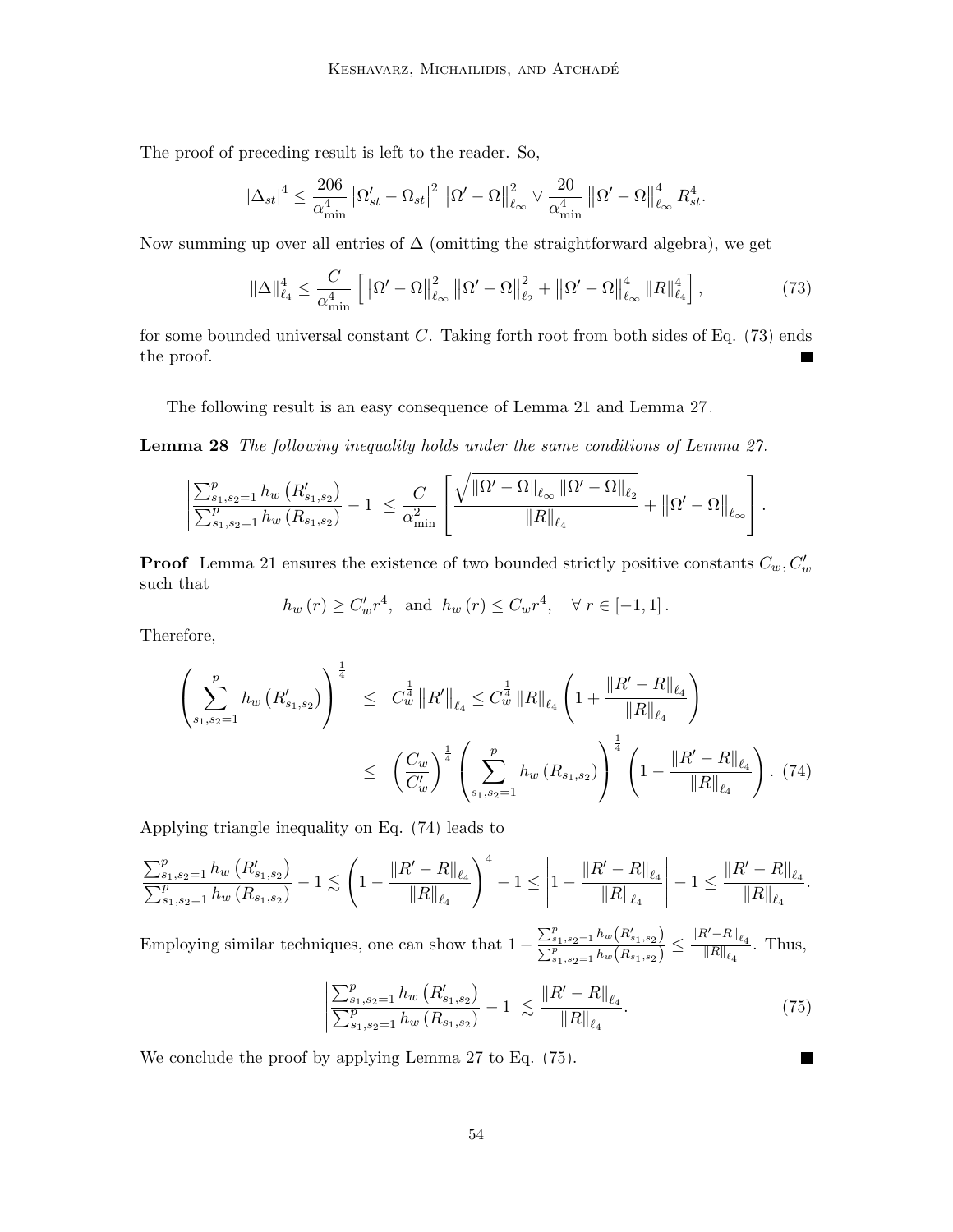**Lemma 29** Let  $\Omega, \Omega' \in S_{++}^{p \times p}$  be two precision matrices such that

$$
\lambda_{\min}(\Omega) \wedge \lambda_{\min}(\Omega') \geq \alpha_{\min},
$$

for a strictly positive scalar  $\alpha_{\min}$ . Define  $L_1, L_2 \in \mathbb{R}^{p \times p}$  by

$$
L:=\left[\frac{\Omega_{st}}{\sqrt{\Omega_{tt}}}\right]_{s,t=1}^p, \quad \textit{and} \quad L':=\left[\frac{\Omega_{st}'}{\sqrt{\Omega_{tt}'}}\right]_{s,t=1}^p.
$$

If  $||\Omega' - \Omega||_{\ell_{\infty}} \leq \alpha_{\min}$ , then there exists a bounded universal constant C such that

$$
||L' - L||_{\ell_2} \leq C \left( \frac{||\Omega' - \Omega||_{\ell_2}}{\sqrt{\alpha_{\min}}} + \frac{||\Omega||_{\ell_2} ||\Omega' - \Omega||_{\ell_{\infty}}}{\sqrt{\alpha_{\min}^3}} \right).
$$

**Proof** We apply similar techniques as the proof of Lemma [27.](#page-52-1) For simplicity define  $\Delta := L' - L$ . Triangle inequality leads to

<span id="page-54-3"></span>
$$
|\Delta_{st}| \leq \frac{|\Omega'_{st} - \Omega_{st}|}{\sqrt{\Omega'_{tt}}} + \frac{|\Omega_{st}|}{\sqrt{\Omega_{tt}}} \left| \sqrt{\frac{\Omega_{tt}}{\Omega'_{tt}}} - 1 \right|, \quad \forall s, t \in \{1, \dots, p\}.
$$

Using Eq. [\(72\)](#page-52-2) and the fact that  $\|\Omega' - \Omega\|_{\ell_{\infty}} \le \alpha_{\min}$  are critical for simplifying the obtained upper bound on  $|\Delta_{st}|$ . We skip the algebraic details as it is exactly the same in Eq. [\(72\)](#page-52-2).

$$
|\Delta_{st}|^2 \le \left[ \frac{|\Omega_{st}' - \Omega_{st}|}{\sqrt{\alpha_{\min}}} + \frac{|\Omega_{st}| \|\Omega' - \Omega\|_{\ell_{\infty}}}{2\sqrt{\alpha_{\min}^3}} \right]^2 \le 2 \left( \frac{(\Omega_{st}' - \Omega_{st})^2}{\alpha_{\min}} + \frac{\Omega_{st}^2 \|\Omega' - \Omega\|_{\ell_{\infty}}^2}{4\alpha_{\min}^3} \right), (76)
$$

for any  $s, t \in \{1, ..., p\}$ . Combining Eq. [\(76\)](#page-54-3) for all pairs  $(s, t)$  in  $\{1, ..., p\} \times \{1, ..., p\}$ , we get

$$
\|\Delta\|_{\ell_2}^2=\sum_{s,t=1}^p|\Delta_{st}|^2\leq\frac{2}{\alpha_{\min}}\left\|\Omega'-\Omega\right\|_{\ell_2}^2+\frac{1}{2\alpha_{\min}^3}\left\|\Omega\right\|_{\ell_2}^2\left\|\Omega'-\Omega\right\|_{\ell_\infty}^2.
$$

This inequality can be easily reformulated as the desirable upper bound on  $\|\Delta\|_{\ell_2}$ .

## References

- <span id="page-54-1"></span>Yves Atchade and Leland Bybee. A scalable algorithm for gaussian graphical models with change-points. arXiv preprint arXiv:1707.04306, 2017.
- <span id="page-54-2"></span>Alexander Aue, Siegfried Hörmann, Lajos Horváth, Matthew Reimherr, et al. Break detection in the covariance structure of multivariate time series models. The Annals of Statistics, 37(6B):4046–4087, 2009.
- <span id="page-54-0"></span>Jushan Bai and Pierre Perron. Estimating and testing linear models with multiple structural changes. Econometrica, pages 47–78, 1998.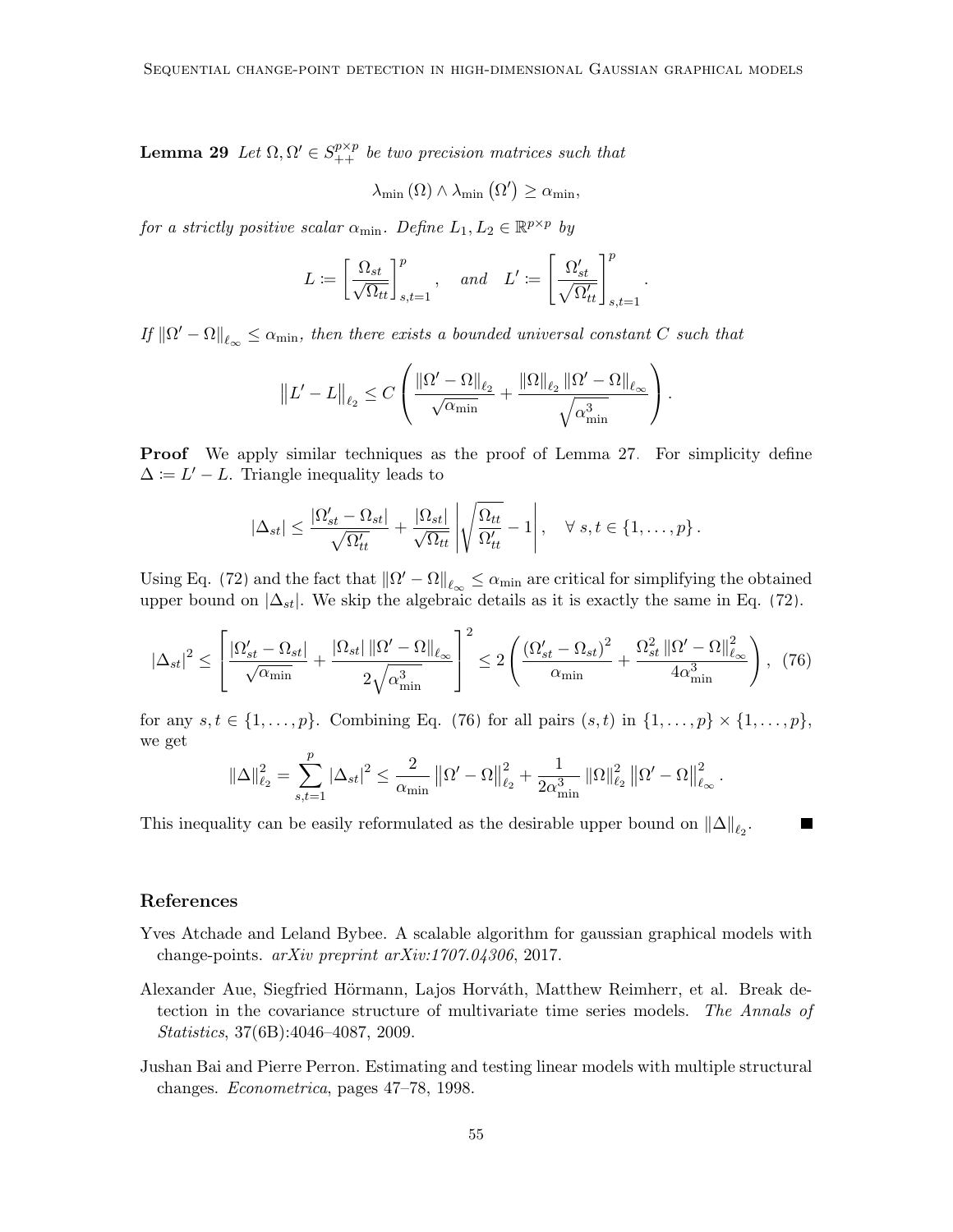- <span id="page-55-3"></span>Jushan Bai and Pierre Perron. Computation and analysis of multiple structural change models. *Journal of applied econometrics*,  $18(1):1-22$ , 2003.
- <span id="page-55-4"></span>Ian Barnett and Jukka-Pekka Onnela. Change point detection in correlation networks. Scientific reports, 6:18893, 2016.
- <span id="page-55-5"></span>Michèle Basseville and Igor V Nikiforov. Detection of abrupt changes: theory and application, volume 104. Prentice Hall Englewood Cliffs, 1993.
- <span id="page-55-0"></span>David A Bessler and Jian Yang. The structure of interdependence in international stock markets. Journal of international money and finance, 22(2):261–287, 2003.
- <span id="page-55-12"></span>Erwin Bolthausen. On the central limit theorem for stationary mixing random fields. The Annals of Probability, pages 1047–1050, 1982.
- <span id="page-55-14"></span>Stéphane Boucheron, Gábor Lugosi, and Pascal Massart. Concentration inequalities: A nonasymptotic theory of independence. Oxford university press, 2013.
- <span id="page-55-1"></span>Peter Bühlmann and Sara Van De Geer. Statistics for high-dimensional data: methods, theory and applications. Springer Science & Business Media, 2011.
- <span id="page-55-11"></span>Tony Cai, Weidong Liu, and Xi Luo. A constrained  $\ell_1$  minimization approach to sparse precision matrix estimation. Journal of the American Statistical Association, 106(494): 594–607, 2011.
- <span id="page-55-7"></span>Tony Cai, Weidong Liu, and Yin Xia. Two-sample covariance matrix testing and support recovery in high-dimensional and sparse settings. Journal of the American Statistical Association, 108(501):265–277, 2013.
- <span id="page-55-9"></span>Hao Chen and Nancy Zhang. Graph-based change-point detection. The Annals of Statistics, 43(1):139–176, 2015.
- <span id="page-55-8"></span>Alex Gibberd and Sandipan Roy. Consistent multiple changepoint estimation with fused gaussian graphical models. Annals of the Institute of Statistical Mathematics, pages 1–27, 2020.
- <span id="page-55-13"></span>Xavier Guyon. Random fields on a network: modeling, statistics, and applications. Springer Science & Business Media, 1995.
- <span id="page-55-2"></span>Rikkert Hindriks, Mohit H Adhikari, Yusuke Murayama, Marco Ganzetti, Dante Mantini, Nikos K Logothetis, and Gustavo Deco. Can sliding-window correlations reveal dynamic functional connectivity in resting-state fmri? Neuroimage, 127:242–256, 2016.
- <span id="page-55-6"></span>Lajos Horváth and Gregory Rice. Extensions of some classical methods in change point analysis. Test, 23(2):219–255, 2014.
- <span id="page-55-10"></span>Cho-Jui Hsieh, M´aty´as A Sustik, Inderjit S Dhillon, and Pradeep Ravikumar. Quic: quadratic approximation for sparse inverse covariance estimation. Journal of Machine Learning Research, 15(1):2911–2947, 2014.